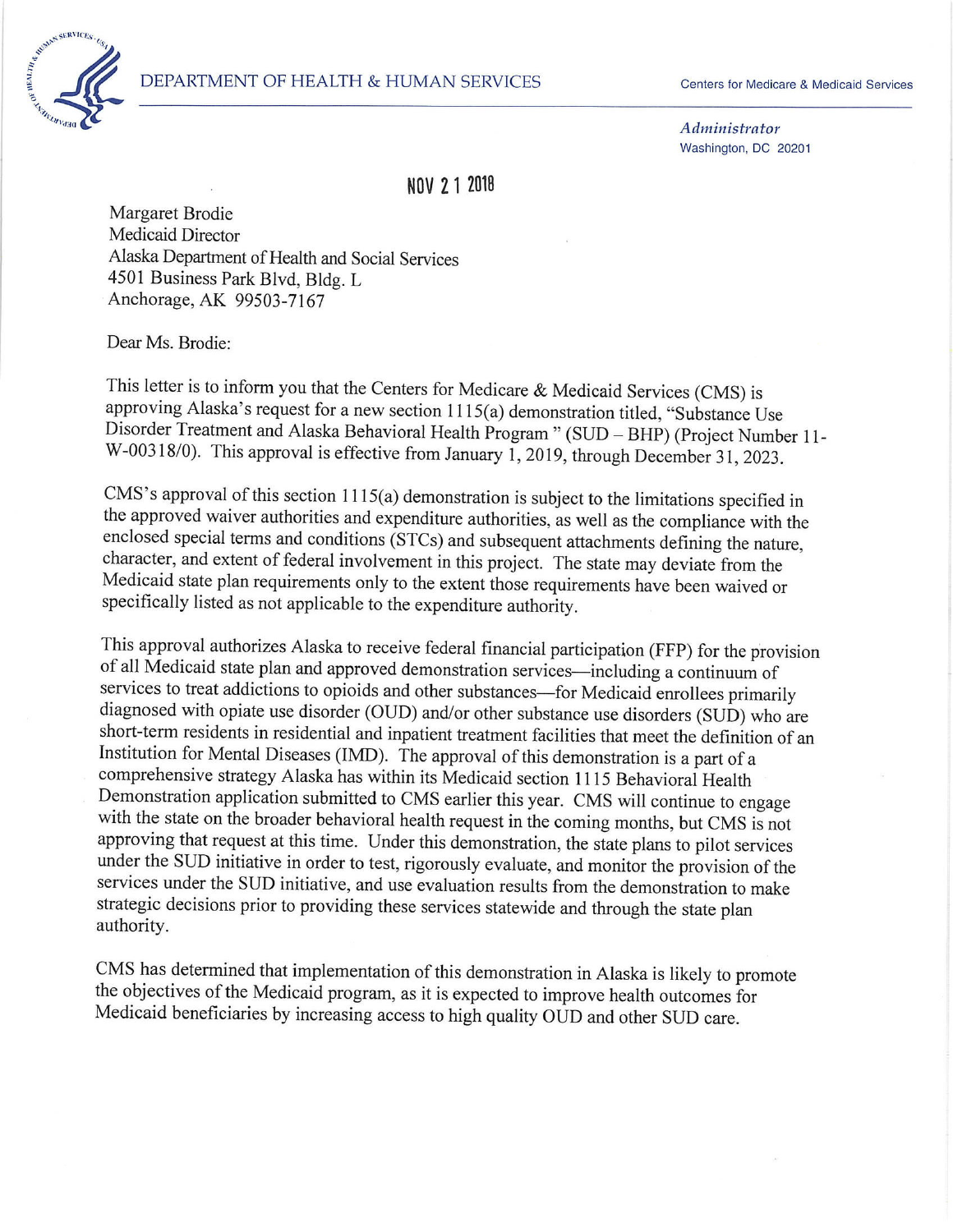Specifically, the demonstration is expected to

- o Assist Alaska in increasing identification, initiation, and engagement of Medicaid beneficiaries diagnosed with OUD and other SUDs in treatment;
- o Increase adherence to, and retention in, OUD/SUD treatment;
- Reduce overdose deaths, particularly those due to OUD; and
- o Reduce inappropriate or preventable utilization of emergency departments and inpatient hospital settings through improved access to a continuum of care services in additional settings that, absent this demonstration, would be ineligible for payment for most Medicaid enrollees.

CMS and Alaska received public comments for this demonstration which were supportive of the state's demonstration offering a variety of services that address the behavioral health and SUD needs, as well as building on and enhancing options for all Alaska Medicaid beneficiaries, including the Alaska Native population. CMS appreciates the commenters' support of this demonstration.

In addition, Alaska submitted its SUD Implementation Plan Protocol (referred to hereinafter as the SUD Implementation Plan) as required by STC 2l for CMS approval. The SUD Implementation Plan describes information including the strategic approach and detailed project implementation plan, with timetables, programmatic content, and the key goals and objectives of the SUD-BHP demonstration. As per the STCs, the state has 90 calendar days, after the approval of this demonstration to collaborate with CMS to approve the SUD Implementation Plan. The state may not claim FFP for services provided in IMDs until CMS has approved the SUD Implementation Plan. Once approved, the SUD Implementation Plan will be incorporated into the STCs, and once incorporated, may be altered only with CMS approval.

CMS's approval of this demonstration is conditioned on compliance with the enclosed set of STCs which define anticipated federal involvement in the SUD-BHP demonstration. The approval is also subject to your written acknowledgement of the award and acceptance of the STCs within 30 calendar days of the date of this letter. Please send your written acceptance to your project officer, Mrs. Heather Ross, who is available to answer any questions concerning your section  $1115(a)$  demonstration and may be contacted as follows:

Centers for Medicare & Medicaid Services Center for Medicaid and CHIP Services Mail Stop: S2-01-16 7500 Security Boulevard Baltimore, MD 21244- I 850 Telephone: (410) 786-3666 E-mail: Heather.Ross@cms.hhs.gov

Official communication regarding official matters should be simultaneously sent to Mrs. Ross and Mr. David Meacham, Associate Regional Administrator for the Division of Medicaid and Children's Health Operations in our Seattle Regional Office. Mr. Meacham's contact information is as follows: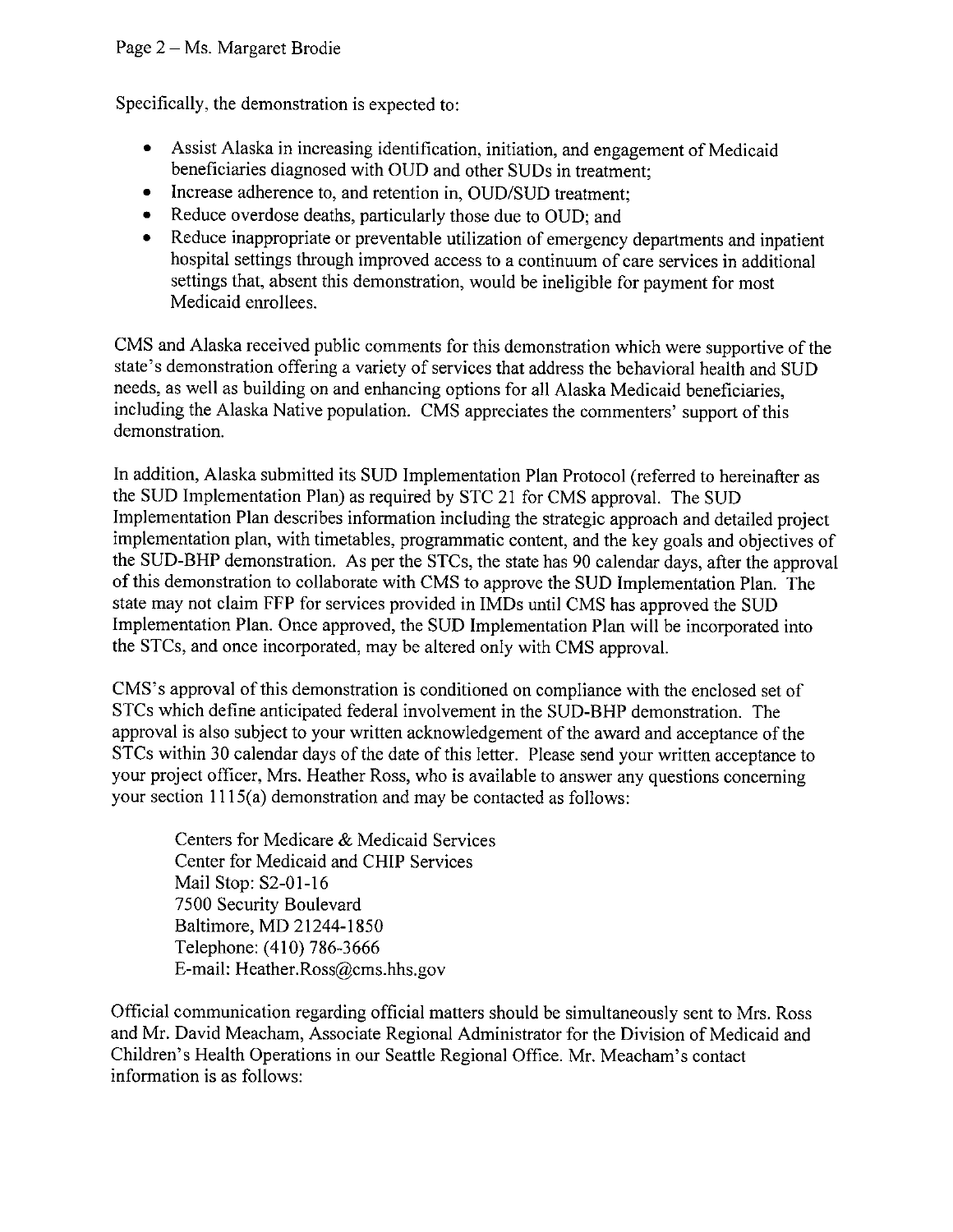Mr. David Meacham Associate Regional Administrator Centers for Medicare & Medicaid Services 701 Fifth Avenue, Suite 1600 Seattle, WA 98104 Telephone: (206) 615-2356 E-mail: David.Meacham@cms.hhs.gov

If you have any questions regarding this approval, please contact Ms. Judith Cash, Director, State Demonstrations Group, Centers for Medicaid & CHIP Services at (410) 786-9686.

Sincerely, Seema Verma

Enclosures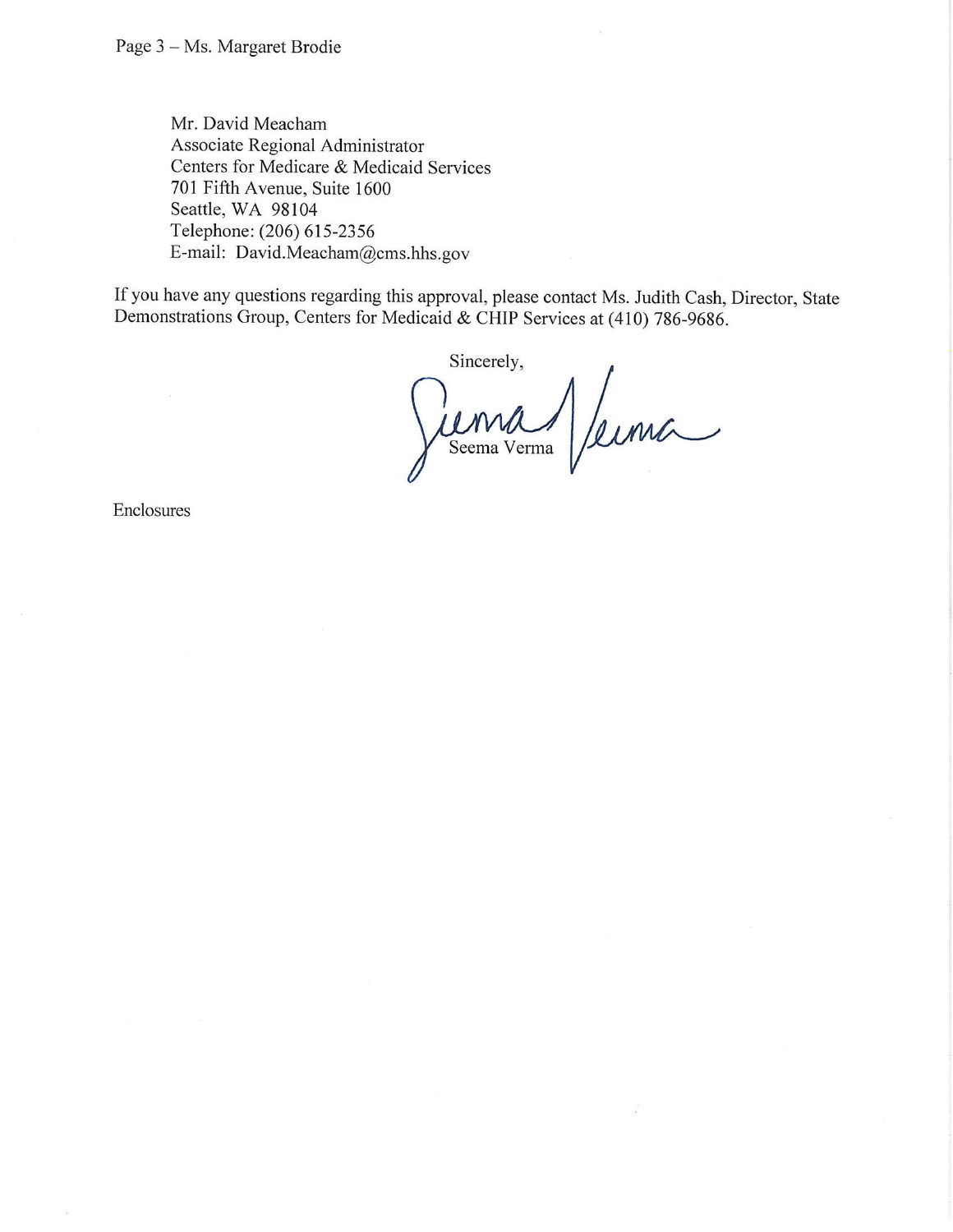### **CENTERS FOR MEDICARE & MEDICAID SERVICES EXPENDITURE AUTHORITY**

 NUMBER: 11-W-00318/0 TITLE: Alaska Substance Use Disorder and Behavioral Health Program (SUD-BHP) AWARDEE: Alaska Department of Health and Social Services (DHSS)

The following expenditure authorities may only be implemented consistent with the approved Special Terms and Conditions (STCs) and shall enable Alaska to operate the above identified section 1115(a) demonstration.

- **1. Residential Treatment for Individuals with Substance Use Disorder (SUD).** Expenditures for otherwise covered services furnished to otherwise eligible individuals who are primarily receiving treatment and withdrawal management services for substance use disorder (SUD) who are short-term residents in facilities that meet the definition of an institution for mental diseases (IMD).
- **2. Opioid Treatment Services (OTS) for Persons Experiencing an Opioid Use Disorder (OUD).** Expenditures for medication and counseling services to eligible individuals with severe opioid use disorder, in accordance with an individualized service plan determined by a licensed physician or licensed prescriber, and approved and authorized according to state requirements.
- **3. Intensive Outpatient Services.** Expenditures for intensive outpatient services provided to eligible individuals when determined to be medically necessary and in accordance with an individualized client plan.
- **4. Partial Hospitalization Services (PHP).** Expenditures for PHP services provided to eligible individuals specifically designed for the diagnosis or active treatment of a SUD to maintain the person's functional level and prevent relapse or inpatient hospitalization.
- **5. Medically Monitored Intensive Inpatient Services.** Expenditures for services provided in a residential setting or a specialty unit of an acute or psychiatric hospital. Individuals receiving Medicaid coverable services at this level of care require 24-hour services, professionally directed evaluation, observation, medical monitoring, and addiction treatment in an inpatient setting.
- **6. Medically Managed Intensive Inpatient Services**. Expenditures for services provided in a hospital setting (acute care or specialty) for individuals with acute medical, behavioral, or cognitive conditions. Medically managed services involve daily medical care and 24-hour nursing requiring the full resources of an acute care or psychiatric hospital.
- **7. Ambulatory Withdrawal Management Services.** Expenditures for outpatient services provided to eligible individuals at a mild withdrawal risk with a high commitment to withdrawal management process.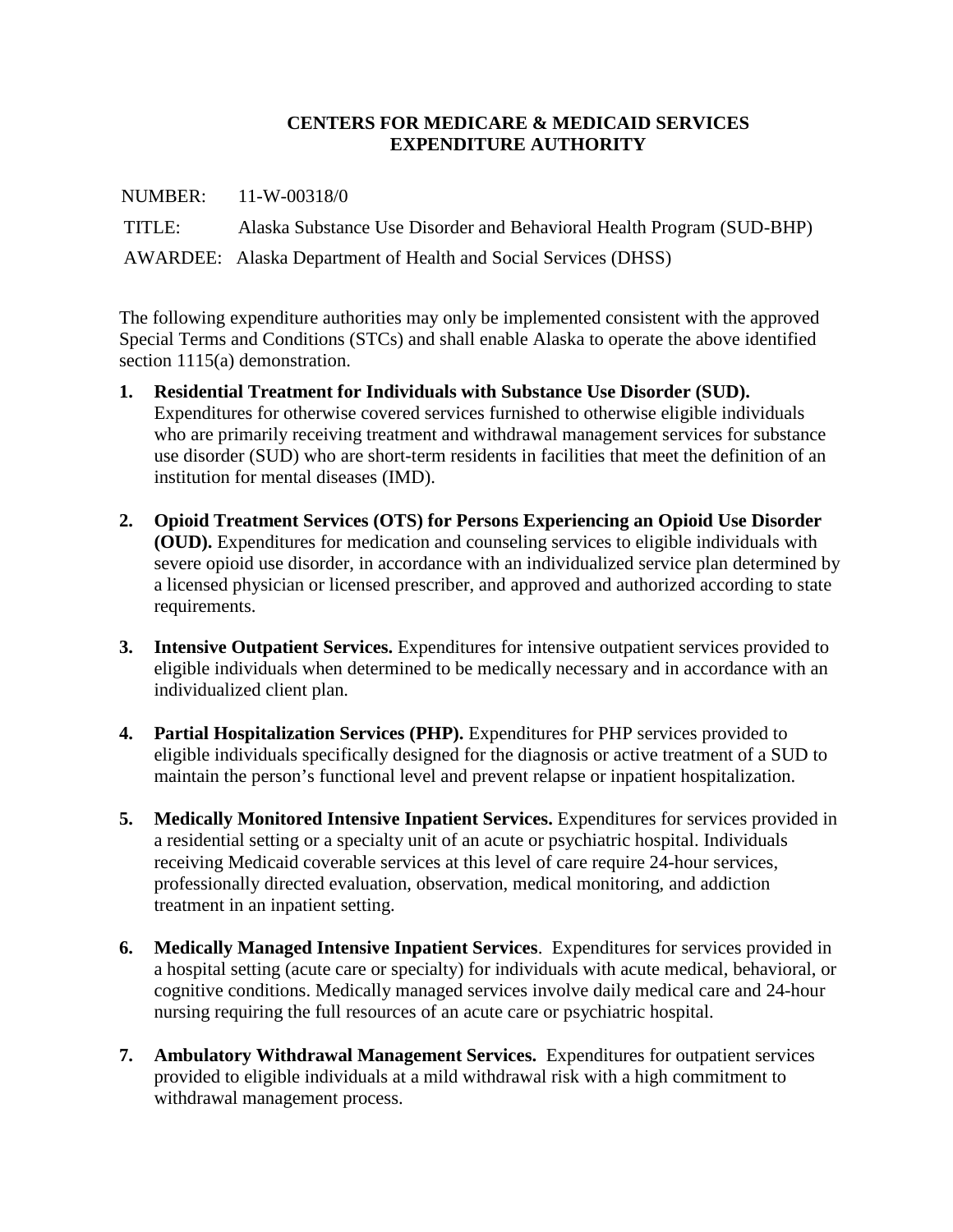- **8. Clinically Managed Residential Withdrawal Management.** Expenditures for services provided in a social setting focusing on peer support programs, including daily individual and group therapies, support and health education services.
- **9. Medically Monitored Inpatient Withdrawal Management Services.** Expenditures for services provided in a freestanding withdrawal setting with inpatient beds, specializing in clinical consultation, for individuals experiencing severe withdrawal and needing clinical consultation and supervision for cognitive, biomedical, emotional and behavioral problems.
- **10. Medically Managed Intensive Inpatient Withdrawal Management Services.** Expenditures for services provided in an acute care or psychiatric hospital in a patient unit, specializing in medical consultation, full medical acute services and intensive care for individuals experiencing severe, unstable withdrawal needs (usually hospital-based), including 24-hour nursing care and daily physician visits to modify withdrawal management regimen and manage medical instability.
- **11. Recovery Peer Support Services.** Expenditures for peer counseling support to help prevent relapse and promote recovery, and to support transition between levels of care for SUD.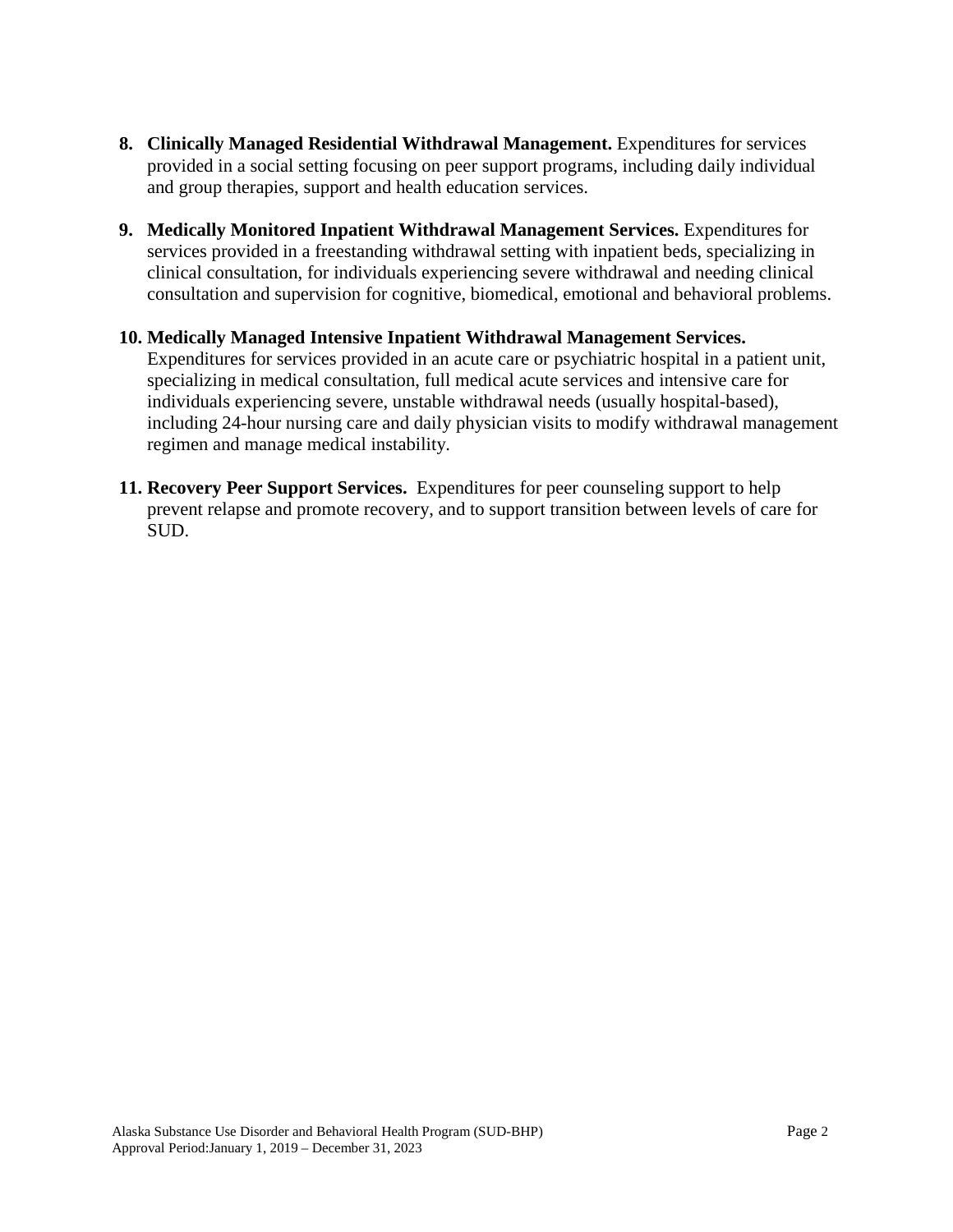### **CENTERS FOR MEDICARE & MEDICAID SERVICES WAIVER AUTHORITY**

NUMBER: 11-W-00318/0

TITLE: Alaska Substance Use Disorder and Behavioral Health Program (SUD-BHP) AWARDEE: Alaska Department of Health and Social Services (DHSS)

All requirements of the Medicaid program expressed in law, regulation, and policy statement, not expressly waived in this list, shall apply to the demonstration, from date January 1, 2019 through December 31, 2023 unless otherwise specified. In addition, these waivers may only be implemented consistent with the approved Special Terms and Conditions (STCs). Under the authority of section  $1115(a)(1)$  of the Social Security Act (the Act), the following waivers of state plan requirements contained in section 1902 of the Act are granted in order to enable Alaska (the state) to carry out the Alaska Substance Use Disorder and Behavioral Health Program.

#### **1. Statewide Operation Section 1902(a)(1)**

To the extent necessary to enable the state to cover services within residential treatment for individuals with substance use disorder (SUD) and the comprehensive continuum of SUD services designed to maintain individuals in community settings on less than a statewide basis consistent with the phase-in schedule set forth in the approved implementation plan protocol required by the STCs.

### **2. Amount, Duration, & Scope Section 1902(a)(10)(B)**

To the extent necessary to enable the state to vary the amount, duration, and scope of services offered to individuals who are short-term residents in facilities that meet the definition of an institution for mental diseases (IMD) receiving treatment and withdrawal management services for substance use disorder (SUD) and the comprehensive continuum of SUD services designed to maintain individuals in community settings under this demonstration, regardless of eligibility.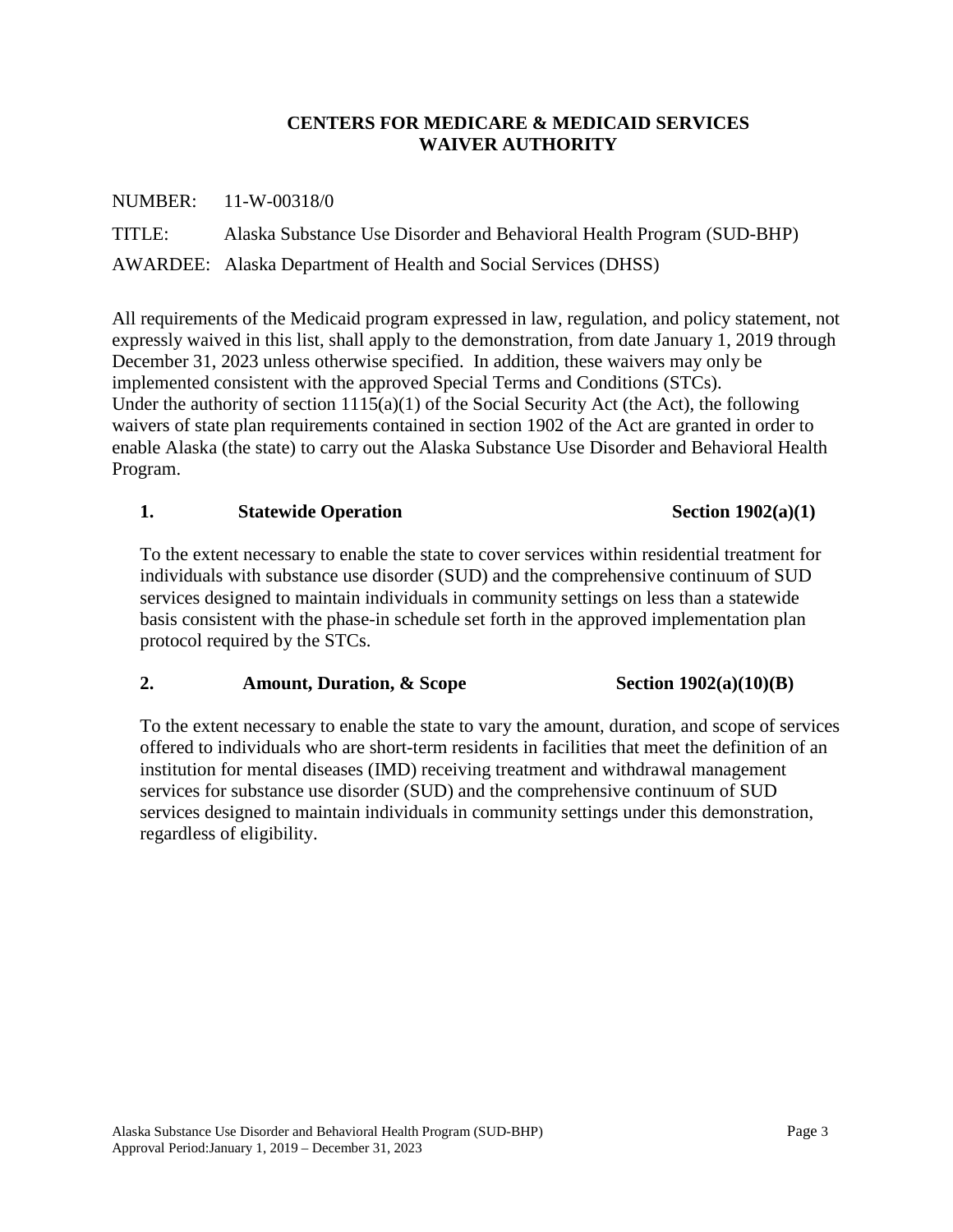### **CENTERS FOR MEDICARE & MEDICAID SERVICES SPECIAL TERMS AND CONDITIONS (STC)**

NUMBER: 11-W-00318/0

TITLE: Alaska Substance Use Disorder and Behavioral Health Program (SUD-BHP)

AWARDEE: Alaska Department of Health and Social Services (DHSS)

# **I. PREFACE**

The following are the Special Terms and Conditions (STC) for the "Alaska Behavioral Health Program" (BHP) section 1115(a) Medicaid demonstration (hereinafter BHP or "demonstration"), to enable the Alaska Department of Health and Social Services (hereinafter DHSS or "state") to operate this demonstration. The Centers for Medicare & Medicaid Services (CMS) has granted waiver authorities and expenditure authorities authorizing federal matching of demonstration costs not otherwise matchable (CNOM), which are separately enumerated. These STCs set forth conditions and limitations on those expenditure authorities, and describe in detail the nature, character, and extent of federal involvement in the demonstration and the state's obligations to CMS related to this demonstration. These STCs neither grant additional waivers or expenditure authorities, nor expand upon those separately granted.

The STCs related to the programs for those state plan populations affected by the demonstration are effective from January 1, 2019 through December 31, 2023.

The STCs have been arranged into the following subject areas:

- I. Preface
- II. Program Description and Objectives
- III. General Program Requirements
- IV. Eligibility and Enrollment
- <span id="page-6-0"></span>V. Demonstration Programs and Benefits
- VI. Cost Sharing
- VII. Delivery System
- VIII. General Reporting Requirements
	- IX. Monitoring
	- X. Evaluation of the Demonstration
	- XI. General Financial Requirements Under Title XIX
- <span id="page-6-2"></span><span id="page-6-1"></span>XII. Monitoring Budget Neutrality for the Demonstration
- XIII. Schedule of Deliverables for the Demonstration Extension Period

Additional attachments have been included to provide supplementary information and guidance for specific STCs.

- Attachment A: Developing the Evaluation Design
- Attachment B: Preparing the Interim and Summative Evaluation Reports

Alaska Substance Use Disorder and Behavioral Health Program (SUD-BHP) Page 4 Approval Period:January 1, 2019 – December 31, 2023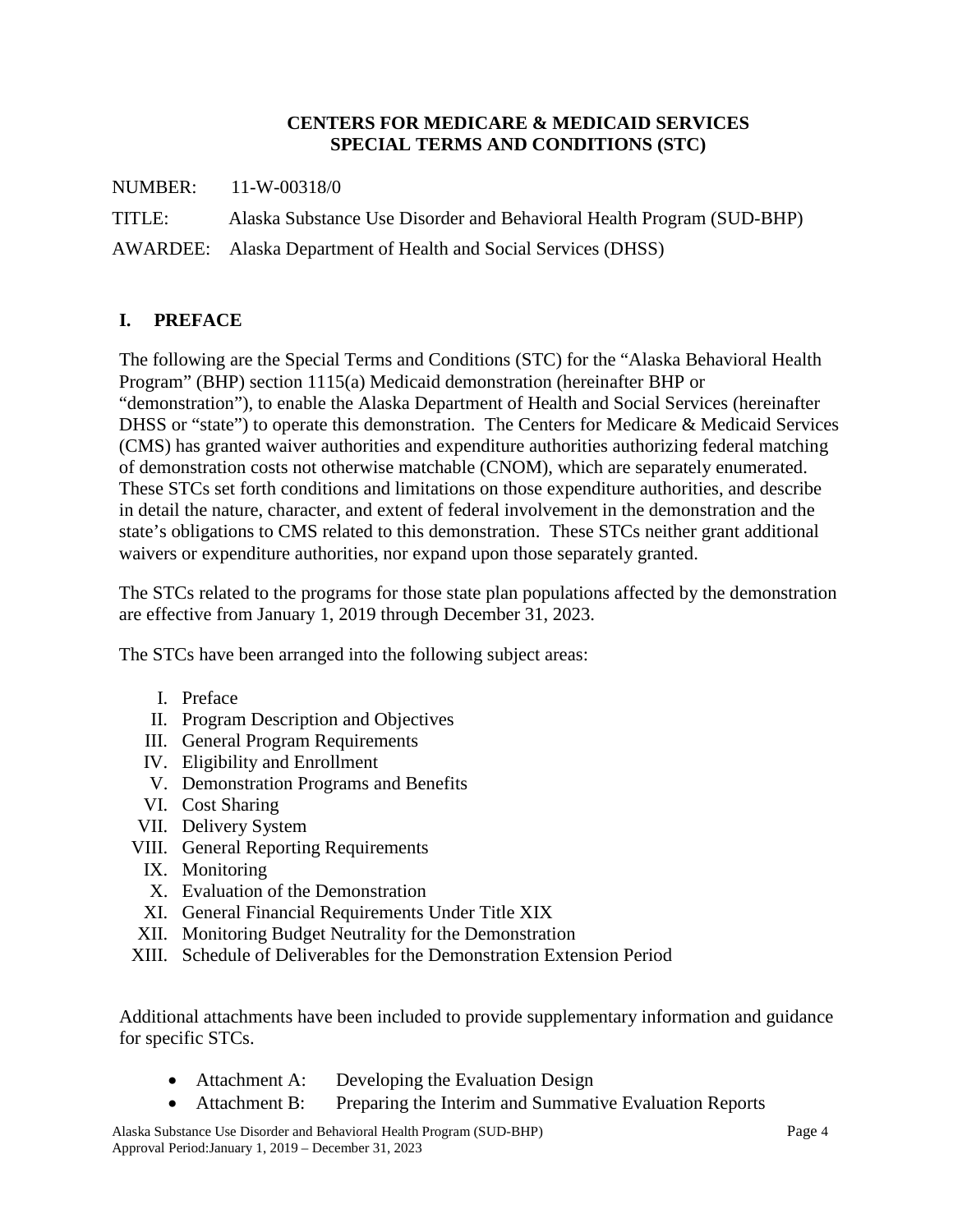- Attachment C: Reserved for Evaluation Design
- Attachment D: Reserved for Substance Use Disorder (SUD) Implementation Plan Protocol
- Attachment E: Reserved for SUD Claiming Protocol
- Attachment F: Reserved for SUD Monitoring Protocol

## **II. PROGRAM DESCRIPTION AND OBJECTIVES**

The goal of this demonstration is for Alaska to maintain critical access to opioid use disorder (OUD) and other substance use disorder (SUD) treatment services and continue delivery system improvements for these services to provide more coordinated and comprehensive OUD/SUD treatment for Medicaid beneficiaries. This demonstration will provide the state with authority to provide high-quality, clinically appropriate SUD treatment services for short-term residents in residential and inpatient treatment settings that qualify as an Institution for Mental Diseases (IMD). It will also build on the state's existing efforts to improve models of care focused on supporting individuals in the community and home, outside of institutions and strengthen a continuum of SUD services based on the American Society of Addiction Medicine (ASAM) criteria or other nationally recognized assessment and placement tools that reflect evidencebased clinical treatment guidelines. The SUD initiative of the BHP demonstration is designed to be implemented all five years of the demonstration period. Alaska's plan is to phase-in implementation of the SUD initiative across the state during the first two years, with approximately one-half of the state's population being covered during Demonstration Year 1 and the other half of the state's population covered in Demonstration Year 2. The state plans to pilot services under the SUD initiative in order to test, rigorously evaluate, and monitor the provision of the services under the SUD initiative, and use evaluation results from the demonstration to make strategic decisions prior to providing these services statewide and through the state plan authority.

The goal of the SUD initiative of the BHP demonstration is to increase access to a comprehensive continuum of SUD services designed to maintain individuals in community settings and to address long-standing gaps in services and needs related to the state's opioid crisis. Approval of this demonstration is acknowledgement that, as relayed to CMS, the state faces significant challenges related to infrastructure, provider capacity, and workforce development—which are impediments to addressing the opioid crisis in the state. The SUD initiative of BHP will enhance the state's ability to:

- Provide a continuum of SUD services—by both increasing the benefits offered to Medicaid recipients and using evidence-based SUD program standards; and
- Increase capacity by building provider networks and workforce throughout the state.

During the approval period, the state will leverage the authorities provided through this demonstration to achieve the following goals:

- 1. Increased rates of identification, initiation, and engagement in treatment
- 2. Increased adherence to and retention in treatment
- 3. Reduced overdose deaths, particularly those due to opioids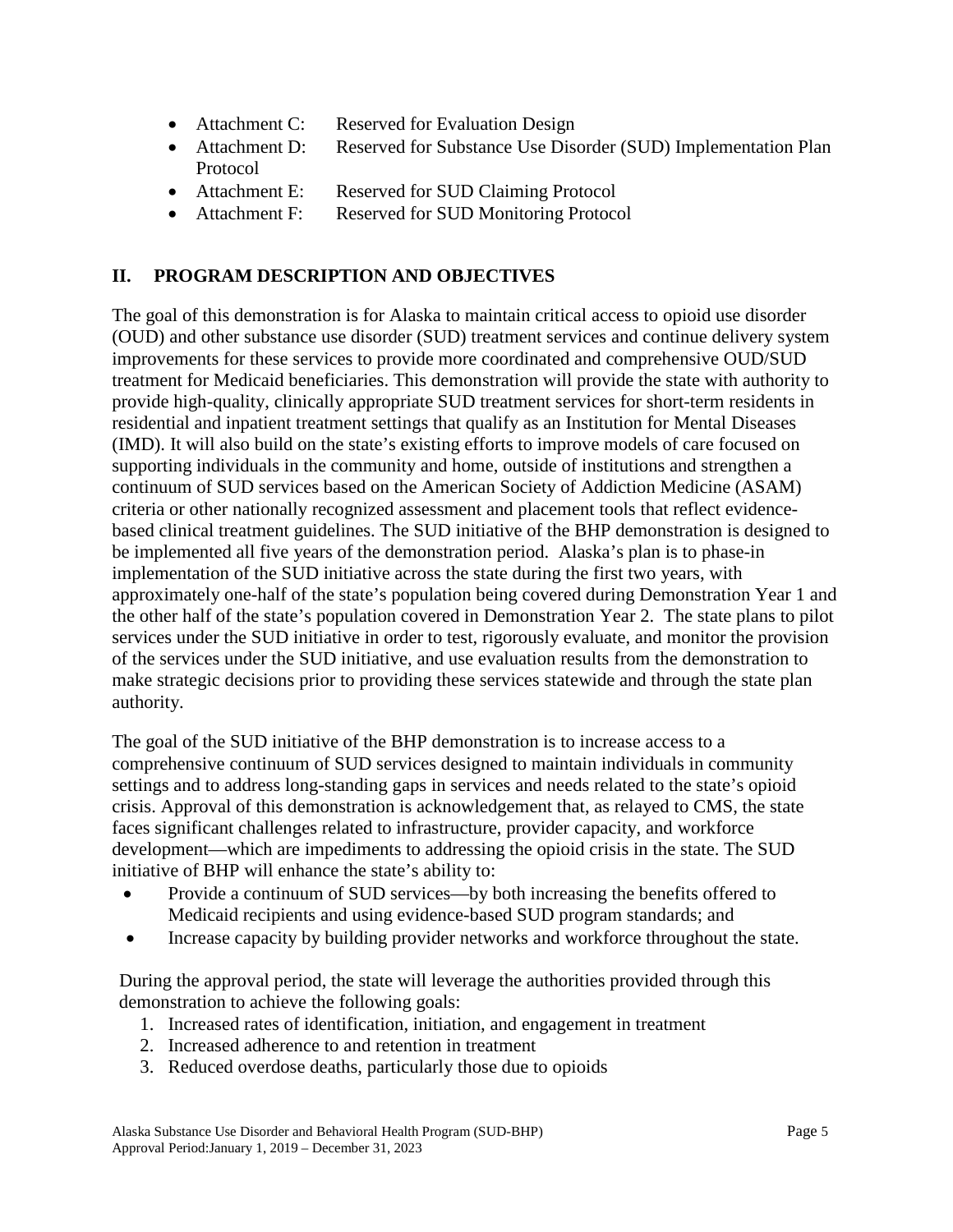- 4. Reduced utilization of emergency departments and inpatient hospital settings for treatment where the utilization is preventable or medically inappropriate through improved access to other more appropriate and focused SUD use/misuse/abuse- related services
- 5. Fewer readmissions to the same or higher level of care where the readmission is preventable or medically inappropriate
- 6. Improved access to care for physical health conditions among beneficiaries

Under the SUD demonstration, the state will address three major domains to accomplish these six goals:

- 1. Universally screen all Medicaid recipients, regardless of setting, using industryrecognized, evidence-based SUD screening instruments to identify symptoms and intervene as early as possible before use becomes dependence
- 2. Implement American Society of Addiction Medicine (ASAM) Criteria (3<sup>rd</sup> Edition) to match individuals with SUD with the services and tools necessary forrecovery
- 3. Increase SUD treatment options for youth and adult Medicaid recipients, particularly non-residential, step-up and step-down treatment options

# **III. GENERAL PROGRAM REQUIREMENTS**

- **1. Compliance with Federal Non-Discrimination Statutes.** The state must comply with all applicable federal statutes relating to non-discrimination. These include, but are not limited to, the Americans with Disabilities Act of 1990, Title VI of the Civil Rights Act of 1964, section 504 of the Rehabilitation Act of 1973, and the Age Discrimination Act of 1975.
- **2. Compliance with Medicaid and Child Health Insurance Program (CHIP) Law, Regulation, and Policy.** All requirements of the Medicaid program, or the Children's Health Insurance Program (CHIP) for the separate CHIP population, expressed in law, regulation, and policy statement, not expressly waived or identified as not applicable in the waiver and expenditure authority documents (of which these terms and conditions are part), apply to the demonstration.
- **3. Changes in Medicaid and CHIP Law, Regulation, and Policy.** The state must, within the timeframes specified in law, regulation, or policy statement, come into compliance with any changes in federal law, regulation, or policy affecting the Medicaid or CHIP programs that occur during this demonstration approval period, unless the provision being changed is expressly waived or identified as not applicable. In addition, CMS reserves the right to amend the STCs to reflect such changes and/or changes as needed without requiring the state to submit an amendment to the demonstration under STC 7. CMS will notify the state 30 business days in advance of the expected approval date of the amended STCs to allow the state to provide comment. Changes will be considered in force upon issuance of the approval letter by CMS. The state must accept the changes in writing.
- **4. Impact on Demonstration of Changes in Federal Law, Regulation, and Policy.**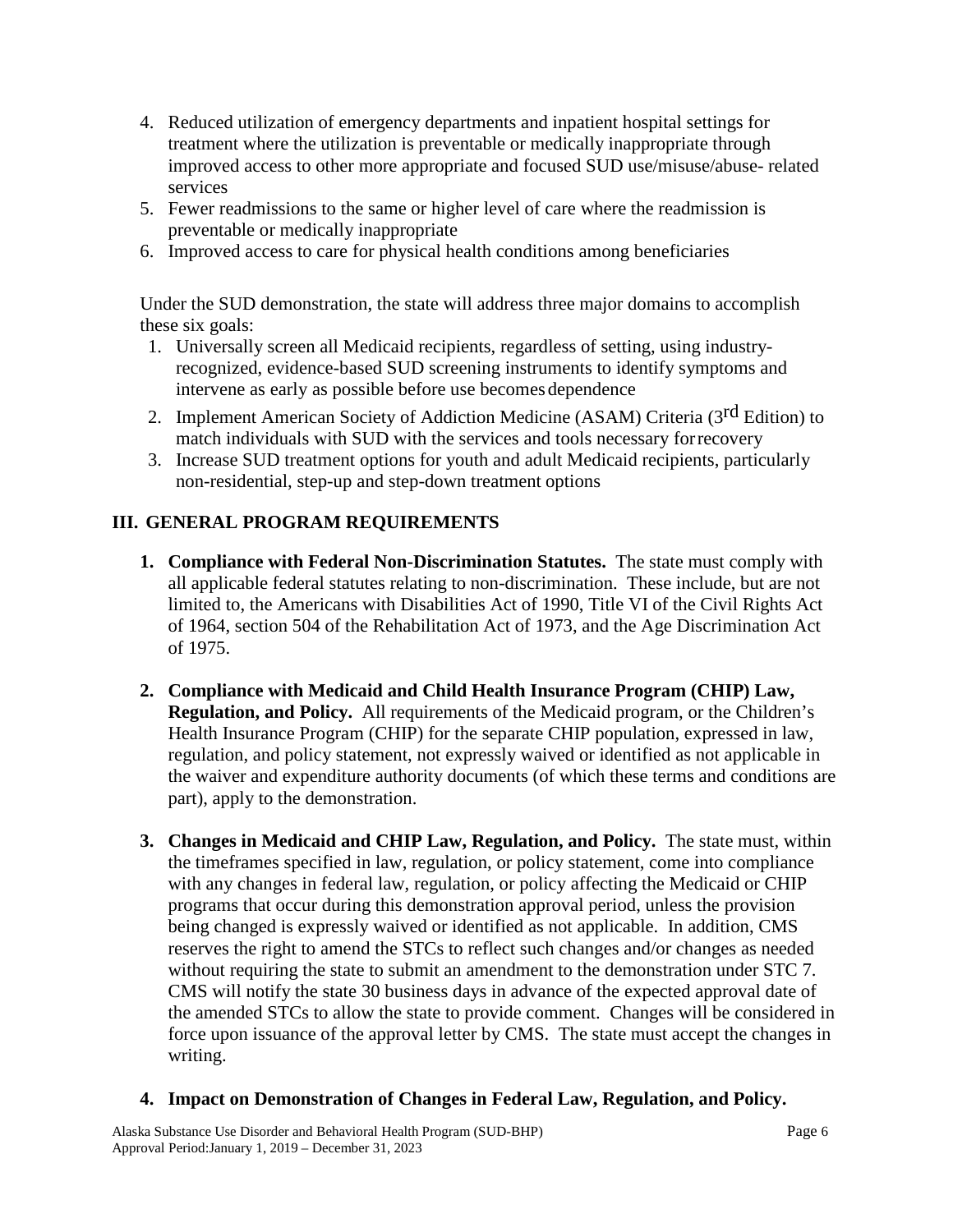- a. To the extent that a change in federal law, regulation, or policy requires either a reduction or an increase in federal financial participation (FFP) for expenditures made under this demonstration, the state must adopt, subject to CMS approval, a modified budget neutrality agreement for the demonstration as necessary to comply with such change. The modified agreement will be effective upon the implementation of the change. The trend rates for the budget neutrality agreement are not subject to change under this subparagraph.
- b. If mandated changes in the federal law require state legislation, the changes must take effect on the earlier of the day such state legislation becomes effective, or on the last day such legislation was required to be in effect under the law.
- **5. State Plan Amendments**. The state will not be required to submit title XIX or XXI state plan amendments for changes affecting any populations made eligible solely through the demonstration. If a population eligible through the Medicaid or CHIP state plan is affected by a change to the demonstration, a conforming amendment to the appropriate state plan is required, except as otherwise noted in these STCs. In all such cases, the Medicaid state plan governs.
- **6. Changes Subject to the Amendment Process.** Changes related to eligibility, enrollment, benefits, delivery systems, cost sharing, sources of non-federal share of funding, budget neutrality, and other comparable program elements must be submitted to CMS as amendments to the demonstration. All amendment requests are subject to approval at the discretion of the Secretary in accordance with section 1115 of the Act. The state must not implement changes to these elements without prior approval by CMS. Amendments to the demonstration are not retroactive and FFP will not be available for changes to the demonstration that have not been approved through the amendment process set forth in STC 7 below.
- **7. Amendment Process.** Requests to amend the demonstration must be submitted to CMS for approval no later than 120 calendar days prior to the planned date of implementation of the change and may not be implemented until approved. CMS reserves the right to deny or delay approval of a demonstration amendment based on non-compliance with these STCs, including, but not limited to the failure by the state to submit required reports and other deliverables according to the deadlines specified therein. Amendment requests must include, but are not limited to, the following:
	- a. An explanation of the public process used by the state, consistent with the requirements of STC 15. Such explanation must include a summary of any public feedback received and identification of how this feedback was addressed by the state in the final amendment request submitted to CMS;
	- b. A data analysis which identifies the specific "with waiver" impact of the proposed amendment on the current budget neutrality agreement. Such analysis must include current total computable "with waiver" and "without waiver" status on both a summary and detailed level through the current approval period using the most recent actual expenditures, as well as summary and detailed projections of the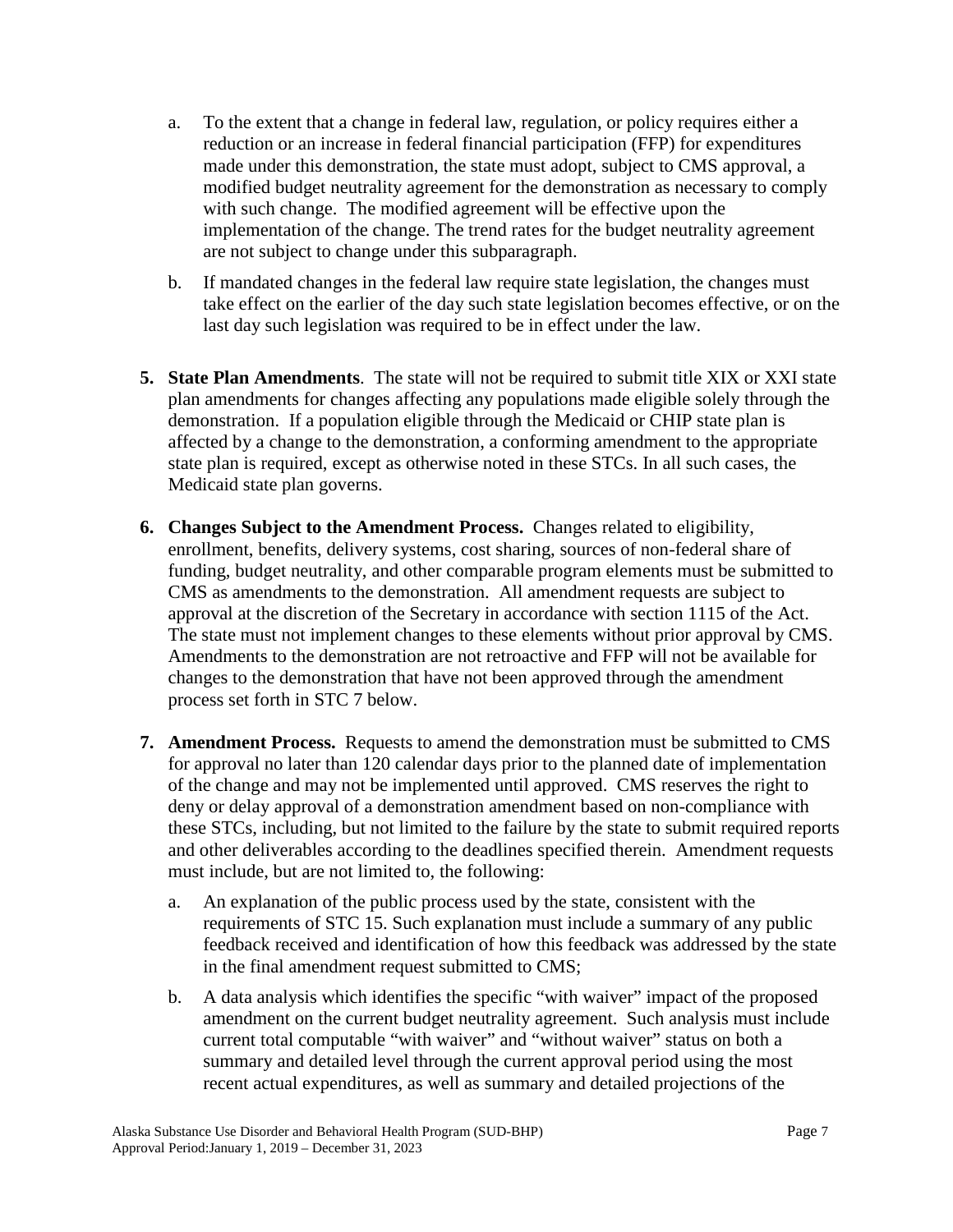change in the "with waiver" expenditure total as a result of the proposed amendment, which isolates (by Eligibility Group) the impact of the amendment;

- c. An up-to-date CHIP allotment worksheet, if necessary.
- d. A detailed description of the amendment, including impact on beneficiaries, with sufficient supporting documentation; and
- e. The state must provide updates to existing demonstration reporting and quality and evaluation plans. This includes a description of how the evaluation design and annual progress reports will be modified to incorporate the amendment provisions, as well as the oversight, monitoring and measurement of the provisions.
- **8. Extension of the Demonstration.** States that intend to request demonstration extensions under sections 1115(e) or 1115(f) of the Act must submit extension applications in accordance with the timelines contained in statute. Otherwise, if the state intends to request a demonstration extension under section 1115(a) of the Act, the state must submit the extension application no later than 12 months prior to the expiration date of the demonstration. The Governor or Chief Executive Officer of the state must submit to CMS either a demonstration extension request that meets federal requirements at CFR section 431.412(c) or a phase-out plan consistent with the requirements of STC 10.
	- a. As part of the demonstration extension requests the state must provide documentation of compliance with the transparency requirements 42 CFR §431.412 and the public notice and tribal consultation requirements outlined in STC 15.
	- b. Upon application from the state, CMS reserves the right to temporarily extend the demonstration including making any amendments deemed necessary to effectuate the demonstration extension including but not limited to bringing the demonstration into compliance with changes to federal law, regulation and policy.
- **9. Compliance with Transparency Requirements 42 CFR Section 431.412.** As part of the demonstration extension requests the state must provide documentation of compliance with the transparency requirements 42 CFR Section 431.412 and the public notice and tribal consultation requirements outlined in STC 15, as well as include the following supporting documentation:
	- a. Demonstration Summary and Objectives: The state must provide a narrative summary of the demonstration project, reiterate the objectives set forth at the time the demonstration was proposed and provide evidence of how these objectives have been met as well as future goals of the program. If changes are requested, a narrative of the changes being requested along with the objective of the change and desired outcomes must be included.
	- b. Waiver and Expenditure Authorities: The state must provide a list along with a programmatic description of the waivers and expenditure authorities that are being requested in the extension.
	- c. Quality: The state must provide summaries of: External Quality Review Organization (EQRO) reports; managed care organization (MCO) reports; state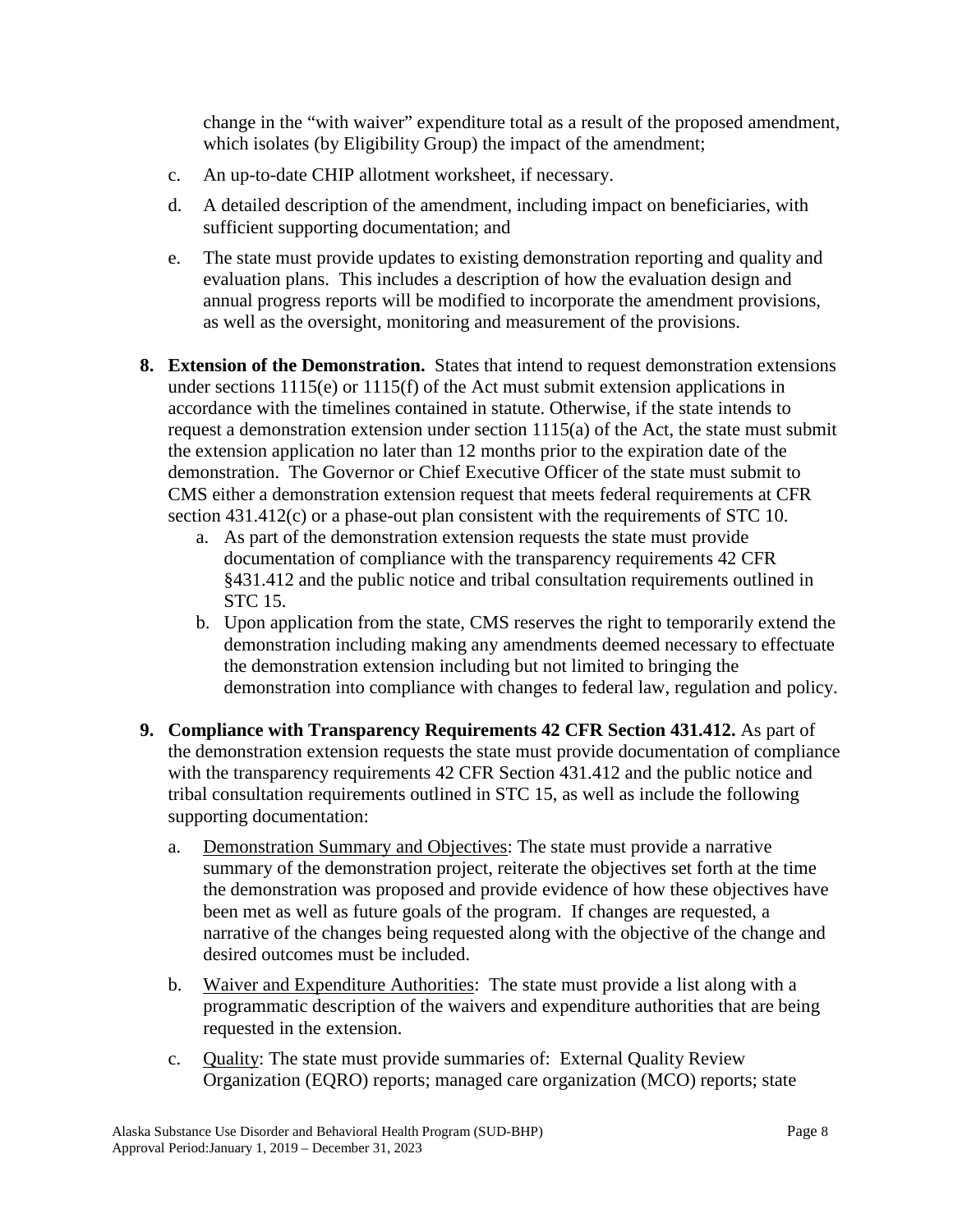quality assurance monitoring; and any other documentation that validates the quality of care provided or corrective action taken under the demonstration.

- d. Compliance with Budget Neutrality Cap: The state must provide financial data (as set forth in the current STCs) demonstrating the state's detailed and aggregate, historical and projected budget neutrality status for the requested period of the extension as well as cumulatively over the lifetime of the demonstration. CMS will work with the state to ensure that federal expenditures under the extension of this project do not exceed the federal expenditures that would otherwise have been made. In doing so, CMS will take into account the best estimate of current trend rates at the time of the extension. In addition, the state must provide up to date responses to the CMS Financial Management standard questions. If title XXI funding is used in the demonstration, a CHIP Allotment Neutrality worksheet must be included.
- e. Evaluation Report: The state must provide an evaluation report reflecting the hypotheses being tested and any results available. For the proposed extension period, the state must provide a narrative summary of the evaluation design, status (including evaluation activities and findings to date), and plans for evaluation activities during the extension period.
- f. Documentation of Public Notice 42 CFR section 431.408: The state must provide documentation of the state's compliance with public notice process as specified in 42 CFR section 431.408 including the post-award public input process described in 431.420(c) with a report of the issues raised by the public during the comment period and how the state considered the comments when developing the demonstration extension application.
- **10. Demonstration Phase-Out.** The state may only suspend or terminate this demonstration in whole, or in part, consistent with the following requirements.
	- a. Notification of Suspension or Termination: The state must promptly notify CMS in writing of the reason(s) for the suspension or termination, together with the effective date and a phase-out plan. The state must submit its notification letter and a draft phase-out plan to CMS no less than 6 months before the effective date of the demonstration's suspension or termination. Prior to submitting the draft phase-out plan to CMS, the state must publish on its website the draft phase-out plan for a 30 day public comment period. In addition, the state must conduct tribal consultation in accordance with its approved tribal consultation State Plan Amendment. Once the 30-day public comment period has ended, the state must provide a summary of each public comment received the state's response to the comment and how the state incorporated the received comment into a revised phase-out plan.
	- The state must obtain CMS approval of the phase-out plan prior to the implementation of the phase-out activities. Implementation of phase-out activities must be no sooner than 14 calendar days after CMS approval of the phase-out plan.
	- b. Phase-out Plan Requirements: The state must include, at a minimum, in its phaseout plan the process by which it will notify affected beneficiaries, the content of said notices (including information on the beneficiary's appeal rights), the process by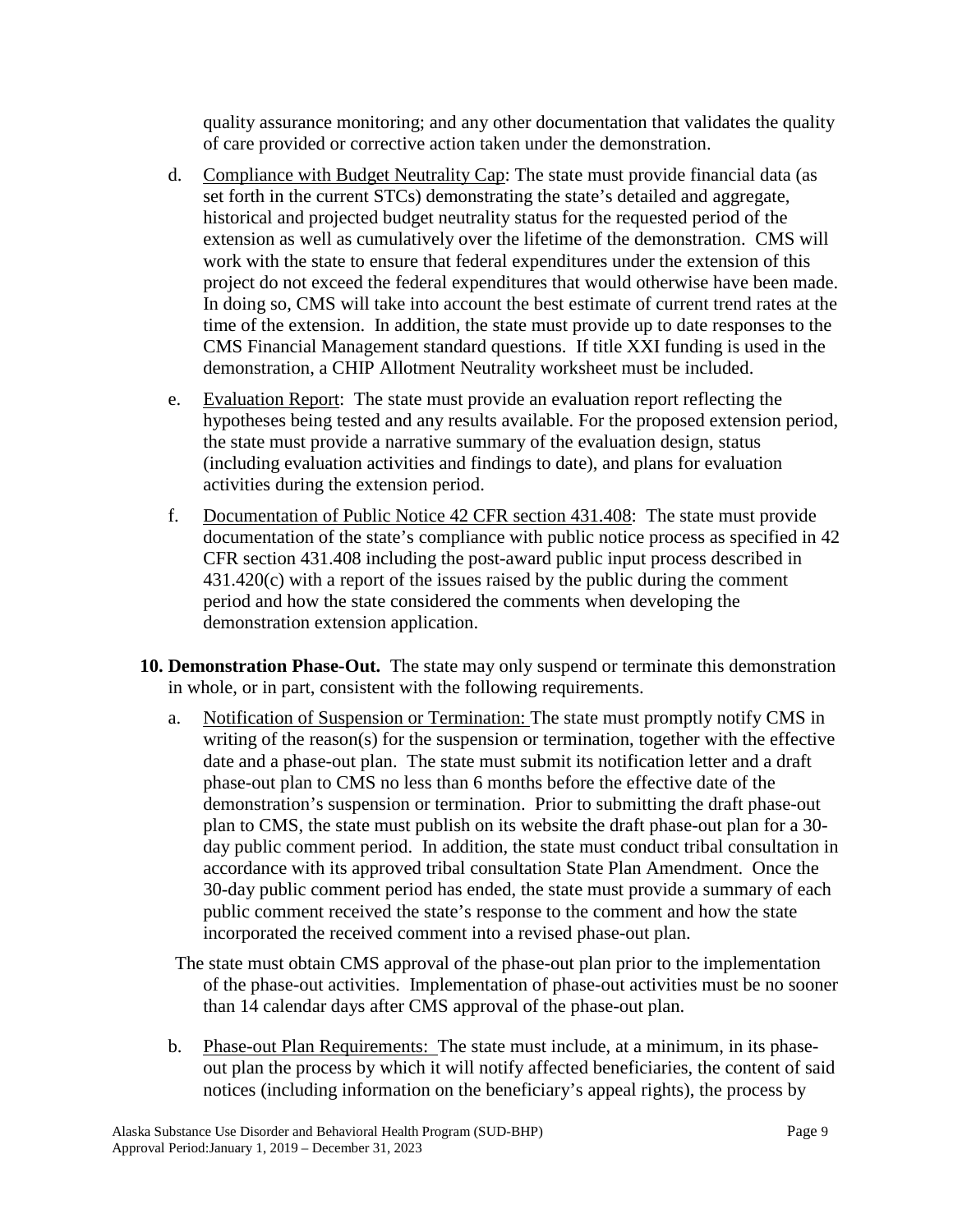which the state will conduct administrative reviews of Medicaid eligibility for the affected beneficiaries, and ensure ongoing coverage for eligible individuals, as well as any community outreach activities.

- c. Phase-out Procedures: The state must comply with all notice requirements found in 42 CFR §431.206, 431.210 and 431.213. In addition, the state must assure all appeal and hearing rights afforded to demonstration participants as outlined in 42 CFR §431.220 and 431.221. If a demonstration participant requests a hearing before the date of action, the state must maintain benefits as required in 42 CFR §431.230. In addition, the state must conduct administrative renewals for all affected beneficiaries in order to determine if they qualify for Medicaid eligibility under a different eligibility category as discussed in October 1, 2010, State Health Official Letter #10- 008.
- d. Federal Financial Participation (FFP): If the project is terminated or any relevant waivers suspended by the state, FFP must be limited to normal closeout costs associated with terminating the demonstration including services and administrative costs of disenrolling participants.
- **11. CMS Right to Terminate or Suspend.** CMS may suspend or terminate the demonstration in whole or in part at any time before the date of expiration, whenever it determines, following a hearing that the state has materially failed to comply with the terms of the project. CMS will promptly notify the state in writing of the determination and the reasons for the suspension or termination, together with the effective date.
- **12. Finding of Non-Compliance.** The state does not relinquish its rights to challenge CMS' finding that the state materially failed to comply.
- **13. Withdrawal of 1115(a) Authority.** CMS reserves the right to withdraw waiver or expenditure authorities at any time it determines that continuing the waiver or expenditure authorities would no longer be in the public interest or promote the objectives of title XIX. CMS will promptly notify the state in writing of the determination and the reasons for the withdrawal, together with the effective date, and afford the state an opportunity to request a hearing to challenge CMS' determination prior to the effective date. If a waiver or expenditure authority is withdrawn, FFP is limited to normal closeout costs associated with terminating the waiver or expenditure authority, including services and administrative costs of disenrolling participants.
- **14. Adequacy of Infrastructure.** The state will ensure the availability of adequate resources for implementation and monitoring of the demonstration, including education, outreach, and enrollment; maintaining eligibility systems; compliance with cost sharing requirements; and reporting on financial and other demonstration components.
- **15. Public Notice, Tribal Consultation, and Consultation with Interested Parties.** The state must comply with the state notice procedures as required in 42 CFR section 431.408 prior to submitting an application to extend the demonstration. For applications to amend the demonstration, the state must comply with the state notice procedures set forth in 59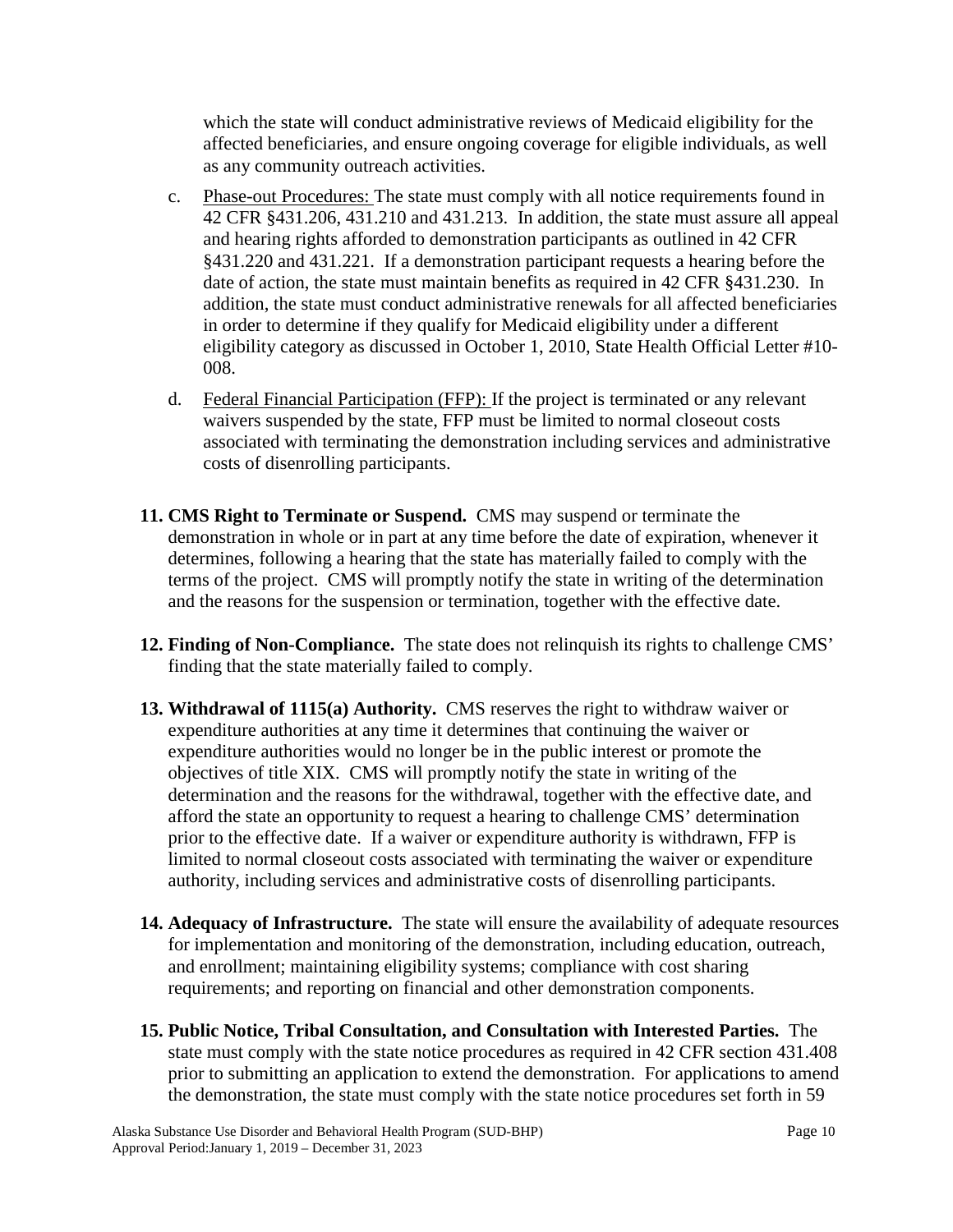Fed. Reg. 49249 (September 27, 1994) prior to submitting such request. The state must also comply with the public notice procedures set forth in 42 CFR section 447.205 for changes in statewide methods and standards for setting payment rates.

The state must also comply with tribal and Indian Health Program/Urban Indian Organization consultation requirements at section  $1902(a)(73)$  of the Act, 42 CFR section 431.408(b), State Medicaid Director Letter #01-024, and contained in the state's approved Medicaid State plan, when any program changes to the demonstration, either through amendment as set out in STC 6 or extension, are proposed by the state.

- **16. Federal Financial Participation (FFP).** No federal matching funds for expenditures for this demonstration will take effect until the effective date identified in the demonstration approval letter, or later date if so identified elsewhere in these STCs or in the list of waiver or expenditure authorities.
- **17. Administrative Authority.** When there are multiple entities involved in the administration of the demonstration, the Single State Medicaid Agency must maintain authority, accountability, and oversight of the program. The State Medicaid Agency must exercise oversight of all delegated functions to operating agencies, MCOs and any other contracted entities. The Single State Medicaid Agency is responsible for the content and oversight of the quality strategies for the demonstration.
- **18. Common Rule Exemption.** The state must ensure that the only involvement of human subjects in research activities which may be authorized and/or required by this demonstration is for projects which are conducted by or subject to the approval of CMS, and which are designed to study, evaluate, or otherwise examine the Medicaid program – including public benefit or service programs; procedures for obtaining Medicaid benefits or services; possible changes in or alternatives to those programs or procedures; or possible changes in methods or level of payment for benefits or services under those programs. CMS has determined that this demonstration as represented in these approved STCs meets the requirements for exemption from the human subject research provisions of the Common Rule set forth in 45 CFR 46.101(b)(5).

## **IV. ELIGIBILITY AND ENROLLMENT**

**Eligibility Groups Affected by the Demonstration.** Under the demonstration, there is no change to Medicaid eligibility. Standards for eligibility remain set forth under the state plan. The demonstration will allow Alaska Medicaid recipients to receive OUD/SUD treatment services in residential and inpatient treatment settings that qualify as an Institution for Mental Diseases (IMD), which are not otherwise matchable expenditures under section 1903 of the Act.

All affected groups derive their eligibility through the Medicaid state plan, and are subject to all applicable Medicaid laws and regulations in accordance with the Medicaid state plan. All Medicaid eligibility standards and methodologies for these eligibility groups remain applicable.

# **[V.](#page-6-0) DEMONSTRATION PROGRAMS AND BENEFITS**

**19. Substance Use Disorder/Opioid Use Disorder Program.** Effective upon CMS' approval of the SUD/OUD Implementation Protocol the demonstration benefit package for the

Alaska Substance Use Disorder and Behavioral Health Program (SUD-BHP) Page 11 Approval Period:January 1, 2019 – December 31, 2023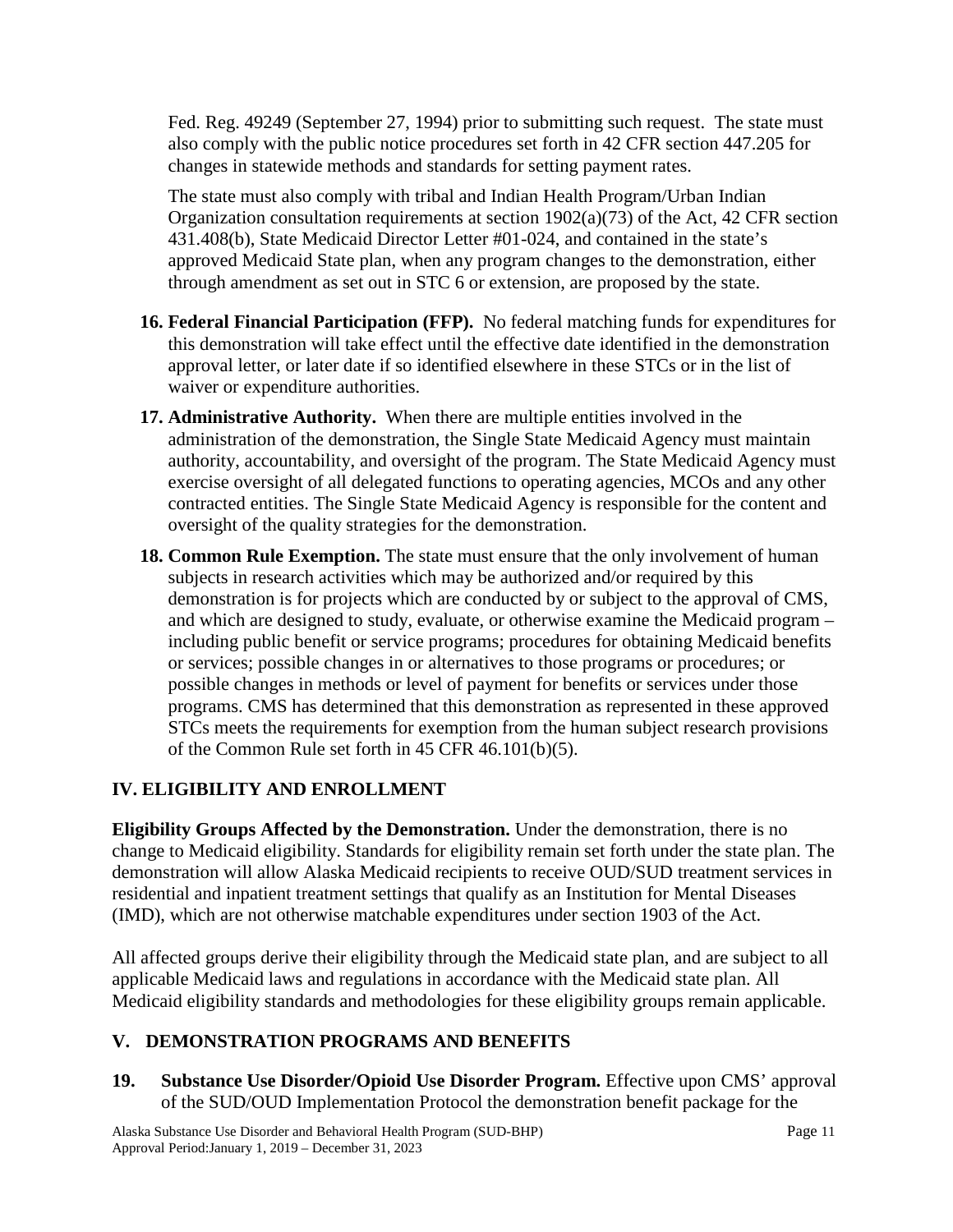state's Medicaid recipients must include SUD/OUD treatment services, including services provided in residential and inpatient treatment settings that qualify as an IMD, which are not otherwise matchable expenditures under section 1903 of the Act. The state will be eligible to receive FFP for the state's Medicaid recipients residing in IMDs under the terms of this demonstration for coverage of medical assistance, including SUD/OUD benefits that would otherwise be matchable if the beneficiary were not residing in an IMD. Alaska will aim for a statewide average length of stay of 30 days in residential treatment settings, to be monitored pursuant to the SUD Monitoring Protocol as outlined in STC 21 below, to ensure short-term residential treatment stays. Under this demonstration, beneficiaries will have access to high quality, evidence-based OUD and other SUD treatment services ranging from medically supervised withdrawal management to ongoing chronic care for these conditions in cost-effective settings while also improving care coordination and care for comorbid physical and mental health conditions.

The coverage of SUD/OUD treatment services and withdrawal management during short term residential and inpatient stays in IMDs will expand the state's current SUD/OUD benefit package available to all the state's Medicaid recipients as outlined in Table 1. Room and board costs are not considered allowable costs for residential treatment service providers unless they qualify as inpatient facilities under section 1905(a) of the Act.

| <b>SUD Benefit</b>                                                                            | Medicaid<br>Authority                          | Expenditure<br>Authority                    |
|-----------------------------------------------------------------------------------------------|------------------------------------------------|---------------------------------------------|
| <b>Opioid Treatment Services for</b><br>persons experiencing an Opioid<br><b>Use Disorder</b> | 1115 expenditure<br>authority                  | Services provided to<br>individuals in IMDs |
| <b>Intensive Outpatient Services</b>                                                          | 1115 expenditure<br>authority                  | Services provided to<br>individuals in IMDs |
| <b>Outpatient Services</b>                                                                    | State plan<br>(Individual<br>services covered) |                                             |
| Partial Hospitalization Program (PHP)                                                         | 1115 expenditure<br>authority                  | Services provided to<br>individuals in IMDs |
| <b>Early Intervention- Services</b>                                                           | State plan                                     |                                             |
| <b>Residential Treatment</b>                                                                  | 1115 expenditure<br>authority                  | Services provided to<br>individuals in IMDs |

## **Table 1: SUD/OUD Benefits Coverage with Expenditure Authority**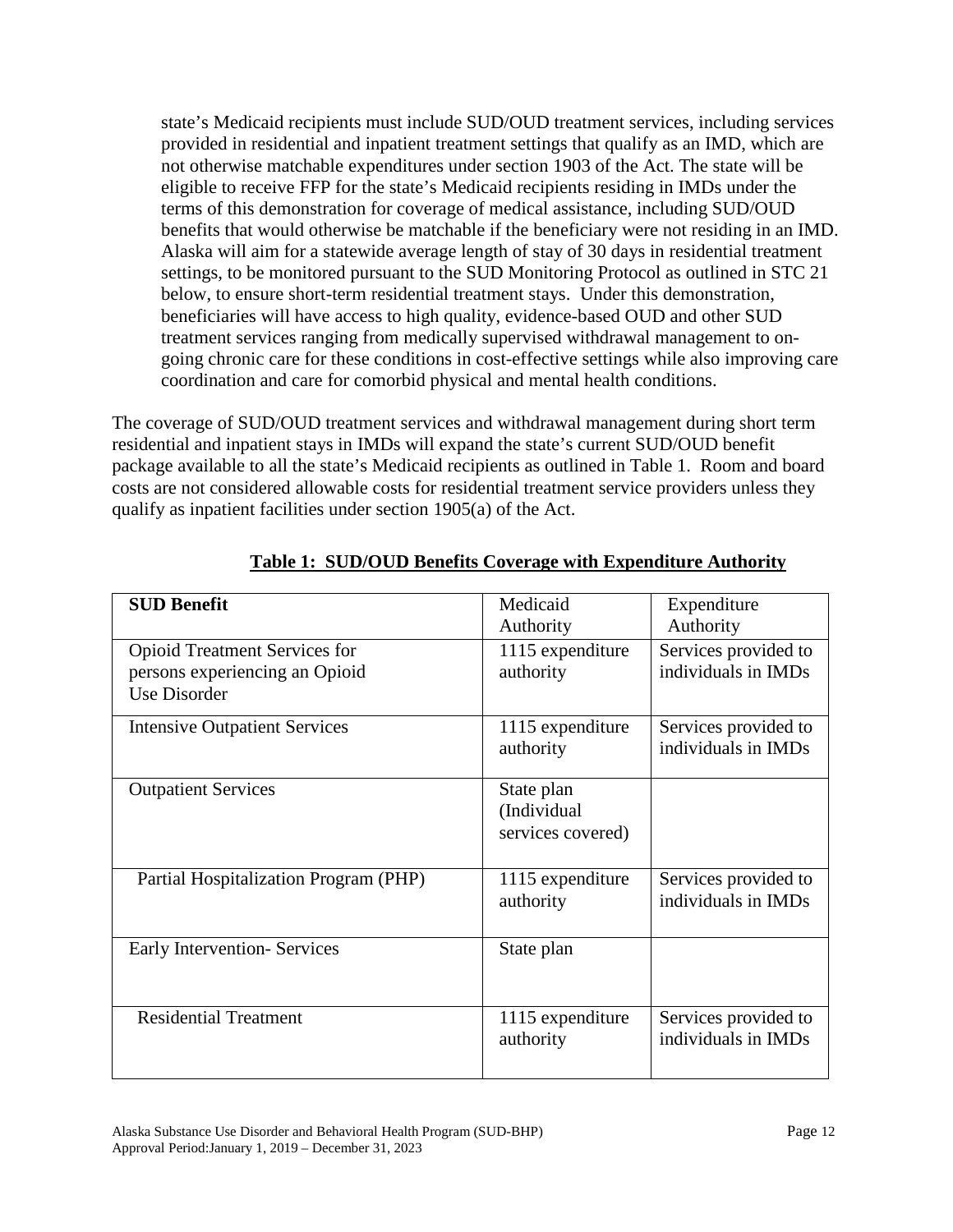| Medically Monitored Intensive Inpatient      | 1115 expenditure              | Services provided to                        |
|----------------------------------------------|-------------------------------|---------------------------------------------|
| <b>Services</b>                              | authority                     | individuals in IMDs                         |
| Medically Managed Intensive Inpatient        | 1115 expenditure              | Services provided to                        |
| <b>Services</b>                              | authority                     | individuals in IMDs                         |
| <b>Ambulatory Withdrawal Management</b>      | 1115 expenditure<br>authority | Services provided to<br>individuals in IMDs |
| <b>Clinically Managed Residential</b>        | 1115 expenditure              | Services provided to                        |
| Withdrawal Management                        | authority                     | individuals in IMDs                         |
| <b>Medically Monitored Inpatient</b>         | 1115 expenditure              | Services provided to                        |
| Withdrawal Management                        | authority                     | individuals in IMDs                         |
| <b>Medically Managed Intensive Inpatient</b> | 1115 expenditure              | Services provided to                        |
| Withdrawal Management                        | authority                     | individuals in IMDs                         |
| Medication-Assisted Treatment (MAT)          | State plan                    | Services provided to<br>individuals in IMDs |
| <b>Recovery Peer Support Services</b>        | 1115 expenditure<br>authority | Services provided to<br>individuals in IMDs |

The state attests that the services indicated in Table 1, above, as being currently covered under the Medicaid state plan authority are currently covered in Alaska's state plan.

The state will attest that it will provide the Early and Periodic Screening, Diagnostic and Treatment services, EPSDT, to all eligible low-income infants, children and adolescents under age 21, as specified in Section 1905(r) of the Social Security Act (the Act).

The following service definition and provider qualifications are described for the approved SUD demonstration service pilots where separate expenditure authorities have been granted under this section 1115 demonstration.

a. **Opioid Treatment Services (OTS) for persons experiencing an Opioid Use Disorder (OUD) -** Physician-supervised daily or several times weekly opioid agonist medication and counseling services provided to maintain multidimensional stability for those with severe opioid use disorder in accordance with an individualized treatment plan determined by a licensed physician or licensed prescriber and approved and authorized according to state requirements.

### **Component services include**:

- i. Linkage to psychological, medical, and psychiatric consultation.
- ii. Access to emergency medical and psychiatric care through connections with more intensive levels of care.
- iii. Access to evaluation and ongoing primary care.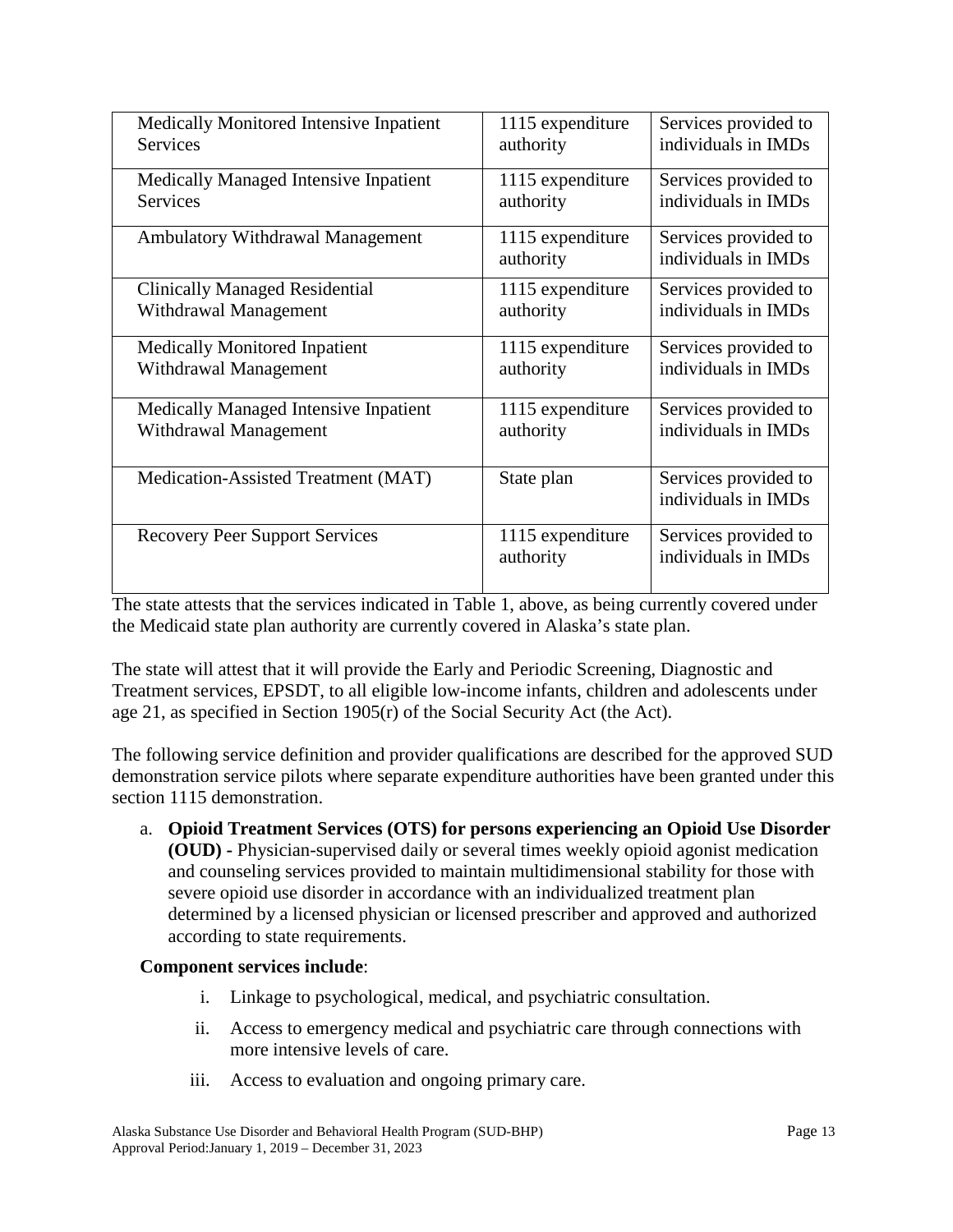- iv. Ability to conduct or arrange for appropriate laboratory and toxicology tests including urine drug screenings.
- v. Availability of licensed physicians to evaluate and monitor use of, methadone, buprenorphine products or naltrexone products and of pharmacists and nurses to dispense and administer these medications.
- vi. Individualized, person-centered assessment and treatment.
- vii. Assessing, ordering, administering, reassessing, and regulating medication and dose levels appropriate to the individual; supervising withdrawal management from opioid analgesics, including buprenorphine products or naltrexone products; overseeing and facilitating access to appropriate treatment for opioid use disorder.
- viii. Medication for other physical and mental health illness is provided, as needed, either on-site or through collaboration with other providers.
- ix. Cognitive, behavioral, and other substance use disorder-focused therapies, reflecting a variety of treatment approaches, provided to the individual on an individual, group, and/ or family basis.
- x. Optional substance use care coordination provided, including integrating behavioral health into primary care and specialty medical settings through interdisciplinary care planning and monitoring individual progress and tracking individual outcomes; supporting conversations between buprenorphine-waivered practitioners and behavioral health professionals to develop and monitor individualized service plans; linking individuals with community resources to facilitate referrals and respond to social service needs; tracking and supporting individuals when they obtain medical, behavioral health, or social services outside the practice.
- xi. Referral for screening for infectious diseases such as HIV, hepatitis B and C, and tuberculosis at treatment initiation and then at least annually or more often based on risk factors.

**Provider Qualifications-** Providers qualified to be reimbursed for eligible services provided to eligible service recipients include licensed physicians, licensed physician assistants, licensed advanced nurse practitioners, licensed registered nurses supervised by a physician or advanced nurse practitioner, licensed practical nurses supervised by a physician or advanced nurse practitioner, mental health professional clinicians (AK Medicaid provider type including licensed clinical social workers, licensed marriage and family therapists, licensed master's social workers, licensed clinical psychologists, licensed psychological associates, licensed professional counselors), substance use disorder counselors (AK certified Chemical Dependency Counselor I or II and Chemical Dependency Clinical Supervisor), and behavioral health clinical associates.

b. **Intensive Outpatient Services-** Intensive outpatient includes structured programming services provided to beneficiaries (a minimum of nine hours with a maximum of 19 hours a week for adults, and a minimum of six hours with a maximum of 19 hours a week for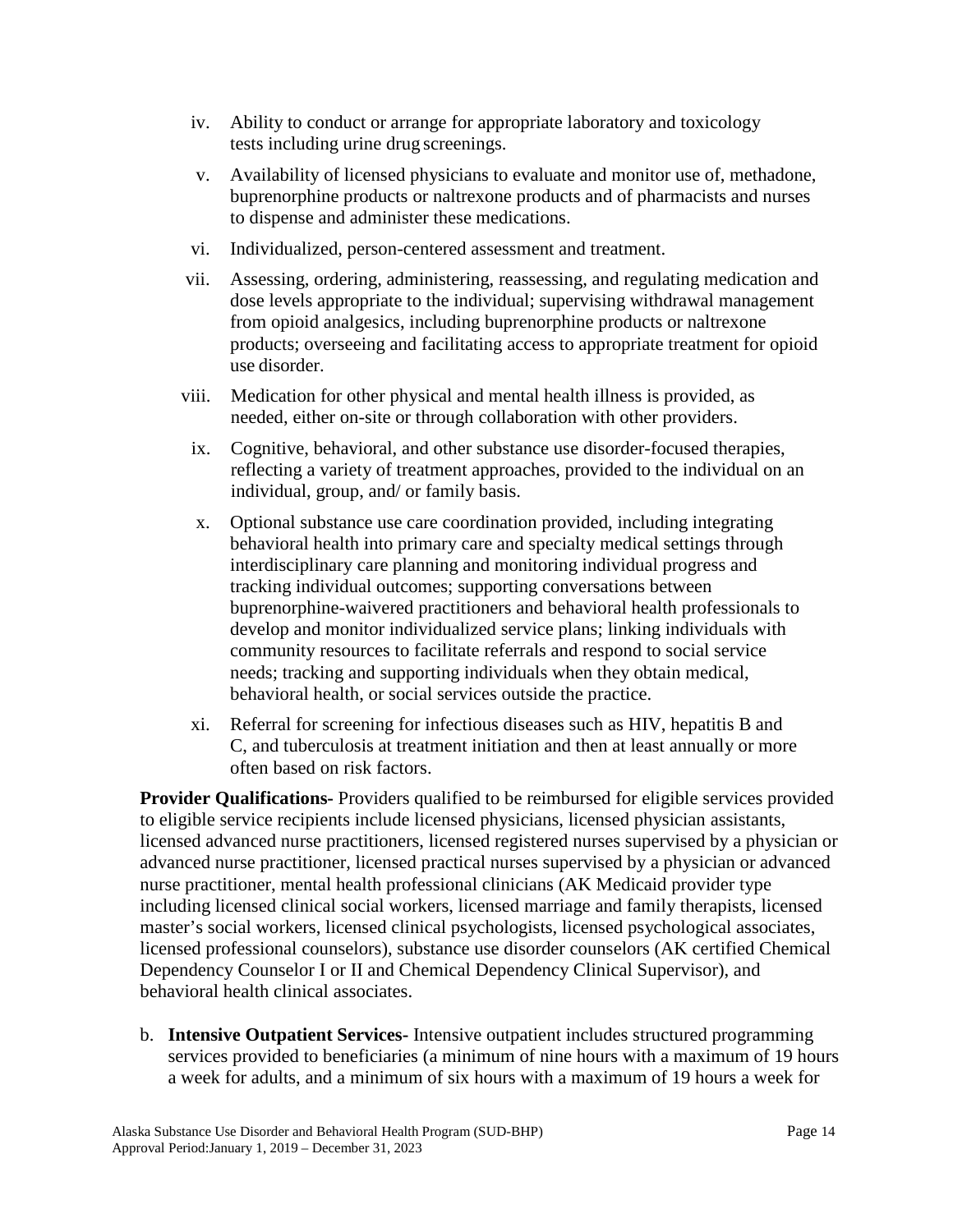adolescents) when determined to be medically necessary and in accordance with an individualized treatment plan. Treatment is focused on major lifestyle, attitudinal, and behavior issues which impair the individual's ability to cope with major life tasks without use of substances.

### **Components Services include:**

- i. Individualized, person-centered assessment and clinically-directed treatment.
- ii. Cognitive, behavioral, and other substance use disorder-focused therapies, reflecting a variety of treatment approaches, provided to the individual on an individual, group, and/ or family basis
- iii. Appropriate drug screening
- iv. Psychoeducation Services
- v. Medication Services
- vi. Crisis Intervention Services
- vii. Recovery Support Services

**Provider Qualifications-**Providers qualified to be reimbursed for eligible services provided to eligible service recipients include licensed physicians, licensed physician assistants, licensed advanced nurse practitioners, mental health professional clinicians, substance use disorder counselors, and behavioral health clinical associates.

c. **Partial Hospitalization Services (PHP)-**PHP services will be specifically designed for the diagnosis or active treatment of a SUD when there is a reasonable expectation for improvement or when it is necessary to maintain the person's functional level and prevent relapse or inpatient hospitalization. Services within the PHP are more clinically intense than IOP and, in addition to addressing major lifestyle, attitudinal, & behavior issues which impair the individual's ability to cope with major life tasks without the addictive use of alcohol and/or other drugs, have the capacity to treat individuals with substantial medical and psychiatric problems.

#### **Component Services include:**

- **i.** Individualized, person-centered assessment and clinically-directed treatment
- ii. Cognitive, behavioral, and other substance use disorder-focused therapies, reflecting a variety of treatment approaches, provided to the individual on an individual, group, and/ or family basis
- iii. Appropriate drug screening
- iv. Psychoeducation Services
- v. Medication Services
- vi. Crisis Intervention Services
- vii. Recovery Support Services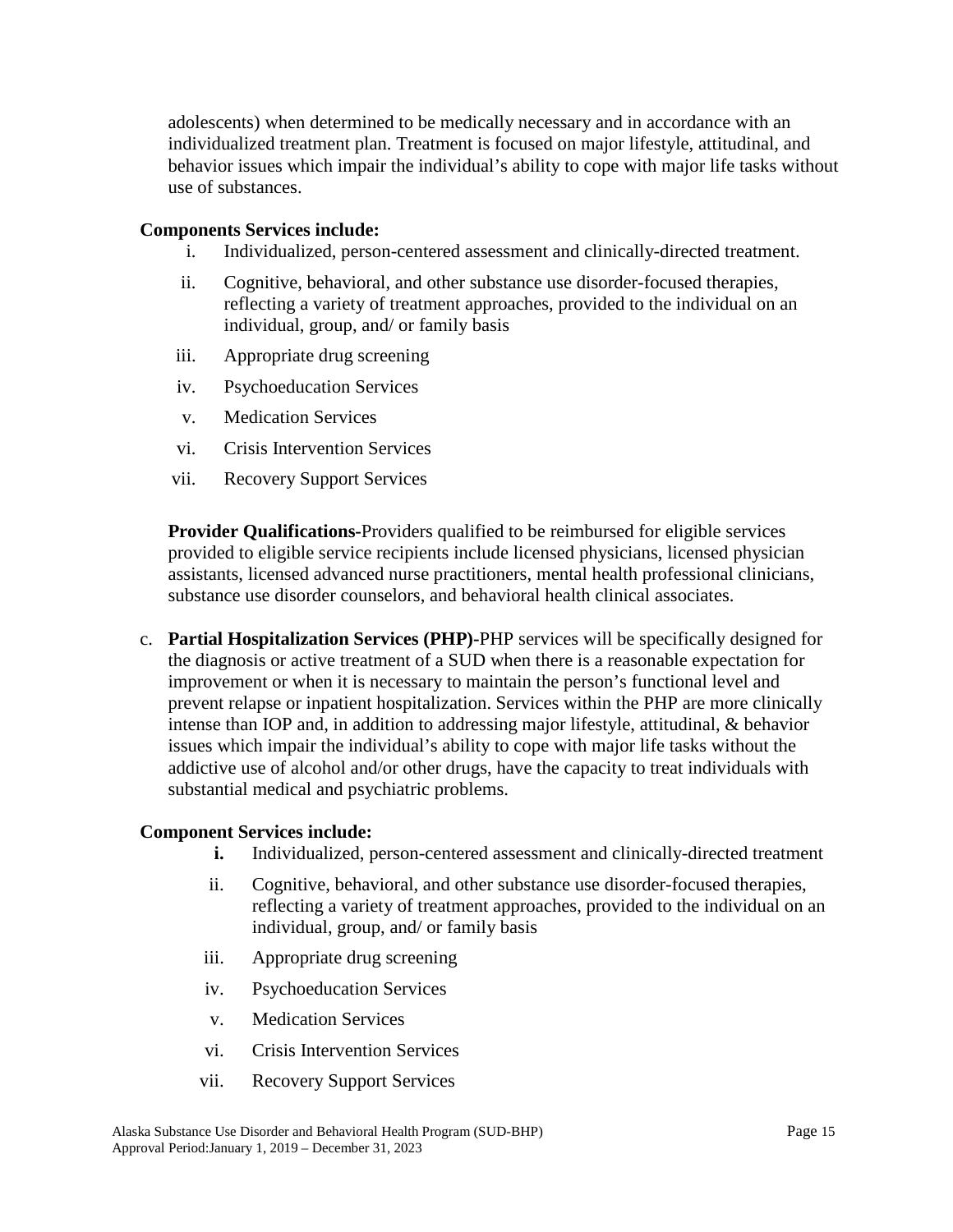viii. Occupational and recreational therapy services as appropriate

**Provider Qualifications-** Providers qualified to be reimbursed for eligible services provided to eligible service recipients include licensed physicians, licensed physician assistants, licensed advanced nurse practitioners, mental health professional clinicians, substance use disorder counselors, and behavioral health clinical associates.

- d. **Residential Treatment Services-** Treatment services delivered to residents of an institutional care setting, including facilities that meet the definition of an institution for mental diseases (IMD), are provided to Alaska Medicaid recipients with a SUD diagnosis when determined to be medically necessary and in accordance with an individualized service plan.
	- i. Residential treatment services are provided in an Alaska Department of Health and Social Services (DHSS) licensed facility that has been enrolled as a Medicaid provider and assessed/designated/certified by DHSS as delivering care consistent with ASAM or other nationally recognized, SUD-specific program standards for residential treatment facilities.
	- ii. Residential treatment services can be provided in settings of any size.
	- iii. Room and board costs are not considered allowable costs for residential treatment service providers unless they qualify as inpatient facilities under section 1905(a) of the Act.

### **Component services include:**

- i. Clinically-directed therapeutic treatment to facilitate recovery skills, relapse prevention, and emotional coping strategies
- ii. Addiction pharmacotherapy and drug screening
- iii. Motivational enhancement and engagement strategies
- iv. Counseling and clinical monitoring
- v. Withdrawal management and related treatment designed to alleviate acute emotional, behavioral, cognitive, or biomedical distress resulting from, or occurring with, an individual's use of alcohol and other drugs
- vi. Regular monitoring of the individual's medication adherence
- vii. Recovery support services
- viii. Counseling services involving the beneficiary's family and significant others to advance the beneficiary's treatment goals, when (1) the counseling with the family member and significant others is for the direct benefit of the beneficiary, (2) the counseling is not aimed at addressing treatment needs of the beneficiary's family or significant others, and (3) the beneficiary is present except when it is clinically appropriate for the beneficiary to be absent in order to advance the beneficiary's treatment goals; and
- ix. Education on benefits of medication assisted treatment and referral to treatment as necessary.

**Provider Qualifications**- Providers qualified to be reimbursed for eligible services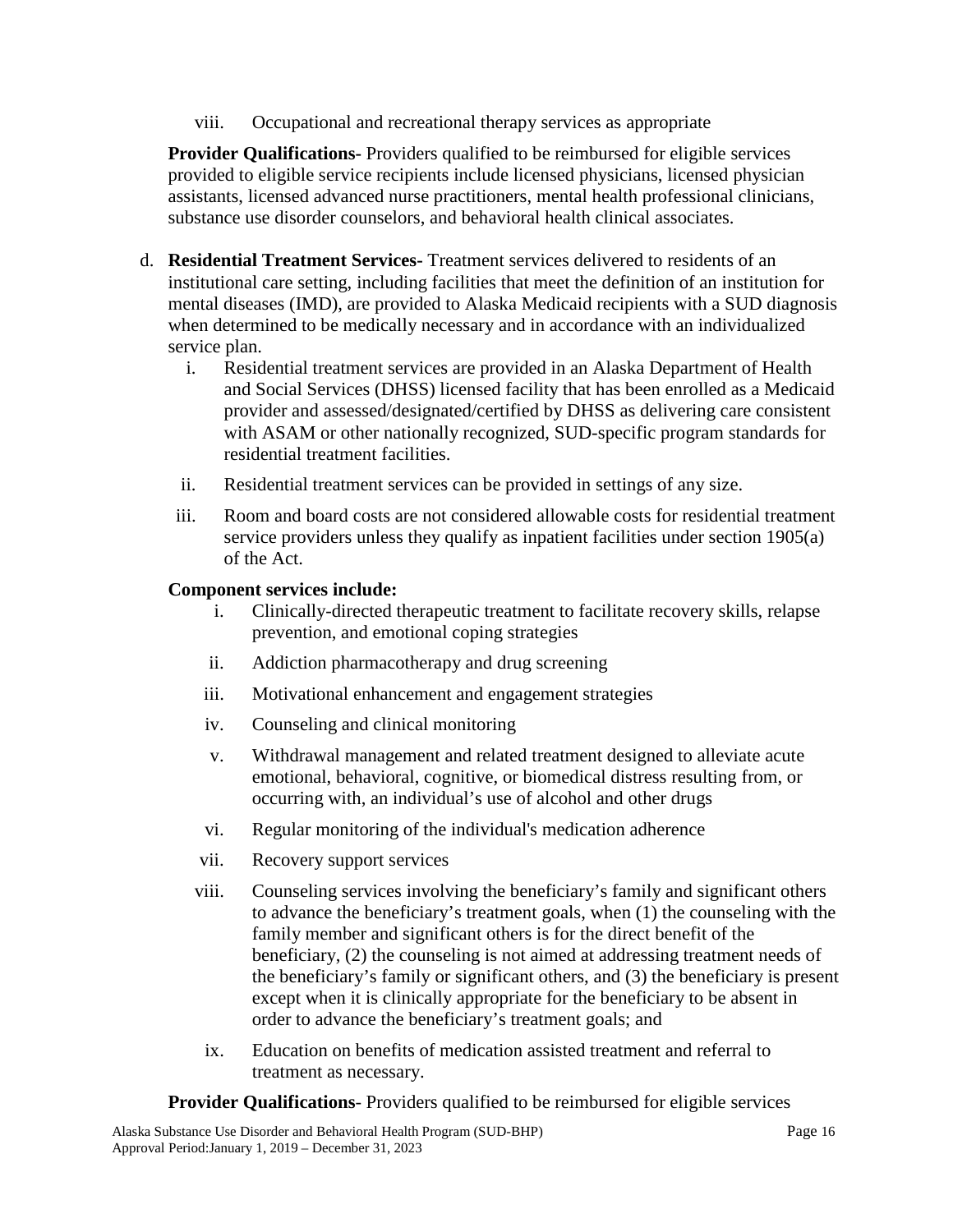provided to eligible service recipients include AK certified residential treatment facility providers. Until formal certification process undergoes regulatory review and approval process, provisional designation will be in place per AK SUD Implementation Plan Protocol.

e. **Medically Monitored Intensive Inpatient Services-** These are services provided during a 24-hour professionally directed evaluation, observation, medical monitoring, and addiction treatment in an inpatient setting (hospital-based).

### **Component Services include**:

- i. Individualized, person-centered assessment and medically-monitored treatment
- ii. Addiction pharmacotherapy and medication services
- iii. Appropriate drug screening
- iv. Cognitive behavioral and other substance-use disorder-focused therapies, reflecting a variety of treatment approaches, provided to the individual on an individual, group, or family basis
- v. Daily medical and nursing services
- vi. Counseling and clinical/medical monitoring
- vii. Daily treatment services focused on managing the individual's acute symptoms
- viii. Psychoeducation services

**Provider Qualifications-** Providers qualified to be reimbursed for eligible services provided to eligible service recipients include AK licensed general acute care, specialized psychiatric, Alaska Native tribal, and critical access hospitals.

f. **Medically Managed Intensive Inpatient**- These are services provided during a 24-hour inpatient treatment requiring the full resources of an acute care or psychiatric hospital. Medically Managed Intensive Inpatient services differ from Medically Monitored Intensive Inpatient services due to the requirement of **medically directed** evaluation and treatment services provided in a 24-hour treatment setting under a defined set of policies, procedures, and individualized clinical protocols.

## **Component Services include**:

- i. Individualized, person-centered assessment and medically directed & managed treatment
- ii. Addiction pharmacotherapy and medication services
- iii. Appropriate drug screening
- iv. Cognitive behavioral and other substance-use disorder-focused therapies, reflecting a variety of treatment approaches, provided to the individual on an individual, group, or family basis
- v. Daily medical and nursing services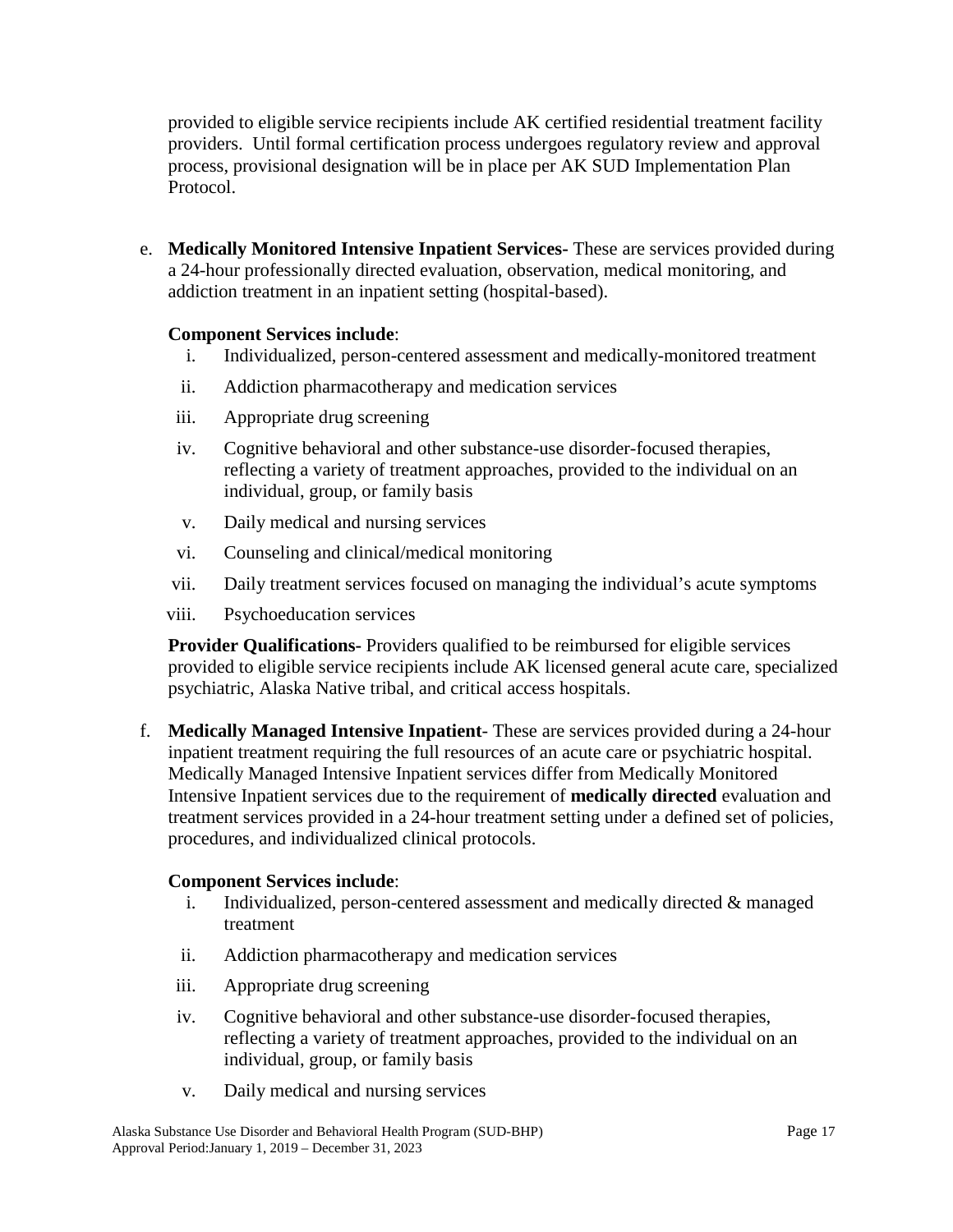- vi. Counseling and clinical/medical monitoring
- vii. Daily treatment services focused on managing the individual's acute symptoms
- viii. Psychoeducation services

**Provider Qualifications-** Providers qualified to be reimbursed for eligible services provided to eligible service recipients include AK licensed general acute care, specialized psychiatric, Alaska Native tribal, and critical access hospitals.

g. **Ambulatory Withdrawal Management -** These are outpatient services that may be delivered in an office setting, a health care facility, an addiction treatment facility, or a patient's home for individuals at mild withdrawal risk and with a high commitment to withdrawal management process. Services delivered by physicians and nurses require training in managing intoxication and withdrawal states and clinical staff knowledgeable about the biopsychosocial dimensions of SUDs. Physicians are available via telephone or in- person for consultation; physician and emergency services consultation are available 24/7.

## **Component Services include:**

- i. Individualized, person-centered Assessment
- ii. Physician and/or Nurse Monitoring
- iii. Management of Signs & Symptoms of Intoxication & Withdrawal
- iv. Medication Services
- v. Psychoeducation Services
- vi. Non-Pharmacological Clinical Support Services
- vii. Referral for Counseling Services

**Provider Qualifications**—Physicians, Physician Assistants, Advanced Nurse Practitioners, Registered Nurses supervised by a Physician or Advanced Nurse Practitioner, or Licensed Practical Nurses Supervised by a Physician or Advanced Nurse Practitioner.

h. **Clinically Managed Residential Withdrawal Management—**These are services provided in a residential treatment setting that include supervision, observation, and support for individuals who are intoxicated or experiencing withdrawal and require 24 hour structure and support but do not require the medical and nursing care specified for medically monitored/managed inpatient withdrawal management services.

## **Component Services include:**

- Individualized, person-centered Assessment
- Physician and/or Nurse Monitoring
- Management of Signs & Symptoms of Intoxication & Withdrawal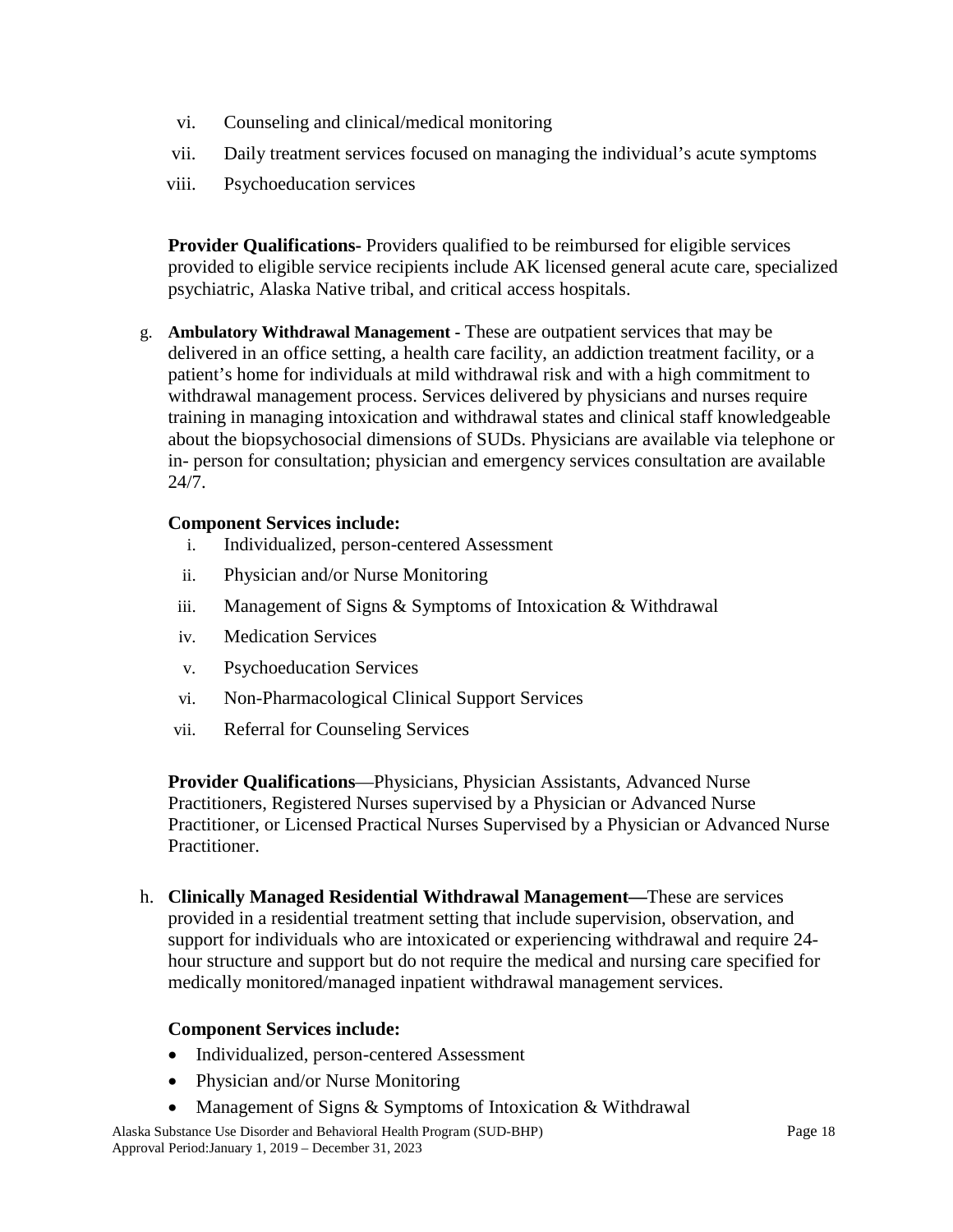- Medication Services
- Patient Education Services
- Non-Pharmacological Clinical Support Services
- Referral for Counseling Services
- Recovery Support Services.

**Provider Qualifications**— providers qualified to be reimbursed for eligible services provided to eligible service recipients include AK certified residential treatment facility providers. Until formal certification process undergoes regulatory review and approval process, provisional designation will be in place per AK SUD Implementation Plan.

i. **Medically Monitored Inpatient Withdrawal Management-** Services will consist of severe withdrawal and needs 24-hour nursing care and physician visits as necessary. This service is necessary because the patient is unlikely to complete withdrawal management without medical and nursing monitoring.

### **Component Services include:**

- i. Individualized, person-centered assessment and medically monitored treatment
- ii. Addiction pharmacotherapy and medication services
- iii. Appropriate drug screening
- iv. Cognitive behavioral and other substance-use disorder-focused therapies, reflecting a variety of treatment approaches, provided to the individual on an individual, group, or family basis
- v. Daily medical and nursing services and monitoring
- vi. Management of signs and symptoms of intoxication and withdrawal
- vii. Counseling and clinical/medical monitoring
- viii. Daily treatment services focused on managing the individual's acute symptoms
- ix. Psychoeducation services

**Provider Qualifications**- Providers qualified to be reimbursed for eligible services provided to eligible service recipients include AK licensed general acute care, specialized psychiatric, Alaska Native tribal, and critical access hospitals.

j. **Medically Managed Intensive Inpatient Withdrawal Management-** Services are for **s**evere, unstable withdrawal needs. This can include 24-hour nursing care and daily physician visits to modify withdrawal management regimen and manage medical instability.

### **Component Services include:**

i. Individualized, person-centered assessment and medically directed & managed treatment.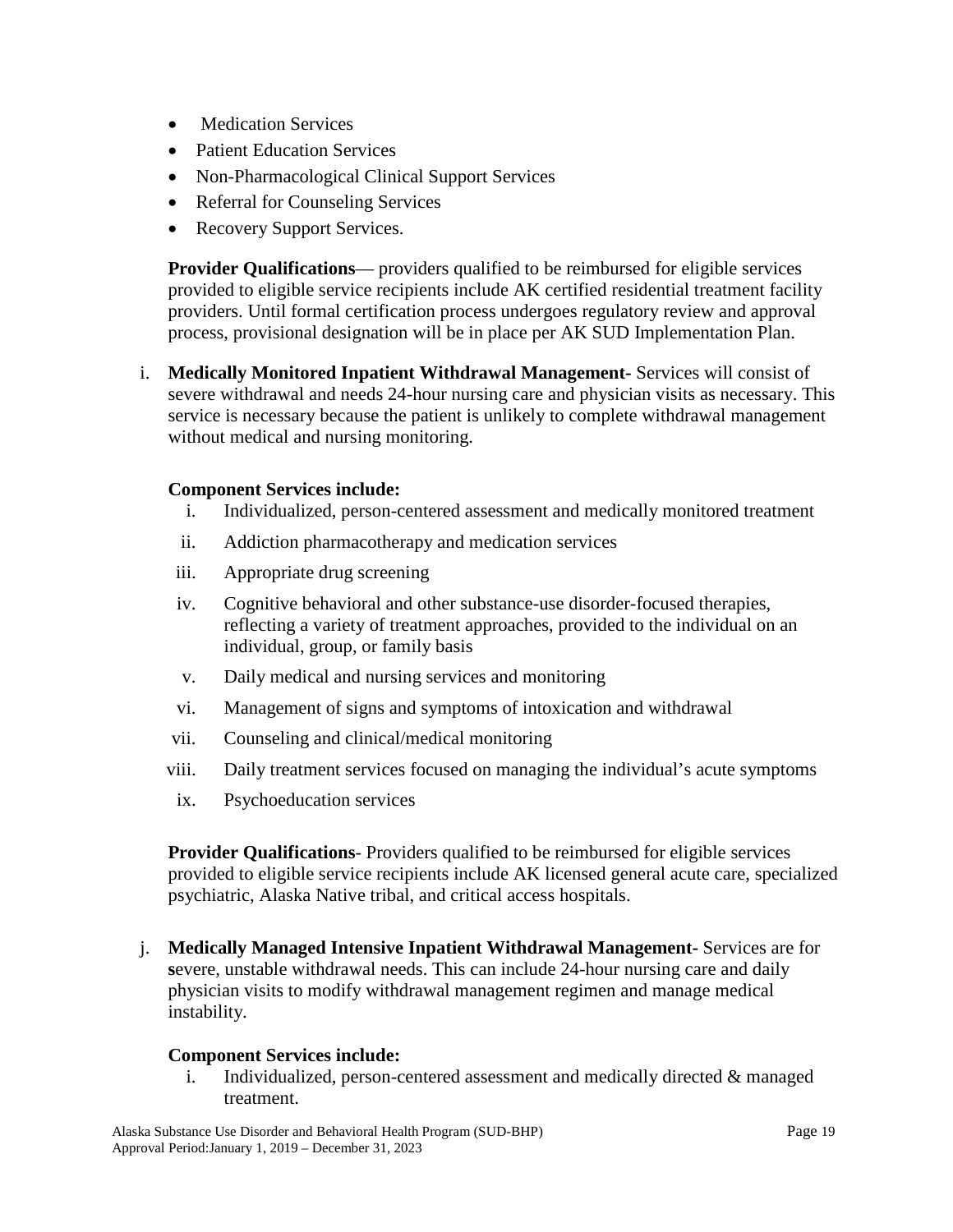- ii. Addiction pharmacotherapy and medication services.
- iii. Appropriate drug screening.
- iv. Cognitive behavioral and other substance-use disorder-focused therapies, reflecting a variety of treatment approaches, provided to the individual on an individual, group, or family basis.
- v. Daily medical and nursing services.
- vi. Management of signs and symptoms of intoxication and withdrawal.
- vii. Counseling and clinical/medical monitoring.
- viii. Daily treatment services focused on managing the individual's acute symptoms.
- ix. Patient Education services.

**Provider Qualifications**-Providers qualified to be reimbursed for eligible services provided to eligible service recipients include AK licensed general acute care, specialized psychiatric, Alaska Native tribal, and critical access hospitals.

**Recovery Peer Support Services**: Peer recovery support services are designed and delivered by individuals in recovery from substance use disorder (peer recovery coach) to provide counseling support to help prevent relapse and promote recovery. Services can be provided by appropriately trained staff when working under the supervision of a competent behavioral health professional (as defined by the State). A peer recovery coach must be certified through the Alaska Department of Health and Social Services (DHSS) approved training program that provides peer support providers with a basic set of competencies necessary to perform the peer support function. The peer must demonstrate the ability to support the recovery of others from substance use disorders. Similar to other provider types, ongoing continuing educational requirements for peer support providers must be in place.

**Provider Qualifications-**Providers qualified to be reimbursed for eligible services provided to eligible service recipients include peer support providers must have lived an experience of substance use disorders or individuals with lived experience of SUD. and co-occurring mental disorders, work under the supervision of a competent mental health professional as defined by the state, complete training/certification as defined by the state and participate in continuing education.

**20. SUD Services Claiming Methodology.** Approved SUD Services for which FFP can be claimed solely to support SUD services listed in STC 19. Prior to claiming funding for any of the SUD services, the state must submit a claiming methodology protocol that CMS must approve prior to receiving FFP. The claiming methodology protocol must include expenditures claimed in accordance with CMS-approved claiming and documentation protocols to be specified in Attachment E. The state is not eligible to receive FFP for any of the SUD services until the protocol is approved. Upon CMS approval of the claiming protocol and SUD Implementation Plan Protocol required by STC 21, the state is eligible to receive FFP for the approved SUD services expenditures.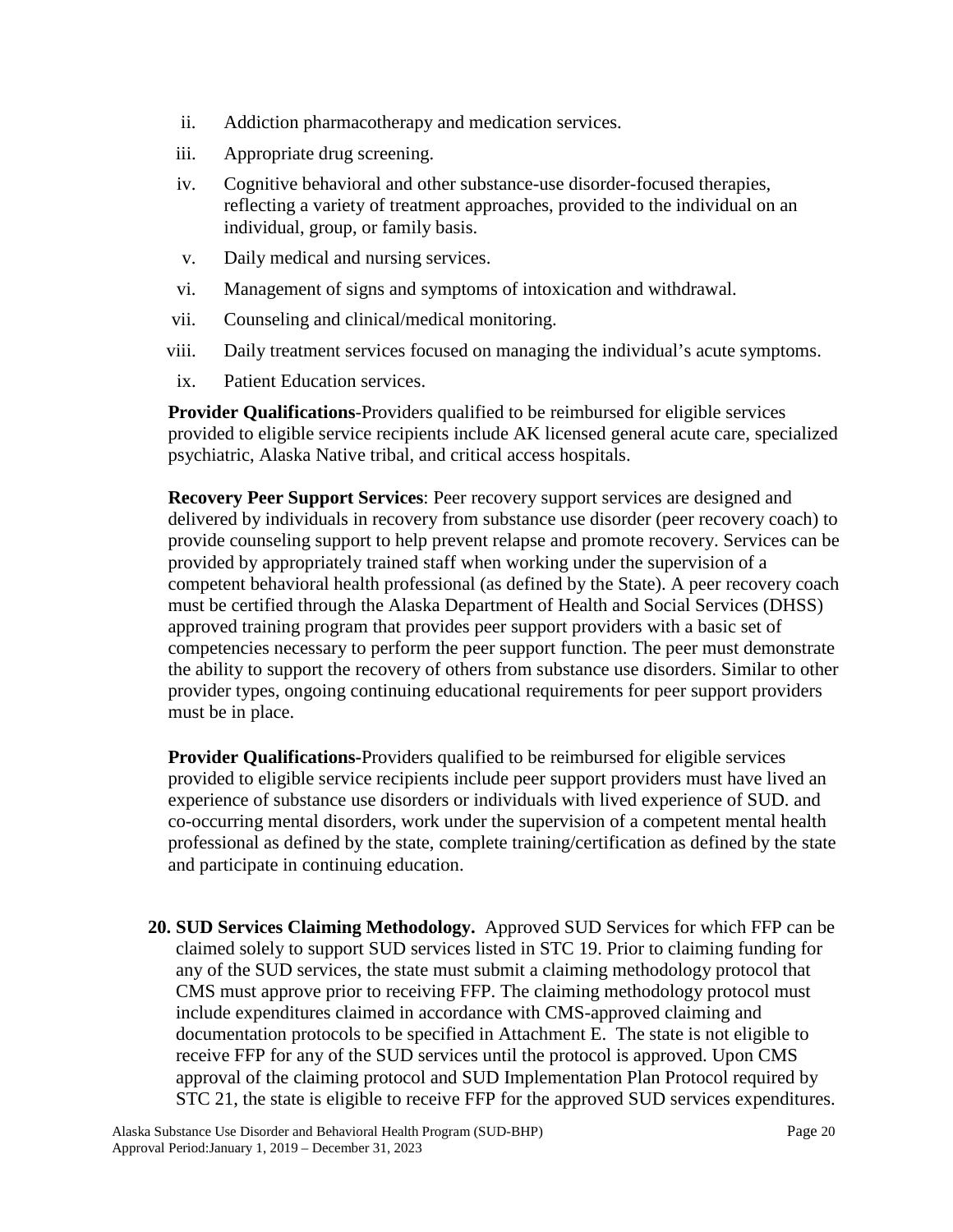**21. SUD Implementation Plan Protocol.** The state must submit a SUD/OUD Implementation Protocol within 90 calendar days after approval of this demonstration. The state may not claim FFP for services provided in IMDs until CMS has approved the Implementation Protocol. Once approved, the Implementation Protocol will be incorporated into the STCs, as Attachment D, and once incorporated, may be altered only with CMS approval. After approval of the SUD Implementation Plan Protocol, FFP will be available prospectively, not retrospectively. Failure to submit an Implementation Plan Protocol will be considered a material failure to comply with the terms of the demonstration project as described in 42 CFR 431.420(d) and, as such, would be grounds for termination or suspension of the OUD/SUD program under this demonstration. Failure to progress in meeting the milestone goals agreed upon by the state and CMS will result in a funding deferral.

At a minimum, the SUD Implementation Plan Protocol must describe the strategic approach and detailed project implementation plan, including timetables and programmatic content where applicable, for meeting the following milestones which reflect the key goals and objectives of the SUD component of this demonstration:

- a. **Access to Critical Levels of Care for OUD and other SUDs:** Service delivery for new benefits, including residential treatment and withdrawal management, within 12-24 months of OUD/SUD program demonstration approval;
- b. **Use of Evidence-based SUD-specific Patient Placement Criteria:** Establishment of a requirement that providers assess treatment needs based on SUD-specific, multidimensional assessment tools, such as the American Society of Addiction Medicine (ASAM) Criteria or other assessment and placement tools that reflect evidence-based clinical treatment guidelines within 12-24 months of OUD/SUD program demonstration approval;
- **c. Patient Placement:** Establishment of a utilization management approach such that beneficiaries have access to SUD services at the appropriate level of care and that the interventions are appropriate for the diagnosis and level of care, including an independent process for reviewing placement in residential treatment settings within 12-24 months of SUD program demonstration approval;
- d. **Use of Nationally Recognized SUD-specific Program Standards to set Provider Qualifications for Residential Treatment Facilities:** Currently, residential treatment service providers must be accredited by the Council on Accreditation, the Commission on Accreditation for Rehabilitation Facilities, or the Joint Commission and consequently approved by the state pursuant to Title 7 of the Alaska Administrative Code, Chapter 70.990*.* The state must establish residential treatment provider qualifications in licensure, policy or provider manuals, managed care contracts or credentialing, or other requirements or guidance that meet program standards in the ASAM Criteria or other, nationally recognized, SUD-specific program standards regarding, in particular, the types of services, hours of clinical care, and credentials of staff for residential treatment settings within 12-24 months of OUD/SUD program demonstration approval;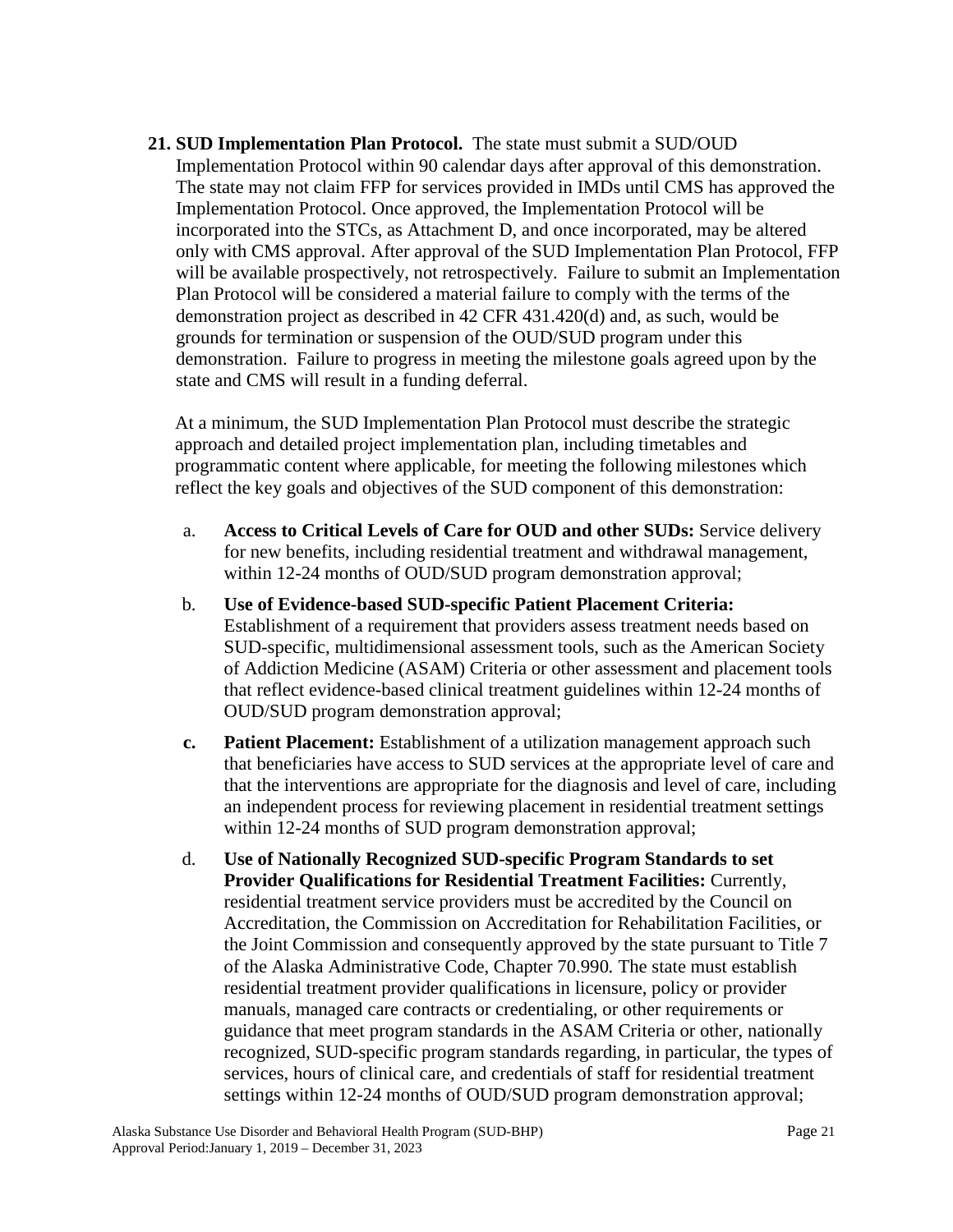- e. **Standards of Care:** Establishment of a provider review process to ensure that residential treatment providers deliver care consistent with the specifications in the ASAM Criteria or other nationally recognized SUD program standards based on evidence-based clinical treatment guidelines for types of services, hours of clinical care, and credentials of staff for residential treatment settings within 12- 24 months of SUD program demonstration approval;
- f. **Standards of Care:** Establishment of a requirement that residential treatment providers offer MAT on-site or facilitate access to MAT off-site within 12-24 months of SUD program demonstration approval;
- g. **Sufficient Provider Capacity at each Level of Care including Medication Assisted Treatment for OUD:** An assessment of the availability of providers in the key levels of care throughout the state, or in the regions of the state participating under this demonstration, including those that offer MAT, within 12 months of SUD program demonstration approval;
- h. **Implementation of Comprehensive Treatment and Prevention Strategies to Address Opioid Abuse and OUD:** Implementation of opioid prescribing guidelines along with other interventions to prevent prescription drug abuse and expand coverage of and access to naloxone for overdose reversal as well as implementation of strategies to increase utilization and improve functionality of prescription drug monitoring programs;
- i. **SUD Health IT Plan:** Implementation of the milestones and metrics as detailed in STC 24 ; and
- j. **Improved Care Coordination and Transitions between levels of care:** Establishment and implementation of policies to ensure residential and inpatient facilities link beneficiaries with community-based services and supports following stays in these facilities within 24 months of SUD program demonstration approval.
- **22. SUD Monitoring Protocol.** The state must submit a SUD Monitoring Protocol using the CMS SUD Monitoring Protocol template within 150 calendar days after approval of the SUD program under this demonstration. The SUD Monitoring Protocol must be developed in cooperation with CMS and is subject to CMS approval. Once approved, the SUD Monitoring Protocol will be incorporated into the STCs, as Attachment F. At a minimum, the SUD Monitoring Plan Protocol will include reporting relevant to each of the program implementation areas listed in STC 21. The SUD Monitoring Protocol must specify the methods of data collection and timeframes for reporting on the state's progress on required measures as part of the general reporting requirements described in STC 31 of the demonstration. In addition, the SUD Monitoring Protocol must identify a baseline and a target to be achieved by the end of the demonstration. Where possible, baselines must be informed by state data, and targets will be benchmarked against performance in best practice settings. CMS will closely monitor demonstration spending on services in IMDs to ensure adherence to budget neutrality requirements. Progress on the performance measures identified in the SUD Monitoring Protocol must be reported via the quarterly and annual monitoring reports.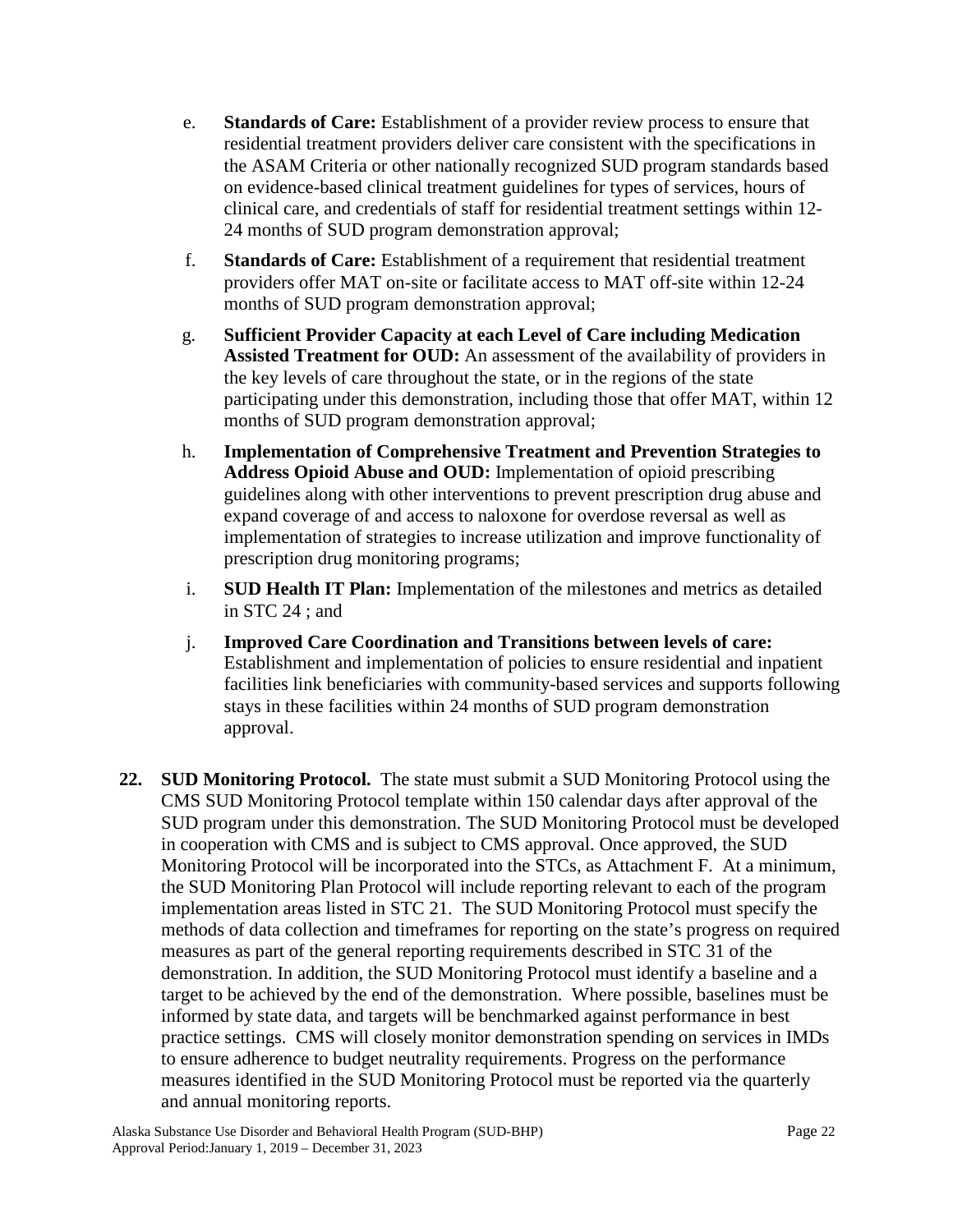**23. Mid-Point Assessment.** The state must conduct an independent mid-point assessment by November 1, 2020. The state must require that the assessor collaborate with key stakeholders, including representatives of MCOs, SUD treatment providers, beneficiaries, and other key partners in the design, planning and conducting of the mid-point assessment. The state must require that the assessment include an examination of progress toward meeting each milestone and timeframe approved in the SUD Implementation Plan Protocol, and toward meeting the targets for performance measures as approved in the SUD Monitoring Protocol.The state must require that the assessment include a determination of factors that affected achievement on the milestones and performance measure gap closure percentage points to date, and a determination of selected factors likely to affect future performance in meeting milestones and targets not yet met and about the risk of possibly missing those milestones and performance targets. The state must require that the mid-point assessment must also provide a status update of budget neutrality requirements. For each milestone or measure target at medium to high risk of not being met, the state must require the assessor provide, for consideration by the state, recommendations for adjustments in the state's implementation plan or to pertinent factors that the state can influence that will support improvement. The state must require the assessor provide a report to the state that includes the methodologies used for examining progress and assessing risk, the limitations of the methodologies, its determinations and any recommendations. The state must provide a copy of the report to CMS. The state must brief CMS on the report.

For milestones and measure targets at medium to high risk of not being achieved, the state must submit to CMS modifications to the SUD Implementation Plan Protocol and SUD Monitoring Plan Protocol for ameliorating these risks subject to CMS approval.

- **24. SUD Evaluation.** The OUD/SUD Evaluation will be subject to the same requirements as the overall demonstration evaluation, as listed in sections VIII General Reporting Requirements and X Evaluation of the Demonstration of the STCs.
- **25. SUD Evaluation Design.** The draft Evaluation Design must be developed in accordance with Attachment A (Developing the Evaluation Design) of these STCs. The state must submit, for CMS comment and approval, the Evaluation Design, including the SUD program with implementation timeline, no later than one hundred eighty (180) days after the effective date of these STCs. Any modifications to an existing approved Evaluation Design will not affect previously established requirements and timelines for report submission for the demonstration, if applicable. The state must use an independent evaluator to develop the draft Evaluation Design.
- **26. Evaluation Design Approval and Updates.** The state must submit a revised draft Evaluation Design within sixty (60) days after receipt of CMS' comments. Upon CMS approval of the draft Evaluation Design, the document will be included as an attachment to these STCs. Per 42 CFR 431.424(c), the state will publish the approved Evaluation Design within thirty (30) days of CMS approval. The state must implement the evaluation design and submit a description of its evaluation implementation progress in each of the Quarterly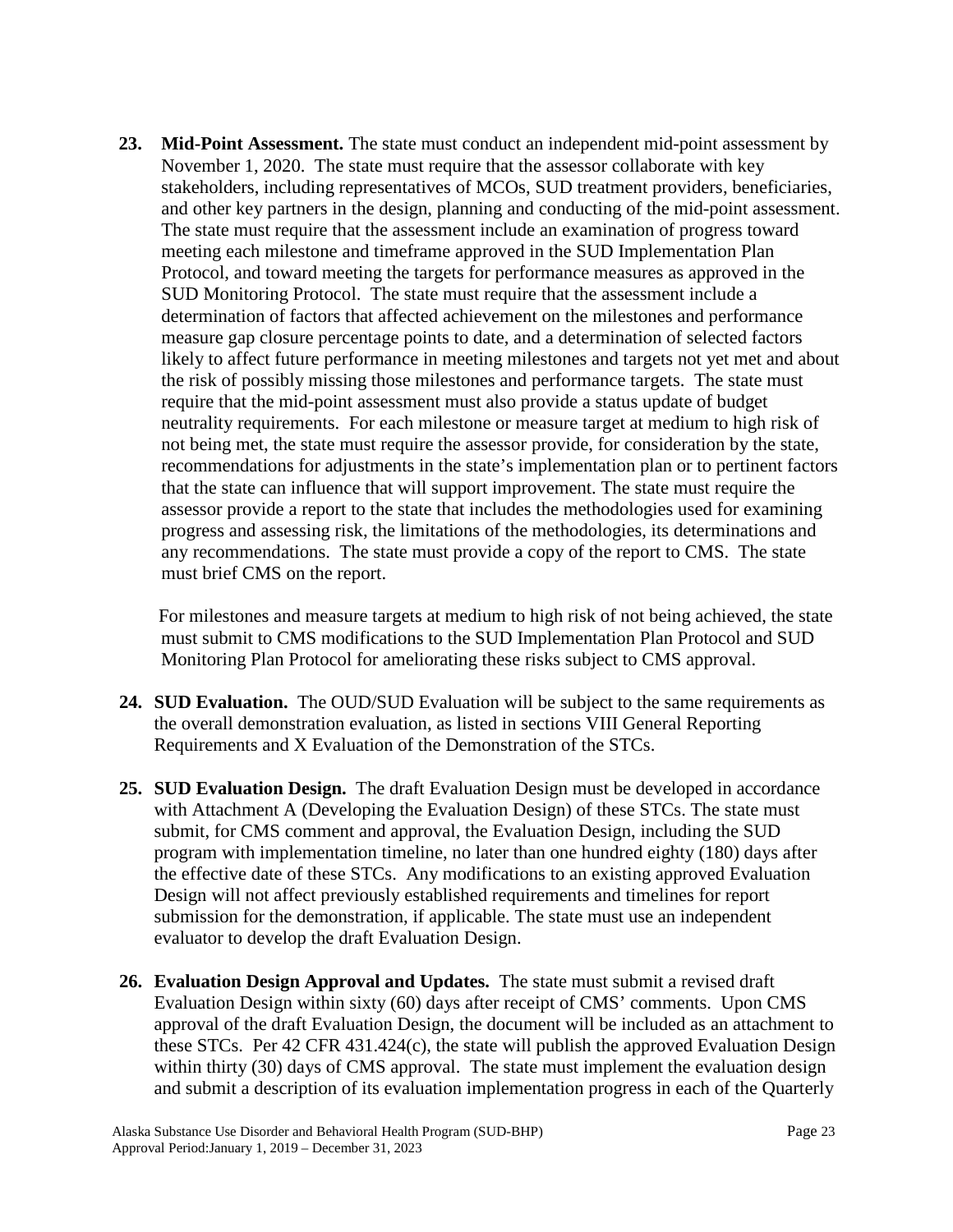and Annual Reports, including any required Rapid Cycle Assessments specified in these STCs. Once CMS approves the evaluation design, if the state wishes to make changes, the state must submit a revised evaluation design to CMS for approval.

- **27. Evaluation Questions and Hypotheses Specific to the OUD/SUD Program.** Consistent with Attachments A and B (Developing the Evaluation Design and Preparing the Evaluation Report) of these STCs, the evaluation documents must include a discussion of the evaluation questions and hypotheses that the state intends to test. Each demonstration component must have at least one evaluation question and hypothesis. The hypothesis testing must include, where possible, assessment of both process and outcome measures. Proposed measures must be selected from nationally-recognized sources and national measures sets, where possible. Measures sets could include CMS's Core Set of Health Care Quality Measures for Children in Medicaid and CHIP, Consumer Assessment of Health Care Providers and Systems (CAHPS), the Initial Core Set of Health Care Quality Measures for Medicaid-Eligible Adults and/or measures endorsed by National Quality Forum (NQF).
- **28. SUD Health Information Technology (Health IT).** The state must provide CMS with an assurance that it has a sufficient health IT infrastructure/"ecosystem" at every appropriate level (i.e. state, delivery system, health plan/MCO and individual provider) to achieve the goals of the demonstration—or it must submit to CMS a plan to develop the infrastructure/capabilities. This "SUD Health IT Plan," or assurance must be included as a section of the state's "Implementation Plan" (see STC 21) to be approved by CMS. The SUD Health IT Plan must detail the necessary health IT capabilities in place to support beneficiary health outcomes to address the SUD goals of the demonstration. The SUD IT Plan must also be used to identify areas of SUD health IT ecosystem improvement.
	- a. The SUD Health IT section of the Implementation plan must include implementation milestones and dates for achieving them (see Attachment F).
	- b. The SUD Health IT Plan must be aligned with the state's broader State Medicaid Health IT Plan (SMHP) and, if applicable, the state's Behavioral Health (BH) "Health IT" Plan.
	- c. The SUD Health IT Plan must describe the state's goals, each DY, to enhance the state's prescription drug monitoring program's (PDMP). [1](#page-26-0)
	- d. The SUD Health IT Plan must address how the state's PDMP will enhance ease of use for prescribers and other state and federal stakeholders.[2](#page-26-1) This must also include plans to include PDMP interoperability with a statewide, regional or local Health Information Exchange. Additionally, the SUD Health IT Plan must describe ways in which the state will support clinicians in consulting the PDMP prior to prescribing a controlled substance—and reviewing the patients' history of controlled substance

<span id="page-26-1"></span><span id="page-26-0"></span><sup>&</sup>lt;sup>1</sup> Prescription drug monitoring programs (PDMP) are electronic databases that track controlled substance prescriptions in states. PDMPs can provide health authorities timely information about prescribing and patient behaviors that contribute to the "opioid" epidemic and facilitate a nimble and targeted response.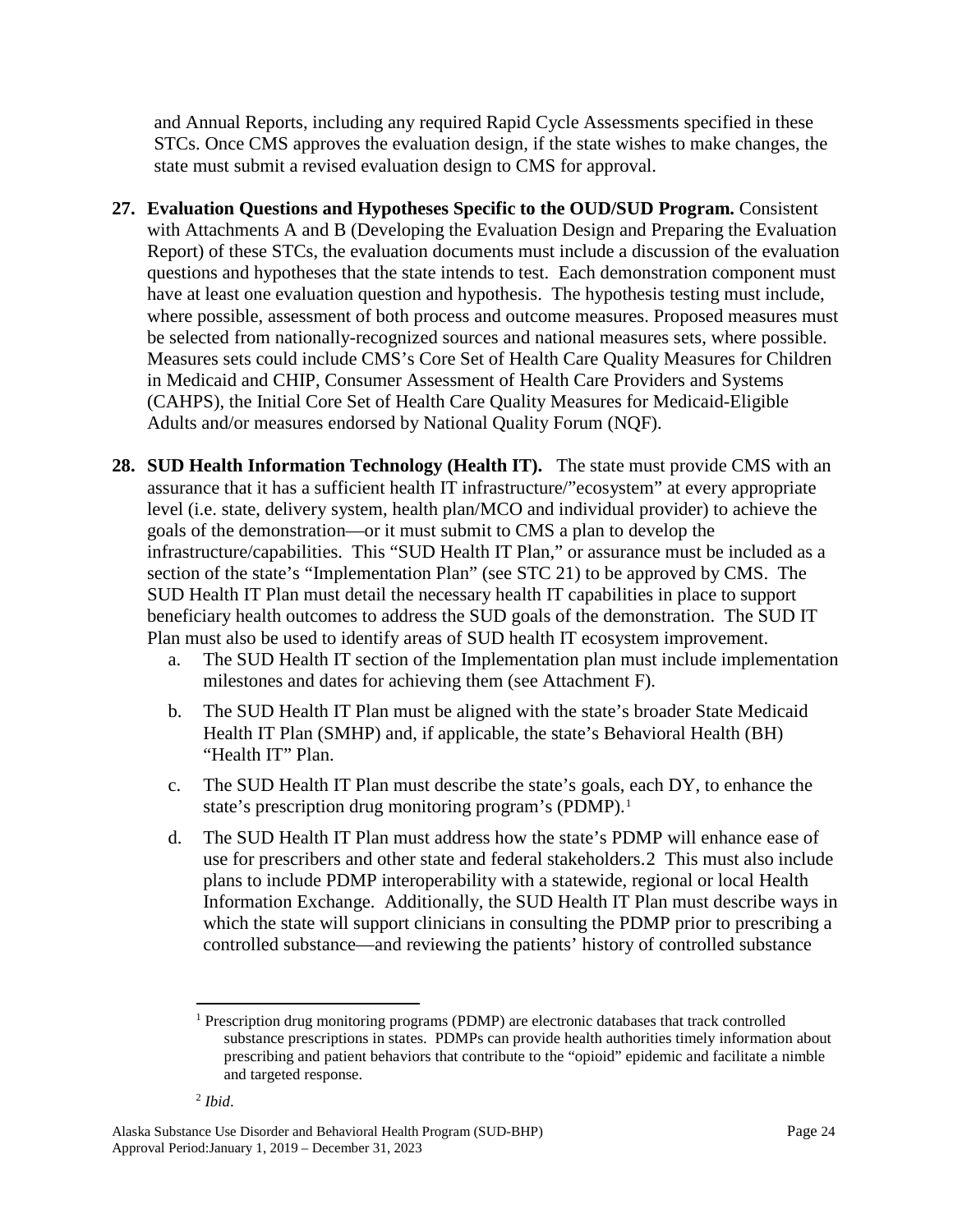prescriptions—prior to the issuance of a Controlled Substance Schedule II (CSII) opioid prescription.

- e. The SUD Health IT Plan must, as applicable, describe the state's capabilities to leverage a master patient index (or master data management service, etc.) in support of SUD care delivery. Additionally, the SUD Health IT Plan must describe current and future capabilities regarding PDMP queries—and the state's ability to properly match patients receiving opioid prescriptions with patients in the PDMP. The state must also indicate current efforts or plans to develop and/or utilize current patient index capability that supports the programmatic objectives of the demonstration.
- f. The SUD Health IT Plan must describe how the activities described in (a) through (e) above will support broader state and federal efforts to diminish the likelihood of long-term opioid use directly correlated to clinician prescribing patterns.[3](#page-27-0)
- g. In developing the Health IT Plan, states should use the following resources:
	- i. States may use resources at Health IT.Gov (https://www.healthit.gov/playbook/opioid-epidemic-and-health-it/) in "Section 4: Opioid Epidemic and Health IT."
	- ii. States may also use the CMS 1115 Health IT resources available on "Medicaid Program Alignment with State Systems to Advance HIT, HIE and Interoperability" at https://www.medicaid.gov/medicaid/data-andsystems/hie/index.html. States should review the "1115 Health IT Toolkit" for health IT considerations in conducting an assessment and developing their Health IT Plans.
	- iii. States may request from CMS technical assistance to conduct an assessment and develop plans to ensure they have the specific health IT infrastructure with regards to PDMP plans and, more generally, to meet the goals of the demonstration.
- h. The state must include in its Monitoring Plan (see STC 22) an approach to monitoring its SUD Health IT Plan which will include performance metrics to be approved in advance by CMS.
- i. The state must monitor progress, each DY, on the implementation of its SUD Health IT Plan in relationship to its milestones and timelines—and report on its progress to CMS in in an addendum to its Annual Reports (see STC 36).
- j. As applicable, the state must advance the standards identified in the 'Interoperability Standards Advisory—Best Available Standards and Implementation Specifications' (ISA) in developing and implementing the state's SUD Health IT policies and in all related applicable State procurements (e.g., including managed care contracts) that are associated with this demonstration.

<span id="page-27-0"></span> <sup>3</sup> Shah, Anuj, Corey Hayes and Bradley Martin. *Characteristics of Initial Prescription Episodes and Likelihood of Long-Term Opioid Use — United States, 2006–2015*. MMWR Morb Mortal Wkly Rep 2017;66.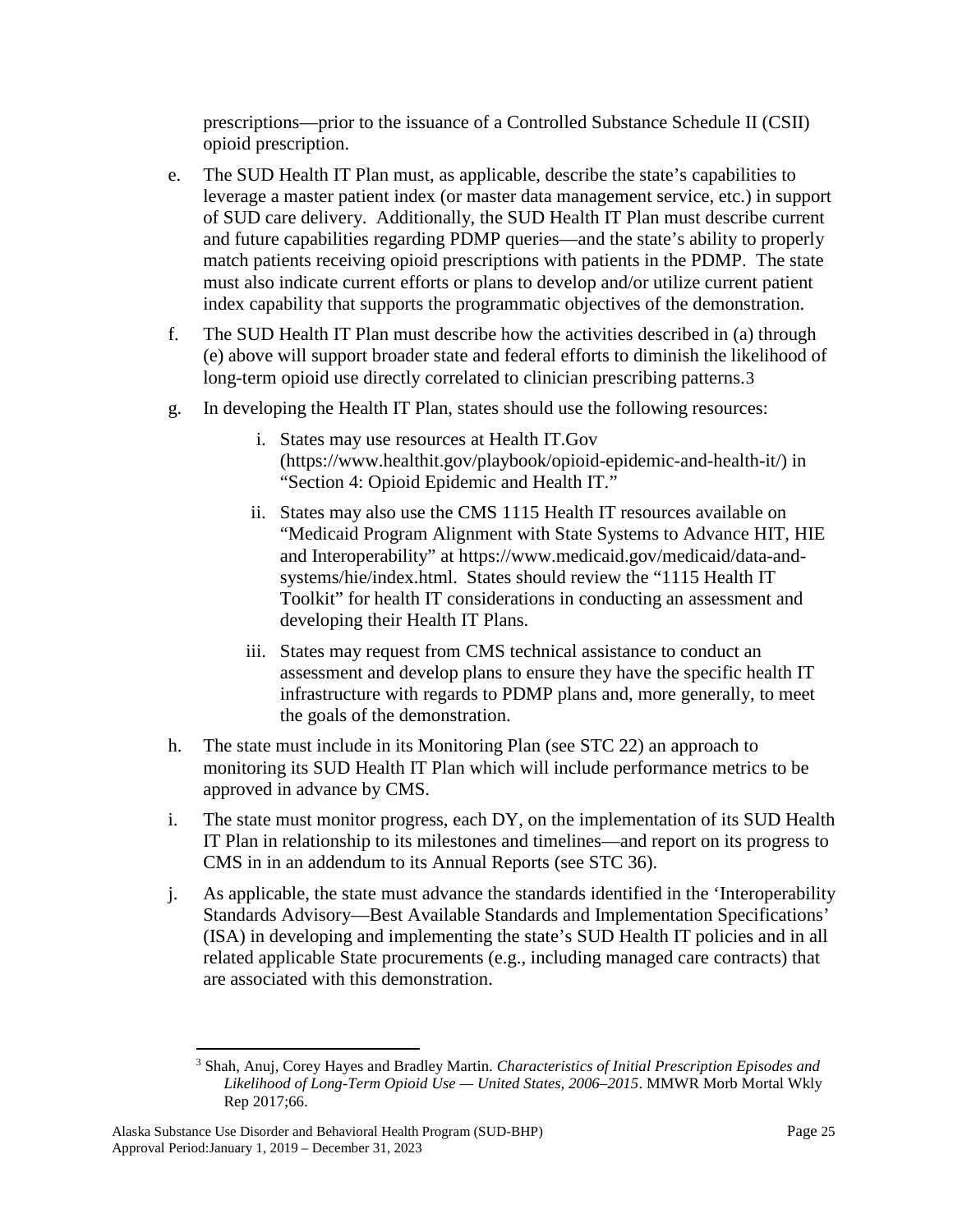- i. Where there are opportunities at the state- and provider-level (up to and including usage in MCO or ACO participation agreements) to leverage federal funds associated with a standard referenced in 45 CFR 170 Subpart B, the state must use the federally-recognized standards, barring another compelling state interest.
- ii. Where there are opportunities at the state- and provider-level to leverage federal funds associated with a standard not already referenced in 45 CFR 170 but included in the ISA, the state must use the federally-recognized ISA standards, barring no other compelling state interest.

## **VI. COST SHARING**

**29. Cost Sharing.** Cost sharing under this demonstration is consistent with the provisions of the approved state plan.

## **VII. DELIVERY SYSTEM**

**30.** The state's SUD/OUD Medicaid delivery system is based on a fee-for-Service (FFS) model for physical and behavioral health. The state delivers SUD services via a FFS delivery system for beneficiaries. Under the demonstration, Medicaid Section 1115 Behavioral Health Demonstration will continue to operate as approved in Section 1932(a) state plan authority for FFS.

## **VIII. GENERAL REPORTING REQUIREMENTS**

- **31. Submission of Post-approval Deliverables.** The state must submit all deliverables as stipulated by CMS and within the timeframes outlined within these STCs.
- **32. Deferral for Failure to Submit Timely Demonstration Deliverables.** CMS may issue deferrals in the amount of \$5,000,000 (federal share) when items required by these STCs (e.g., required data elements, analyses, reports, design documents, presentations, and other items specified in these STCs (hereafter singly or collectively referred to as "deliverable(s)")) are not submitted timely to CMS or found to not be consistent with the requirements approved by CMS. Specifically:
	- a. Thirty (30) calendar days after the deliverable was due, CMS will issue a written notification to the state providing advance notification of a pending deferral for late or non-compliant submissions of required deliverables.
	- b. For each deliverable, the state may submit a written request for an extension to submit the required deliverable. Extension requests that extend beyond the current fiscal quarter must include a Corrective Action Plan (CAP).
		- i. CMS may decline the extension request.
		- ii. Should CMS agree in writing to the state's request, a corresponding extension of the deferral process described below can be provided.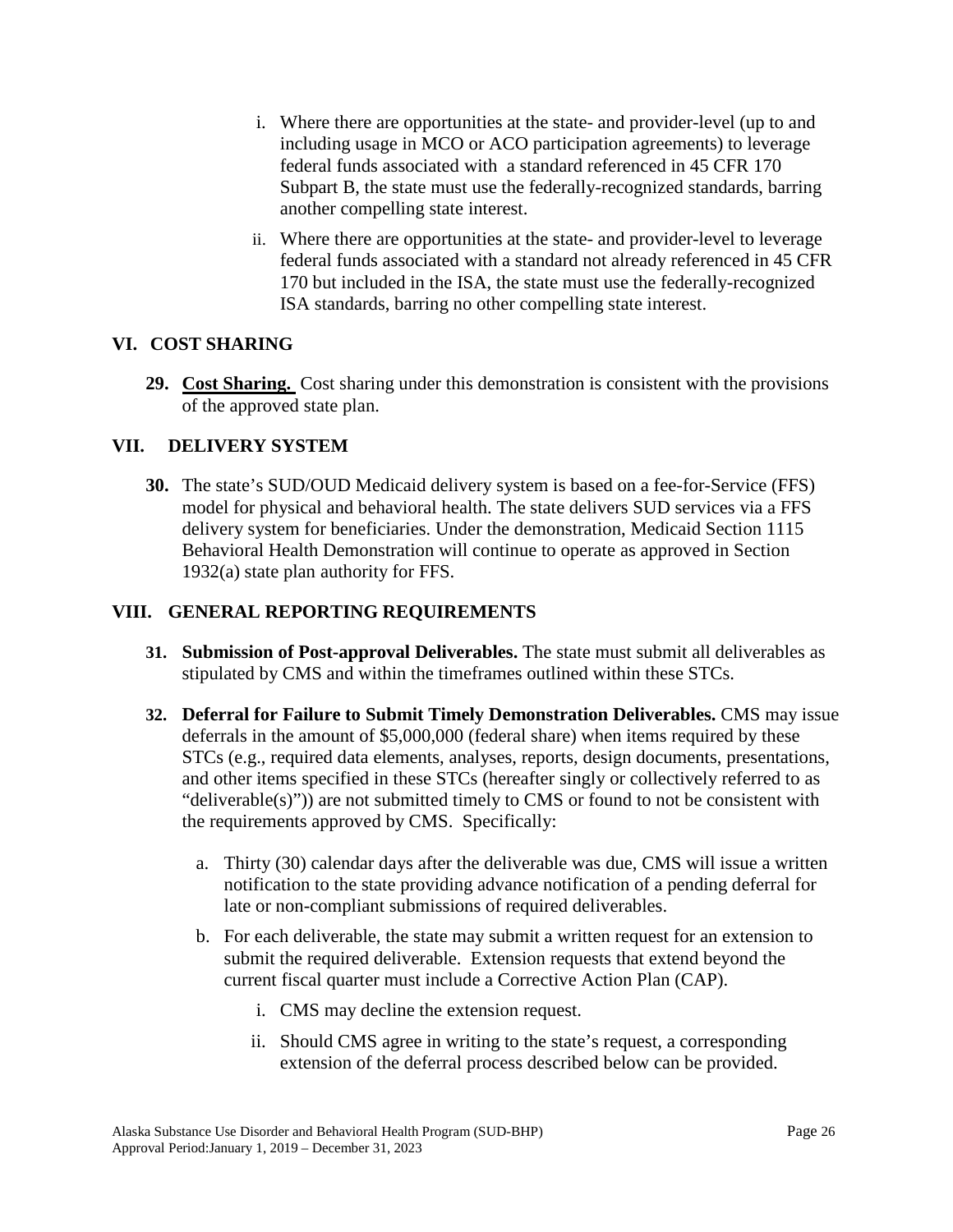- iii. If the state's request for an extension includes a CAP, CMS may agree to or further negotiate the CAP as an interim step before applying the deferral.
- c. The deferral would be issued against the next quarterly expenditure report following the written deferral notification.
- d. When the state submits the overdue deliverable(s) that are accepted by CMS, the deferral(s) will be released.
- e. As the purpose of a section 1115 demonstration is to test new methods of operation or services, a state's failure to submit all required deliverables may preclude a state from renewing a demonstration or obtaining a new demonstration.
- f. CMS will consider with the state an alternative set of operational steps for implementing the intended deferral to align the process with the state's existing deferral process, for example, what quarter the deferral applies to and how the deferral is released.
- **33. Deferral of Federal Financial Participation (FFP) from IMD claiming for Insufficient Progress Toward Milestones.** Up to \$5,000,000 in FFP for services in IMDs may be deferred if the state is not making adequate progress on meeting the milestones and goals as evidenced by reporting on the milestones in the Implementation Protocol and the required performance measures in the Monitoring protocol agreed upon by the state and CMS. Once CMS determines the state has not made adequate progress, up to \$5,000,000 will be deferred in the next calendar quarter and each calendar quarter thereafter until CMS has determined sufficient progress has been made.
- **34. Compliance with Federal Systems Updates.** As federal systems continue to evolve and incorporate additional 1115 demonstration reporting and analytics functions, the state will work with CMS to:
	- a. Revise the reporting templates and submission processes to accommodate timely compliance with the requirements of the new systems;
	- b. Ensure all 1115, T-MSIS, and other data elements that have been agreed to for reporting and analytics are provided by the state; and
	- c. Submit deliverables to the appropriate system as directed by CMS.
- **35. Cooperation with Federal Evaluators.** As required under 42 CFR 431.420(f), the state must cooperate fully and timely with CMS and its contractors' in any federal evaluation of the demonstration or any component of the demonstration. This includes, but is not limited to, commenting on design and other federal evaluation documents and providing data and analytic files to CMS, including entering into a data use agreement that explains how the data and data files will be exchanged, and providing a technical point of contact to support specification of the data and files to be disclosed, as well as relevant data dictionaries and record layouts. The state must include in its contracts with entities who collect, produce or maintain data and files for the demonstration, that they must make such data available for the federal evaluation as is required under 42 CFR 431.420(f) to support federal evaluation. The state may claim administrative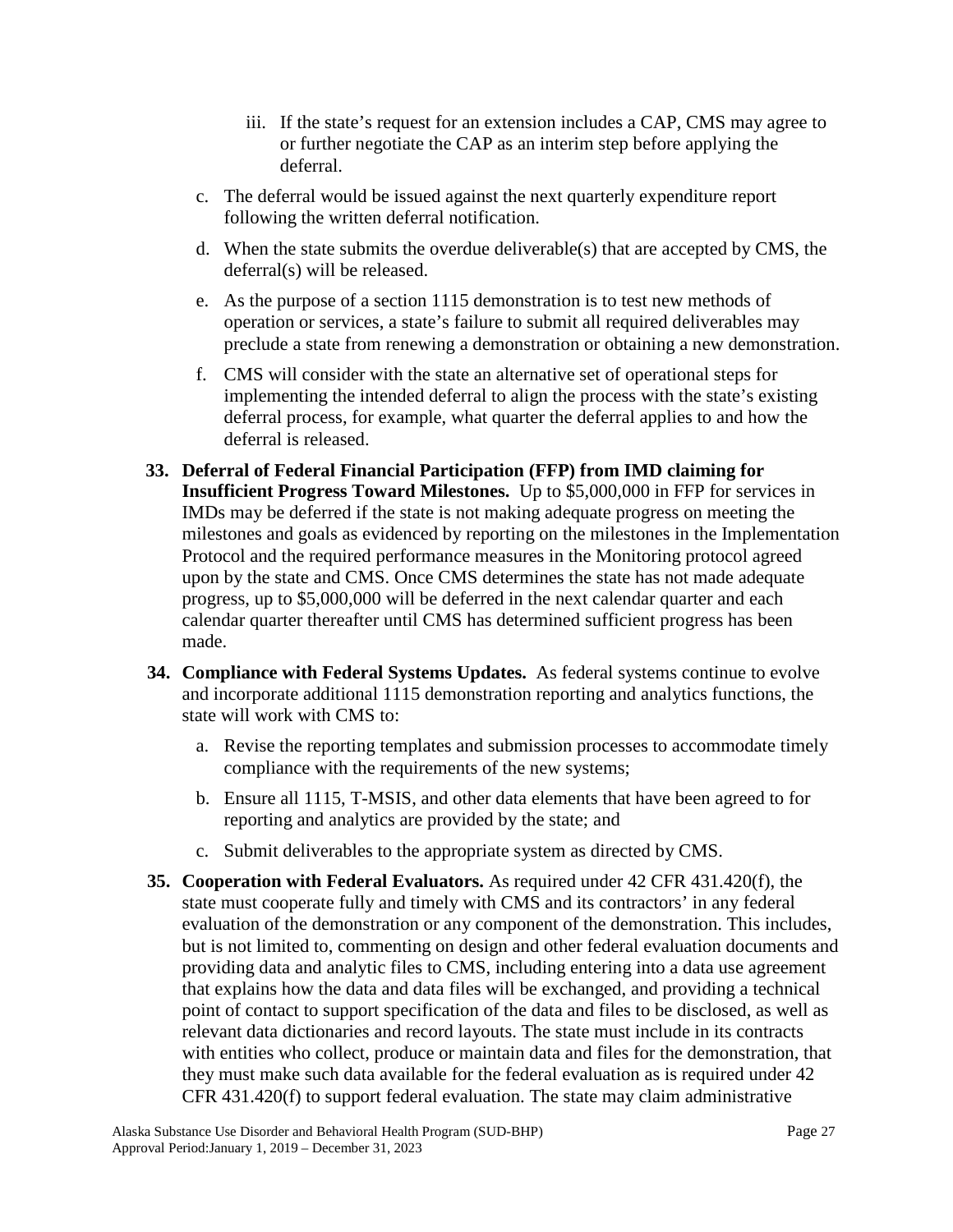match for these activities. Failure to comply with this STC may result in a deferral being issued as outlined in STC 32.

# **IX. MONITORING**

- **36. Monitoring Reports.** The state must submit three (3) Quarterly Reports and one (1) compiled Annual Report each DY. The information for the fourth quarter should be reported as distinct information within the Annual Report. The Quarterly Reports are due no later than sixty (60 calendar days) following the end of each demonstration quarter. The compiled Annual Report is due no later than ninety (90 calendar days) following the end of the DY. The reports will include all required elements as per 42 CFR 431.428, and should not direct readers to links outside the report. Additional links not referenced in the document may be listed in a Reference/Bibliography section. The Monitoring Reports must follow the framework provided by CMS, which is subject to change as monitoring systems are developed/evolve, and be provided in a structured manner that supports federal tracking and analysis.
	- a. Operational Updates Per 42 CFR 431.428, the Monitoring Reports must document any policy or administrative difficulties in operating the demonstration. The reports shall provide sufficient information to document key challenges, underlying causes of challenges, how challenges are being addressed, as well as key achievements and to what conditions and efforts successes can be attributed. The discussion should also include any issues or complaints identified by beneficiaries; lawsuits or legal actions; unusual or unanticipated trends; legislative updates; and descriptions of any public forums held. The Monitoring Report should also include a summary of all public comments received through postaward public forums regarding the progress of the demonstration.
	- b. Performance Metrics Per 42 CFR 431.428, the Monitoring Reports must document the impact of the demonstration in providing insurance coverage to beneficiaries and the uninsured population, as well as outcomes of care, quality and cost of care, and access to care. This may also include the results of beneficiary satisfaction surveys, if conducted, grievances and appeals. The required monitoring and performance metrics must be included in writing in the Monitoring Reports, and will follow the framework provided by CMS to support federal tracking and analysis.
	- c. Budget Neutrality and Financial Reporting Requirements- Per 42 CFR 431.428, the Monitoring Reports must document the financial performance of the demonstration. The state must provide an updated budget neutrality workbook with every Monitoring Report that meets all the reporting requirements for monitoring budget neutrality set forth in the General Financial Requirements section of these STCs, including the submission of corrected budget neutrality data upon request. In addition, the state must report quarterly and annual expenditures associated with the populations affected by this demonstration on the Form CMS-64. Administrative costs should be reported separately.
	- d. Evaluation Activities and Interim Findings. Per 42 CFR 431.428, the Monitoring Reports must document any results of the demonstration to date per the evaluation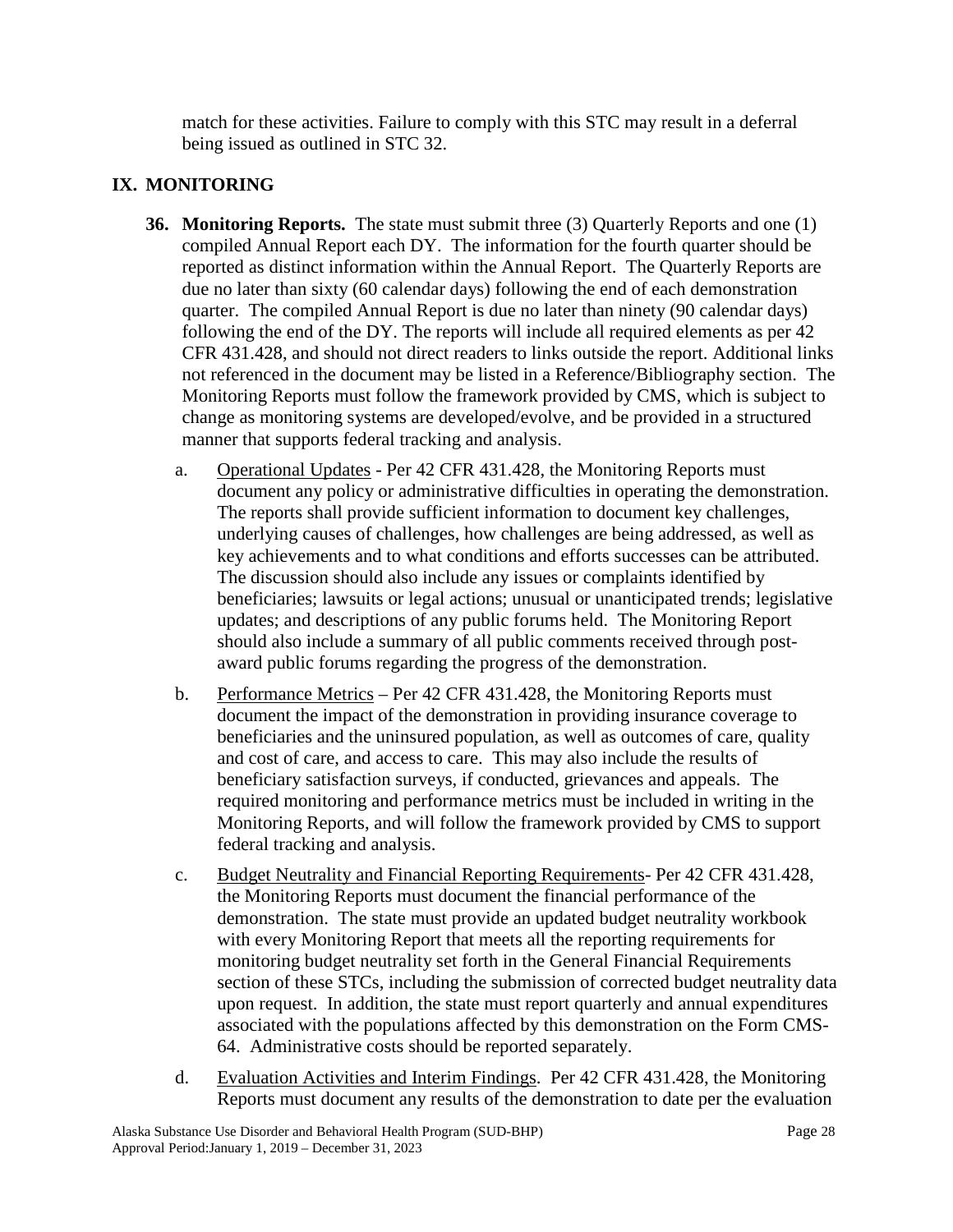hypotheses. Additionally, the state shall include a summary of the progress of evaluation activities, including key milestones accomplished, as well as challenges encountered and how they were addressed.

- e. SUD Health IT. The state must include a summary of progress made in regards to SUD Health IT requirements outlined in STC 28
- **37. Close-Out Report**. Within 120 calendar days after the expiration of the demonstration, the state must submit a Draft Close-Out Report to CMS for comments.
	- a. The draft report must comply with the most current guidance from CMS.
	- b. The state must present to and participate in a discussion with CMS on the close-out report.
	- c. The state must take into consideration CMS' comments for incorporation into the final close-out report.
	- d. The Final Close-Out report is due to CMS no later than 30 calendar days after receipt of CMS' comments.
	- e. A delay in submitting the draft or final version of the close-out report may subject the state to penalties described in STC 32.

**38. Monitoring Calls**. CMS will convene periodic conference calls with the states

- a. The purpose of these calls is to discuss any significant actual or anticipated developments affecting the demonstration. Examples include implementation activities, enrollment and access, budget neutrality, and progress on evaluation activities.
- b. CMS will provide updates on any amendments or concept papers under review, as well as federal policies and issues that may affect any aspect of the demonstration.
- c. The state and CMS will jointly develop the agenda for the calls.

**Post Award Forum.** Pursuant to 42 CFR 431.420(c), within six (6) months of the demonstration's implementation, and annually thereafter, the state must afford the public with an opportunity to provide meaningful comment on the progress of the demonstration. At least 30 calendar days prior to the date of the planned public forum, the state must publish the date, time and location of the forum in a prominent location on its website. The state must also post the most recent annual report on its website with the public forum announcement. Pursuant to 42 CFR 431.420(c), the state must include a summary of the comments in the Monitoring Report associated with the quarter in which the forum was held, as well as in its compiled Annual Report.

# **X. EVALUATION OF THE DEMONSTRATION**

**39. Independent Evaluator.** Upon approval of the demonstration, the state must begin to arrange with an independent party to conduct an evaluation of the demonstration to ensure that the necessary data is collected at the level of detail needed to research the approved hypotheses. The independent party must sign an agreement to conduct the demonstration evaluation in an independent manner in accord with the CMS-approved,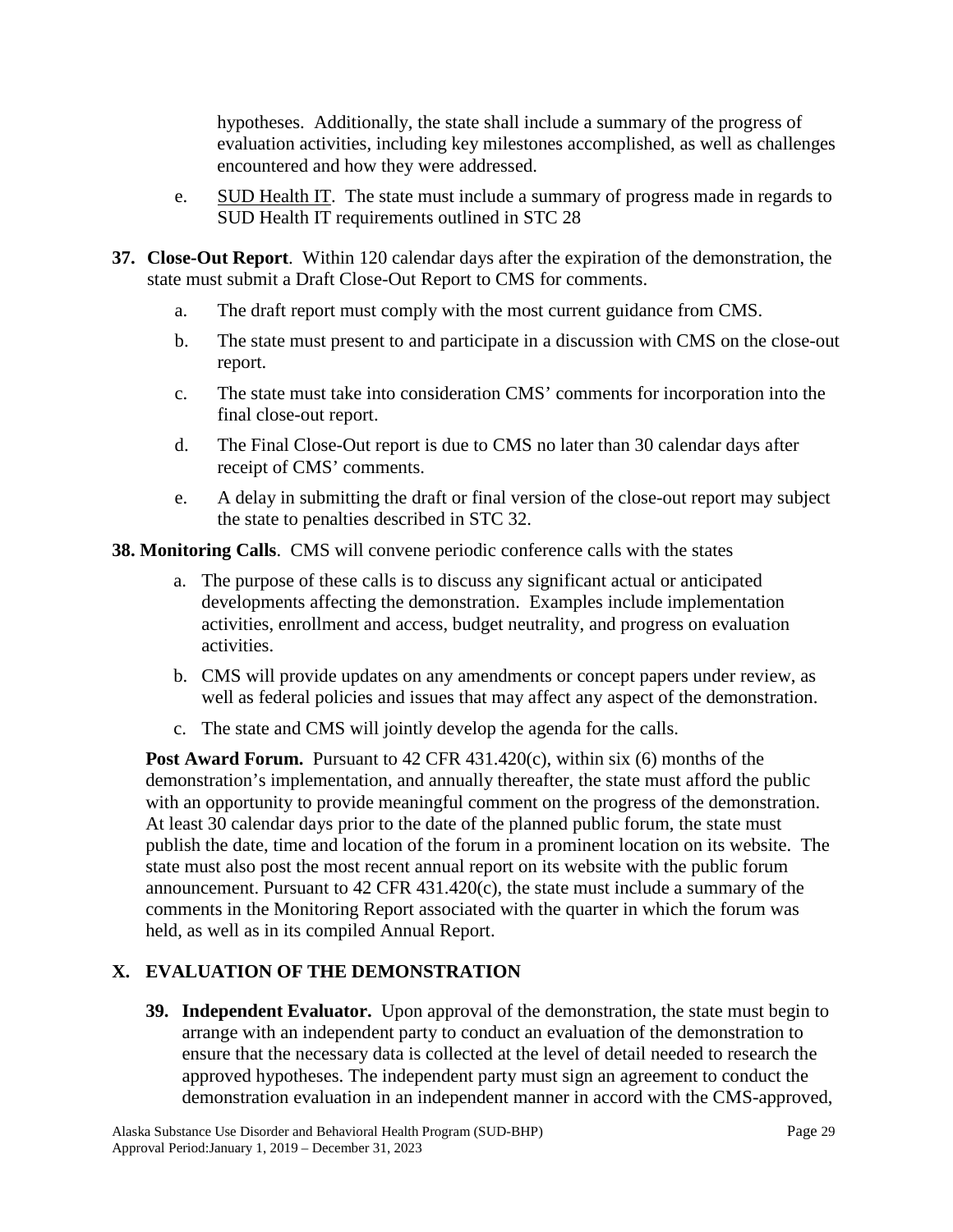draft Evaluation Design. When conducting analyses and developing the evaluation reports, every effort should be made to follow the approved methodology. However, the state may request, and CMS may agree to, changes in the methodology in appropriate circumstances.

- **40. Evaluation Budget.** A budget for the evaluation must be provided with the draft Evaluation Design. It will include the total estimated cost, as well as a breakdown of estimated staff, administrative and other costs for all aspects of the evaluation such as any survey and measurement development, quantitative and qualitative data collection and cleaning, analyses and report generation. A justification of the costs may be required by CMS if the estimates provided do not appear to sufficiently cover the costs of the design or if CMS finds that the design is not sufficiently developed, or if the estimates appear to be excessive.
- **41. Draft Evaluation Design.** The draft Evaluation Design must be developed in accordance with Attachment A (Developing the Evaluation Design) of these STCs. The state must submit, for CMS comment and approval, a draft Evaluation Design with implementation timeline, no later than one hundred eighty (180) days after the effective date of these STCs. Any modifications to an existing approved Evaluation Design will not affect previously established requirements and timelines for report submission for the demonstration, if applicable. The state must use an independent evaluator to develop the draft Evaluation Design.
- **42. Evaluation Design Approval and Updates.** The state must submit a revised draft Evaluation Design within sixty (60) days after receipt of CMS' comments. Upon CMS approval of the draft Evaluation Design, the document will be included as an attachment to these STCs. Per 42 CFR 431.424(c), the state will publish the approved Evaluation Design to the state's website within thirty (30) days of CMS approval. The state must implement the evaluation design and submit a description of its evaluation implementation progress in each of the Monitoring Reports, including any required Rapid Cycle Assessments specified in theses STCs. Once CMS approves the evaluation design, if the state wishes to make changes, the state must submit a revised evaluation design to CMS for approval.
- **43. Evaluation Questions and Hypotheses.** Consistent with Attachments A and B (Developing the Evaluation Design and Preparing the Evaluation Report) of these STCs, the evaluation documents must include a discussion of the evaluation questions and hypotheses that the state intends to test. Each demonstration component must have at least one evaluation question and hypothesis. The hypothesis testing must include, where possible, assessment of both process and outcome measures. Proposed measures must be selected from nationally-recognized sources and national measures sets, where possible. Measures sets could include CMS's Core Set of Health Care Quality Measures for Children in Medicaid and CHIP, Consumer Assessment of Health Care Providers and Systems (CAHPS), the Initial Core Set of Health Care Quality Measures for Medicaid-Eligible Adults and/or measures endorsed by National Quality Forum (NQF).
- **44. Interim Evaluation Report.** The state must submit an Interim Evaluation Report for the completed years of the demonstration, and for each subsequent renewal or extension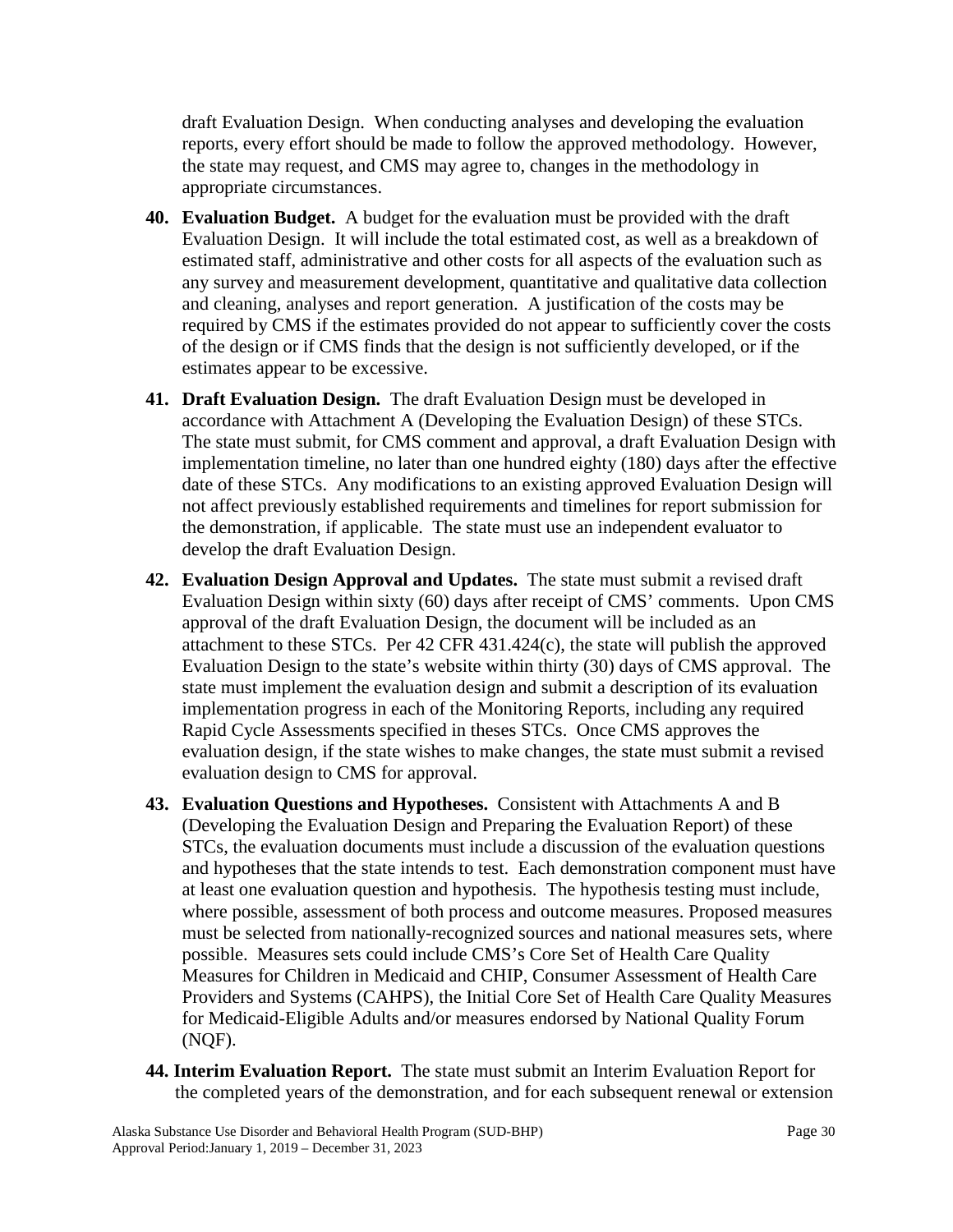of the demonstration, as outlined in 42 CFR 431.412(c)(2)(vi). When submitting an application for renewal, the Evaluation Report must be posted to the state's website with the application for public comment.

- a. The interim evaluation report must discuss evaluation progress and present findings to date as per the approved evaluation design.
- b. For demonstration authority that expires prior to the overall demonstration's expiration date, the Interim Evaluation Report must include an evaluation of the authority as approved by CMS.
- c. If the state is seeking to renew or extend the demonstration, the draft Interim Evaluation Report is due when the application for renewal is submitted. If the state made changes to the demonstration in its application for renewal, the research questions and hypotheses, and how the design was adapted must be included. If the state is not requesting a renewal for a demonstration, an Interim Evaluation report is due one (1) year prior to the end of the demonstration. For demonstration phase outs prior to the expiration of the approval period, the draft Interim Evaluation Report is due to CMS on the date that will be specified in the notice of termination or suspension.
- d. The state must submit the final Interim Evaluation Report 60 calendar days after receiving CMS comments on the draft Interim Evaluation Report and post the document to the state's website.
- e. The Interim Evaluation Report must comply with Attachment B of these STCs.
- **45. Summative Evaluation Report.** The draft Summative Evaluation Report must be developed in accordance with Attachment B of these STCs. The state must submit a draft Summative Evaluation Report for the demonstration's current approval period, November 1, 2018 – December 31, 2023, within 18 months of the end of the approval period represented by these STCs. The Summative Evaluation Report must include the information in the approved Evaluation Design.
	- a. Unless otherwise agreed upon in writing by CMS, the state must submit the final Summative Evaluation Report within 60 calendar days of receiving comments from CMS on the draft.
	- b. The final Summative Evaluation Report must be posted to the state's Medicaid website within 30 calendar days of approval by CMS.
- **46. State Presentations for CMS.** CMS reserves the right to request that the state present and participate in a discussion with CMS on the Evaluation Design, the interim evaluation, and/or the summative evaluation.
- **47. Public Access**. The state must post the final documents (e.g., Monitoring Reports, Close Out Report, approved Evaluation Design, Interim Evaluation Report, and Summative Evaluation Report) on the state's Medicaid website within 30 days of approval by CMS.
- **48. Additional Publications and Presentations.** For a period of twelve (12) months following CMS approval of the final reports, CMS must be notified prior to presentation of these reports or their findings, including in related publications (including, for example, journal articles), by the state, contractor, or any other third party directly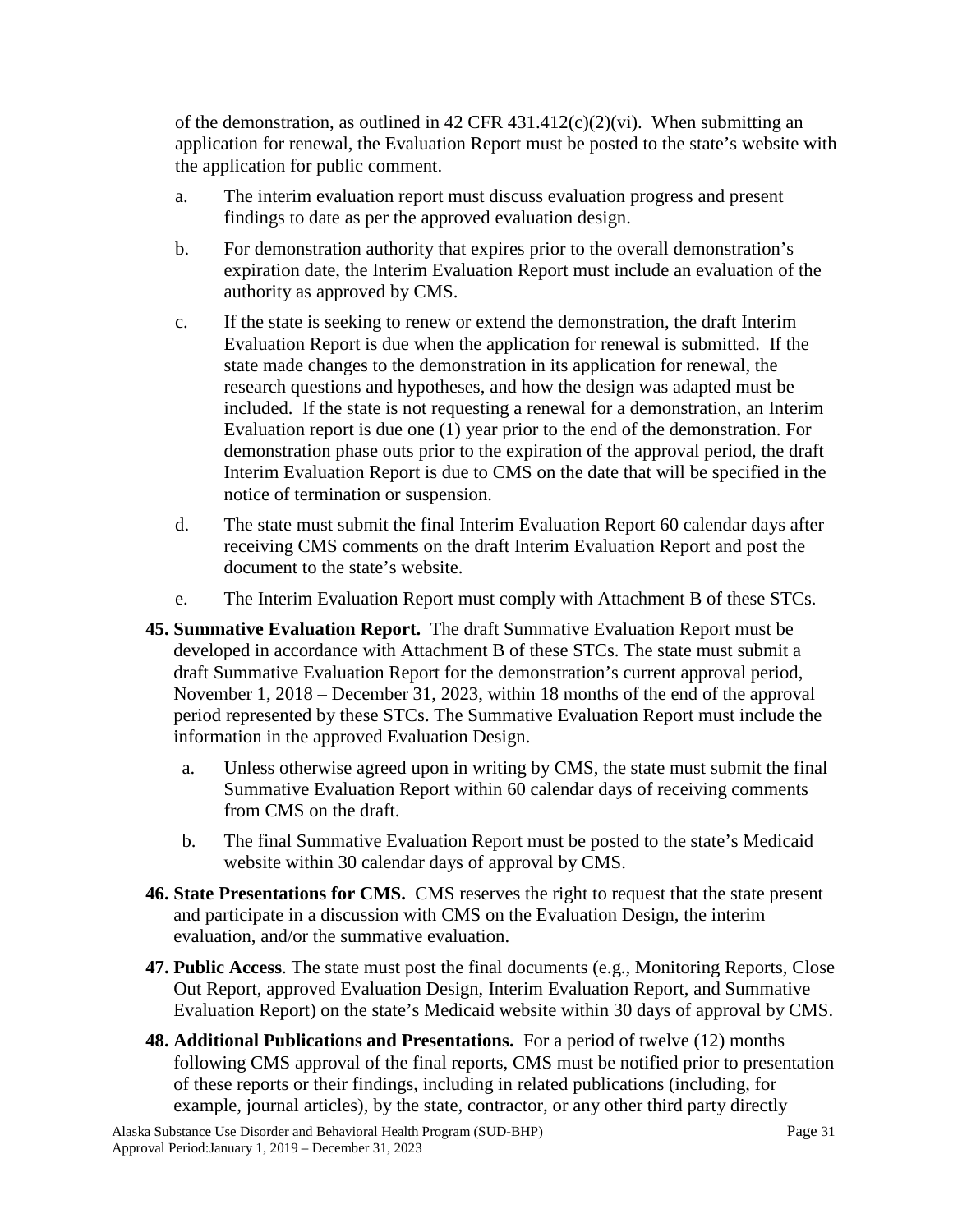connected to the demonstration. Prior to release of these reports, articles or other publications, CMS must be provided a copy including any associated press materials. CMS must be given ten (10) business days to review and comment on publications before they are released. CMS may choose to decline to comment or review some or all of these notifications and reviews. This requirement does not apply to the release or presentation of these materials to state or local government officials.

### **[XI.](#page-6-1) GENERAL FINANCIAL REQUIREMENTS**

This project is approved for title XIX expenditures applicable to services rendered during the demonstration period.

- **49. Reporting Expenditures under the Demonstration.** The following describes the reporting of expenditures subject to the Budget Neutrality agreement:
	- a. Tracking Expenditures. In order to track expenditures under this demonstration, the state must report demonstration expenditures through the Medicaid and Children's Health Insurance Program Budget and Expenditure System (MBES/CBES), following routine CMS-64 reporting instructions outlined in section 2500 of the State Medicaid Manual. All demonstration expenditures claimed under the authority of title XIX of the Act and subject to the BN expenditure limit must be reported each quarter on separate Forms CMS-64.9 Waiver and/or 64.9P Waiver, identified by the demonstration project number (11- W-00304/0) assigned by CMS, including the project number extension which indicates the Demonstration Year (DY) in which services were rendered and by the Waiver Names identified in subparagraph (d).
	- b. Cost Settlements. For monitoring purposes, cost settlements attributable to the demonstration must be recorded on the appropriate prior period adjustment schedules (Form CMS-64.9P Waiver) for the Summary Sheet Line 10B, in lieu of Lines 9 or 10C. For any cost settlement not attributable to this demonstration, the adjustments must be reported as otherwise instructed in the State Medicaid Manual.
	- c. Pharmacy Rebates. Pharmacy rebates must be reported on Form CMS 64.9 Base, and not allocated to any Form 64.0 or 64.9 Waiver
	- d. Use of Waiver Forms. For each demonstration year, separate Forms CMS-64.9 Waiver and/or 64.9P Waiver must be completed, using the waiver names listed below. Expenditures must be allocated to these forms based on the guidance which follows.
		- i. **SUD IMD FFS:**. *Expenditures for all otherwise-allowable Medicaid services provided, were it not for the IMD prohibition, to otherwiseeligible individuals enrolled in fee-for-service during a month in which the beneficiary was a resident in an IMD for a primary diagnosis of SUD.*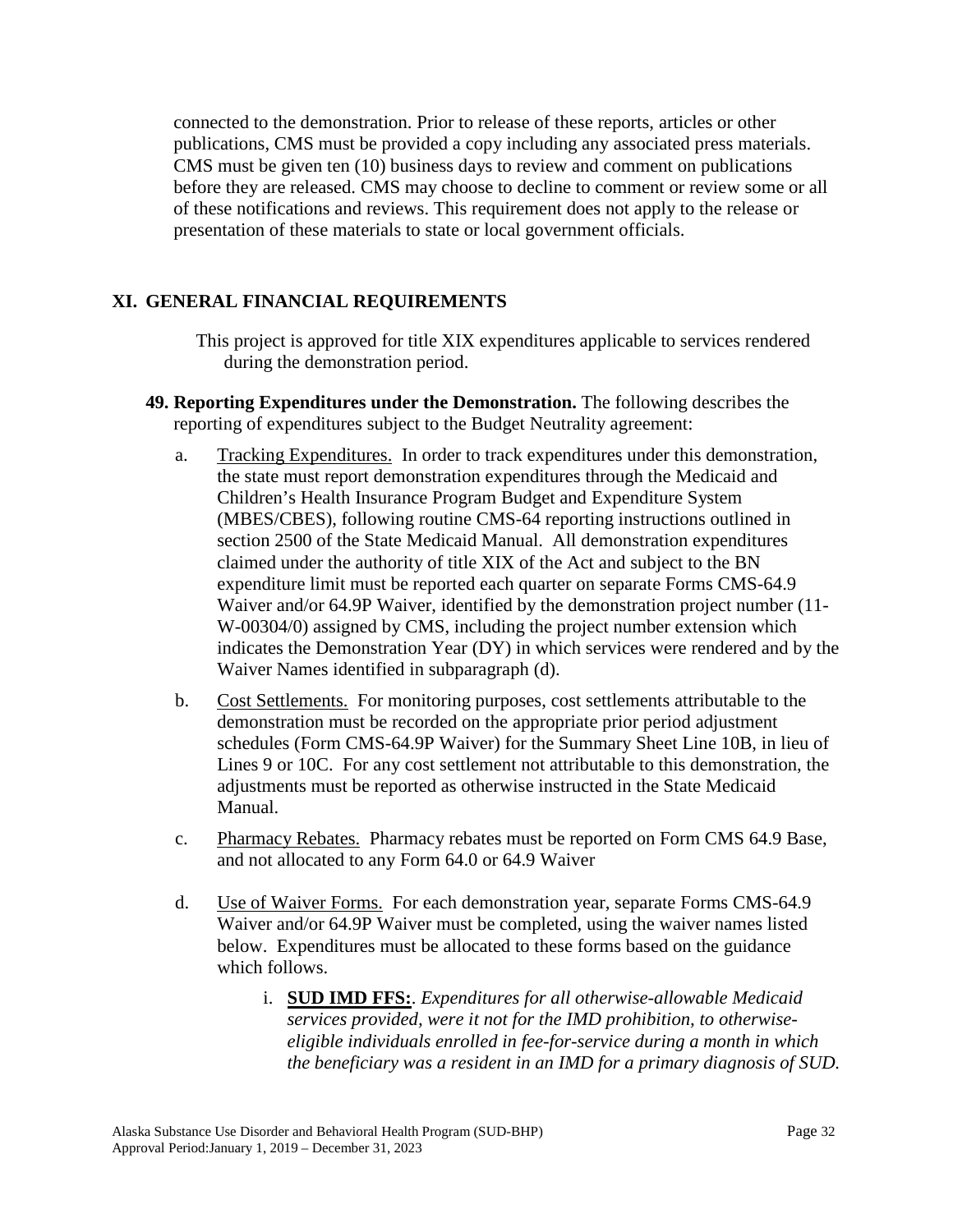- ii. **SUD Non-IMD FFS:** *Expenditures for all otherwise-allowable Medicaid services provided to eligible individuals enrolled in fee-for-service during a month in which the beneficiary was not a resident in an IMD for a primary diagnosis of SUD.*
- e. Demonstration Years. The demonstration years are as follows:

| Demonstration Year 1 | January 1, 2019 December 31, 2019   | 12 months |
|----------------------|-------------------------------------|-----------|
| Demonstration Year 2 | January 1, 2020 - December 31, 2020 | 12 months |
| Demonstration Year 3 | January 1, 2021 - December 31, 2021 | 12 months |
| Demonstration Year 4 | January 1, 2022 - December 31, 2022 | 12 months |
| Demonstration Year 5 | January 1, 2023 – December 31, 2023 | 12 months |

- f. Budget Neutrality Specifications Manual. The state must create and maintain a Budget neutrality Specifications Manual that describes in detail how the state compiles data on actual expenditures and member months related to budget neutrality, including methods used to extract and compile data from the state's Medicaid Management Information System, eligibility system, and accounting systems for reporting on the CMS-64 and in member month reports, consistent with the terms of the demonstration. The Budget Neutrality Specifications Manual must be made available to CMS on request.
	- **50. Budget Neutrality Monitoring Tool.** The state must provide CMS with quarterly budget neutrality status updates using the Budget Neutrality Monitoring Tool provided through the Performance Metrics Database and Analytics (PMDA) system. The tool incorporates the "Schedule C Report" for comparing demonstration's actual expenditures to the budget neutrality expenditure limits described in Section IX. CMS will provide technical assistance, upon request.
	- **51. Quarterly Annuals:** The state must provide quarterly expenditure reports using the Form CMS-64 to report total expenditures for services provided through this under the Medicaid program, including those provided through the demonstration under section 1115 authority that are subject to budget neutrality. This project is approved for expenditures applicable to services rendered during the demonstration period. CMS will provide FFP for allowable demonstration expenditures only so long as they do not exceed the pre-defined limits as specified in these STCs.

FFP will be provided for expenditures net of collections in the form of pharmacy rebates, cost sharing, or third party liability.

**52. Expenditures Subject to the Budget Neutrality Agreement.** For the purpose of this section, the term "expenditures subject to the budget neutrality agreement" means expenditures for the EGs outlined in Section XII, Monitoring Budget Neutrality for the Demonstration, except where specifically exempted. All expenditures that are subject to the budget neutrality agreement are considered demonstration expenditures and must be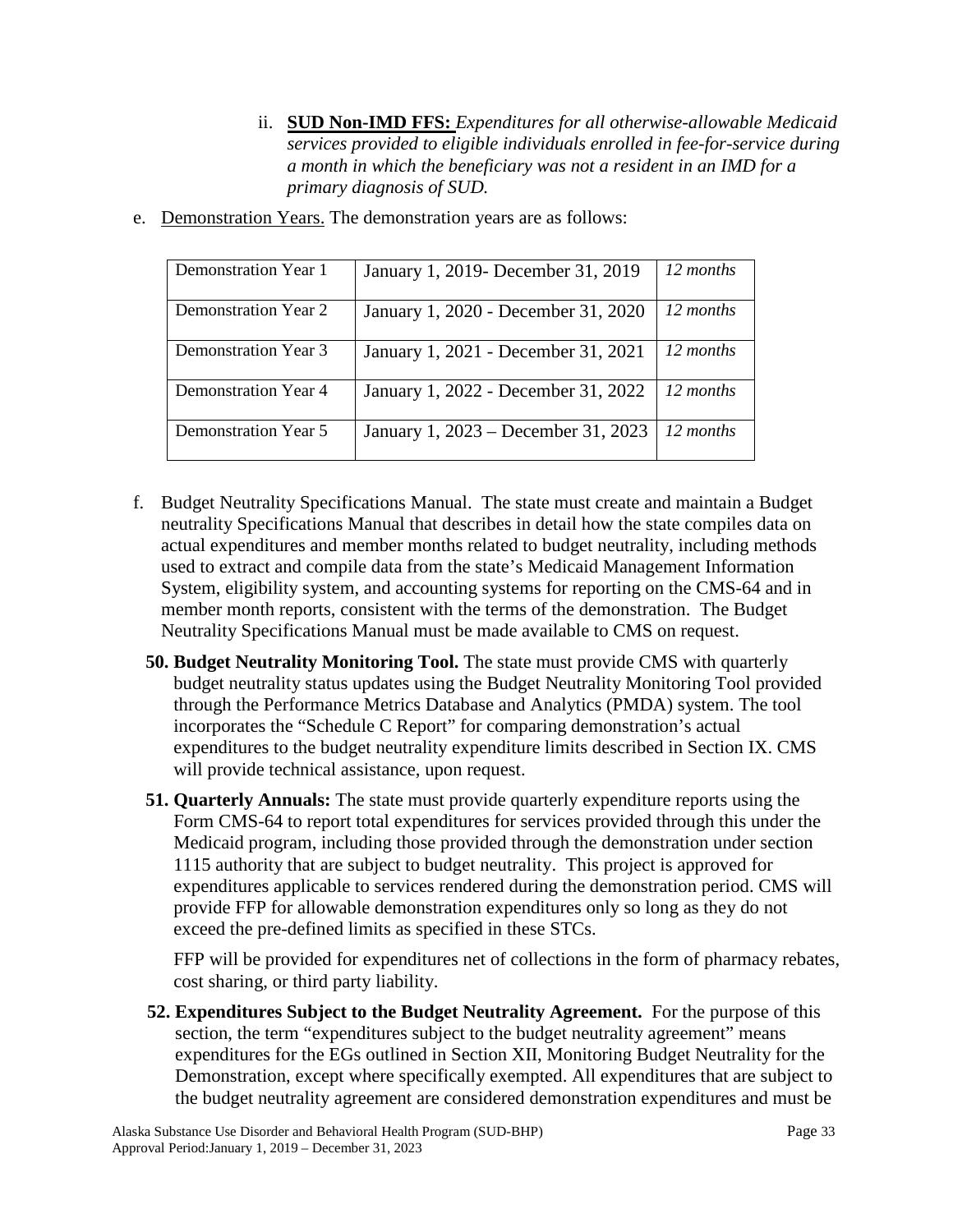reported on Forms CMS-64.9 Waiver and/or 64.9P Waiver. Disproportionate share hospital payments, behavioral health health homes payments, and graduate medical education payments are not expenditures under the demonstration and are therefore excluded from budget neutrality.

- **53. Administrative Costs.** The state must separately track and report additional administrative costs that are directly attributable to the demonstration, using separate CMS-64.10 waiver and 64.10 waiver forms. Expenditures must be allocated to these forms based on the guidance which follows:
	- **a.** ECM Capacity Building: *Expenditures for ECM capacity building payments.*
	- **b.** ADM: *All other additional administrative costs that are directly attributable to the demonstration (for information only, excluded from budget neutrality).*.
- **54. Claiming Period.** All claims for expenditures subject to the budget neutrality limit (including any cost settlements) must be made within two (2) years after the calendar quarter in which the state made the expenditures. Furthermore, all claims for services during the demonstration period (including any cost settlements) must be made within two (2) years after the conclusion or termination of the demonstration. During the latter 2-year period, the state must continue to identify separately net expenditures related to dates of service during the operation of the section 1115 demonstration on the Form CMS-64 in order to properly account for these expenditures in determining budget neutrality.
- **55. Reporting Member Months.** The following describes the reporting of member months for demonstration populations.
	- a. For the purpose of calculating the BN expenditure limit and for other purposes, the state must provide to CMS, as part of the BN Monitoring Tool required under STC 44, the actual number of eligible member months for the each MEG defined in subparagraph D below. The state must submit a statement accompanying the BN Monitoring Tool, which certifies the accuracy of this information. To permit full recognition of "in-process" eligibility, reported counts of member months may be subject to revision.
	- b. The term "eligible member/months" refers to the number of months in which persons are eligible to receive services. For example, a person who is eligible for 3 months contributes 3 eligible member months to the total. Two individuals who are eligible for 2 months each contribute 2 eligible member months to the total, for a total of 4 eligible member/months.
	- c. The state must report separate member month totals for individuals enrolled in the state's Behavioral Health Demonstration and the member months must be subtotaled according to the MEGs defined in STC 55(d)(i).
	- d. The required member month reporting MEG is: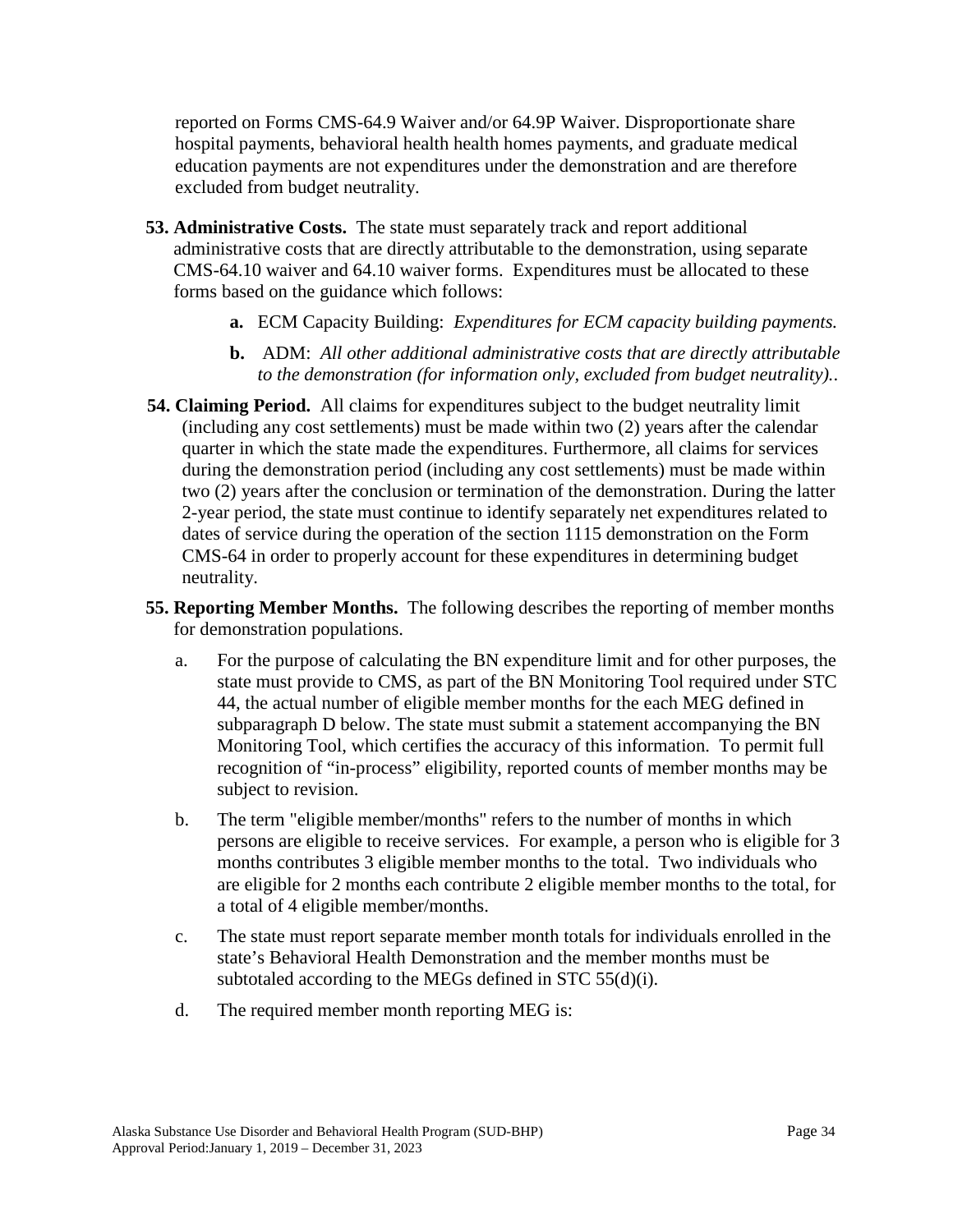- i. **SUD IMD FFS**: SUD IMD Member Months are months of Medicaid eligibility during which the individual is an inpatient in an IMD under terms of the demonstration for any day during the month.
- ii. **SUD Non-IMD FFS**: SUD non-IMD Member Months are months of Medicaid eligibility during which the individual is receiving SUD services outside of an IMD under terms of the demonstration for any day during the month.
- **56. Standard Medicaid Funding Process.** The standard Medicaid funding process must be used during the demonstration. The state must estimate matchable demonstration expenditures (total computable and federal share) subject to the budget neutrality expenditure limit, and separately report these expenditures by quarter for each federal fiscal year on the Form CMS-37 for both the Medical Assistance Payments (MAP) and State and Local Administration Costs (ADM). CMS shall make federal funds available based upon the state's estimate, as approved by CMS. Within 30 days after the end of each quarter, the state must submit the Form CMS-64 quarterly Medicaid expenditure report, showing Medicaid expenditures made in the quarter just ended. CMS shall reconcile expenditures reported on the Form CMS-64 with federal funding previously made available to the state, and include the reconciling adjustment in the finalization of the grant award to the state t
- **57. Extent of Federal Financial Participation for the Demonstration.** Subject to CMS approval of the source(s) of the non-federal share of funding. CMS will provide FFP at the applicable federal matching rate for the demonstration as a whole for the following, subject to the limits described in Section XII:
	- a. Administrative costs, including those associated with the administration of the demonstration;
	- b. Net expenditures and prior period adjustments of the Medicaid program that are paid in accordance with the approved Medicaid state plan; and
	- c. Medical assistance expenditures and prior period adjustments made under section 1115 demonstration authority with dates of service during the demonstration extension period; including those made in conjunction with the demonstration, net of enrollment fees, cost sharing, pharmacy rebates, and all other types of third party liability.
- **58. Sources of Non-Federal Share.** The state certifies that the matching non-federal share of funds for the demonstration is state/local monies. The state further certifies that such funds must not be used as the match for any other federal grant or contract, except as permitted by law. All sources of non-federal funding must be compliant with section 1903(w) of the Act and applicable regulations. In addition, all sources of the non-federal share of funding are subject to CMS approval.
	- a. CMS may review at any time the sources of the non-federal share of funding for the demonstration. The state agrees that all funding sources deemed unacceptable by CMS must be addressed within the time frames set by CMS.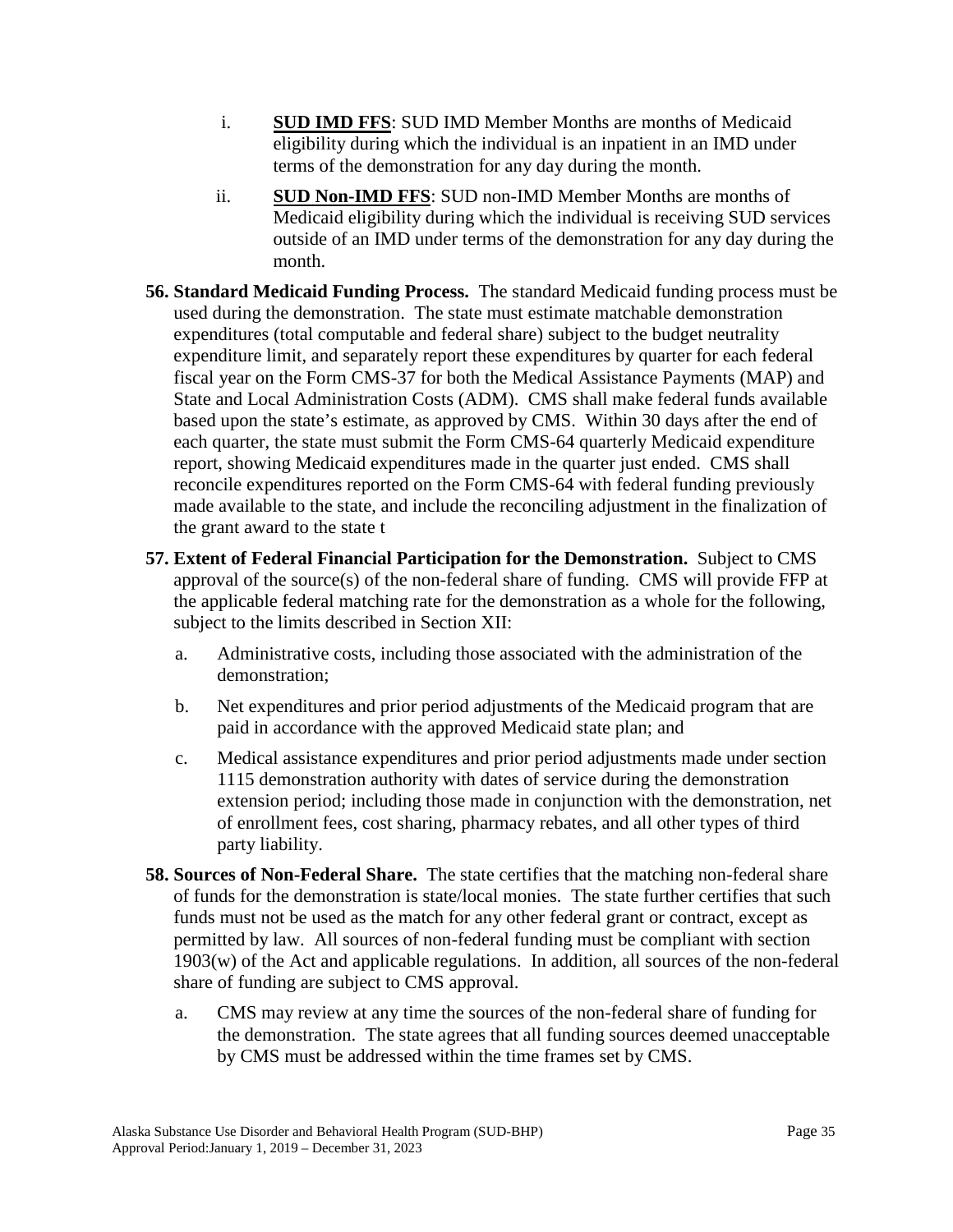- b. Any amendments that impact the financial status of the program must require the state to provide information to CMS regarding all sources of the non-federal share of funding.
- c. The state assures that all health care-related taxes comport with section 1903(w) of the Act and all other applicable federal statutory and regulatory provision, as well as the approved Medicaid state plan.
- **59. State Certification of Funding Conditions.** Under all circumstances, health care providers must retain 100 percent of the reimbursement amounts claimed by the state as demonstration expenditures. Moreover, no pre-arranged agreements (contractual or otherwise) may exist between the health care providers and the state government to return and/or redirect any portion of the Medicaid payments. This confirmation of Medicaid payment retention is made with the understanding that payments that are the normal operating expenses of conducting business (such as payments related to taxes including health care provider-related taxes—fees, and business relationships with governments that are unrelated to Medicaid and in which there is no connection to Medicaid payments) are not considered returning and/or redirecting a Medicaid payment.
- **60. Program Integrity.** The state must have a process in place to ensure that there is no duplication of federal funding for any aspect of the demonstration.

## **[XII.](#page-6-2) MONITORING BUDGET NEUTRALITY FOR THE DEMONSTRATION**

- **61. Limit on Title XIX Funding.** The state must be subject to a limit on the amount of federal title XIX funding that the state may receive on selected Medicaid expenditures during the period of approval of the demonstration. The limit is determined by using the per capita cost method described and budget neutrality expenditure limits are set on a yearly basis with a cumulative budget neutrality expenditure limit for the length of the entire demonstration. Actual expenditures subject to the budget neutrality expenditure limit must be reported by the state using the procedures described in Section XII.
- **62. Risk.** The state will be at risk for the per capita cost (as determined by the method described below) for state plan and hypothetical populations, but not at risk for the number of participants in the demonstration population. By providing FFP without regard to enrollment in the for all demonstration populations, CMS will not place the state at risk for changing economic conditions. However, by placing the state at risk for the per capita costs of the demonstration populations, CMS assures that the demonstration expenditures do not exceed the levels that would have been realized had there been no demonstration.
- **63. Calculation of the Budget Neutrality Limit and How It Is Applied.** For the purpose of calculating the overall budget neutrality limit for the demonstration, annual budget limits will be calculated for each DY on a total computable basis, by multiplying the predetermined PMPM cost for each EG (shown on the table in STC 75) by the corresponding actual member months total, and summing the results of those calculations. The annual limits will then be added together to obtain a budget neutrality limit for the entire demonstration period. The federal share of this limit will represent the maximum amount of FFP that the state may receive during the demonstration period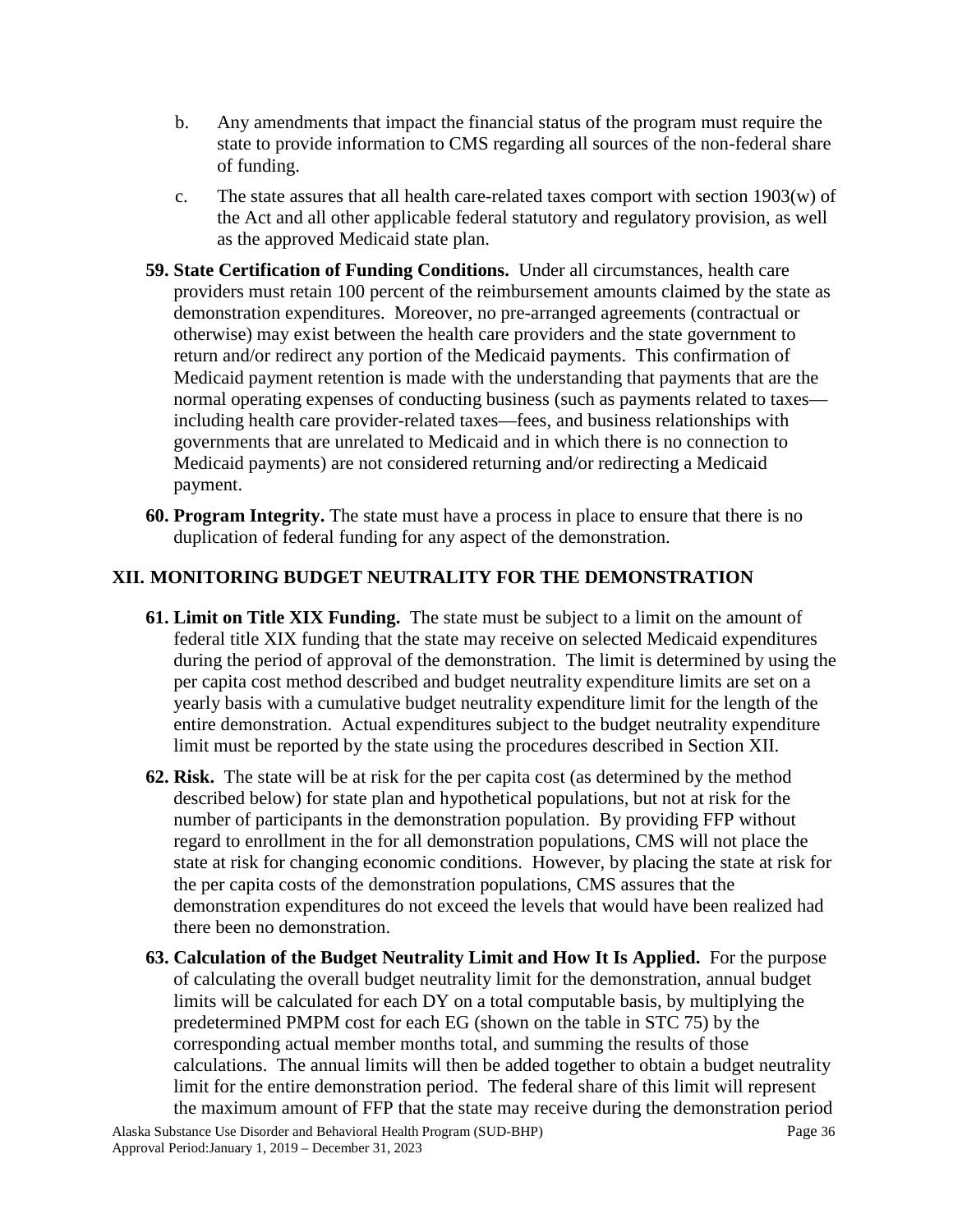for the types of demonstration expenditures described below. The federal share will be calculated by multiplying the total computable budget neutrality limit by Composite Federal Share, which is defined in STC 67 below.

- **64. Impermissible Taxes, or Donations.** CMS reserves the right to adjust the budget neutrality ceiling to be consistent with enforcement of laws and policy statements, including regulations and letters regarding impermissible provider payments, health care related taxes, or other payments (if necessary adjustments must be made). CMS reserves the right to make adjustments to the budget neutrality limit if any health care related tax that was in effect during the base year, or provider-related donation that occurred during the base year, is determined by CMS to be in violation of the provider donation and health care related tax provisions of section 1903(w) of the Social Security Act. Adjustments to annual budget targets will reflect the phase out of impermissible provider payments by law or regulation, where applicable.
- **65. Main Budget Neutrality Test.** *The PMPM cost estimates are based on actual 2016 spending for the IMD-stay projections—and historical expenditures from 2012 to 2017 for the non-IMD-stay SUD services, trended forward using trends based on the lower of state historical trends from Calendar Year 2012-2017 and the FFY 2018 President's Budget trends.* The trend rates and per capita cost estimates for each MEG for each year of the demonstration are listed in the table below.

| <b>MEG</b>                        | <b>TREND</b> | DY1         | DY2         | DY3         | DY4         | DY5         |
|-----------------------------------|--------------|-------------|-------------|-------------|-------------|-------------|
|                                   |              | <b>PMPM</b> | <b>PMPM</b> | <b>PMPM</b> | <b>PMPM</b> | <b>PMPM</b> |
| <b>SUD-IMD</b><br><b>FFS</b>      | 4.5%         | \$13,349    | \$13,949    | \$14,577    | \$15,233    | \$15,918    |
| <b>SUD</b> Non-<br><b>IMD FFS</b> | 4.5%         | \$18.10     | \$18.92     | \$19.77     | \$20.66     | \$21.59     |

- **66. Hypothetical Model.** As part of the SUD initiative, the state may receive FFP for the continuum of services to treat OUD and other SUDs, provided to Medicaid enrollees in an IMD. These are state plan services that would be eligible for reimbursement if not for the IMD exclusion. Therefore, they are being treated as hypothetical for the purposes of budget neutrality. Hypothetical services can be treated in budget neutrality in a way that is similar to how Medicaid state plan services are treated, by including them as a "pass through" in both the without-waiver and with-waiver calculations. However, the state will not be allowed to obtain budget neutrality "savings" from these services.
- **67. Composite Federal Share Ratios.** The Composite Federal Share is the ratio that will be used to convert the total computable budget neutrality limit to federal share. The Composite Federal Share is the ratio calculated by dividing the sum total of FFP received by Alaska on actual demonstration expenditures during the approval period by total computable demonstration expenditures for the same period, as reported through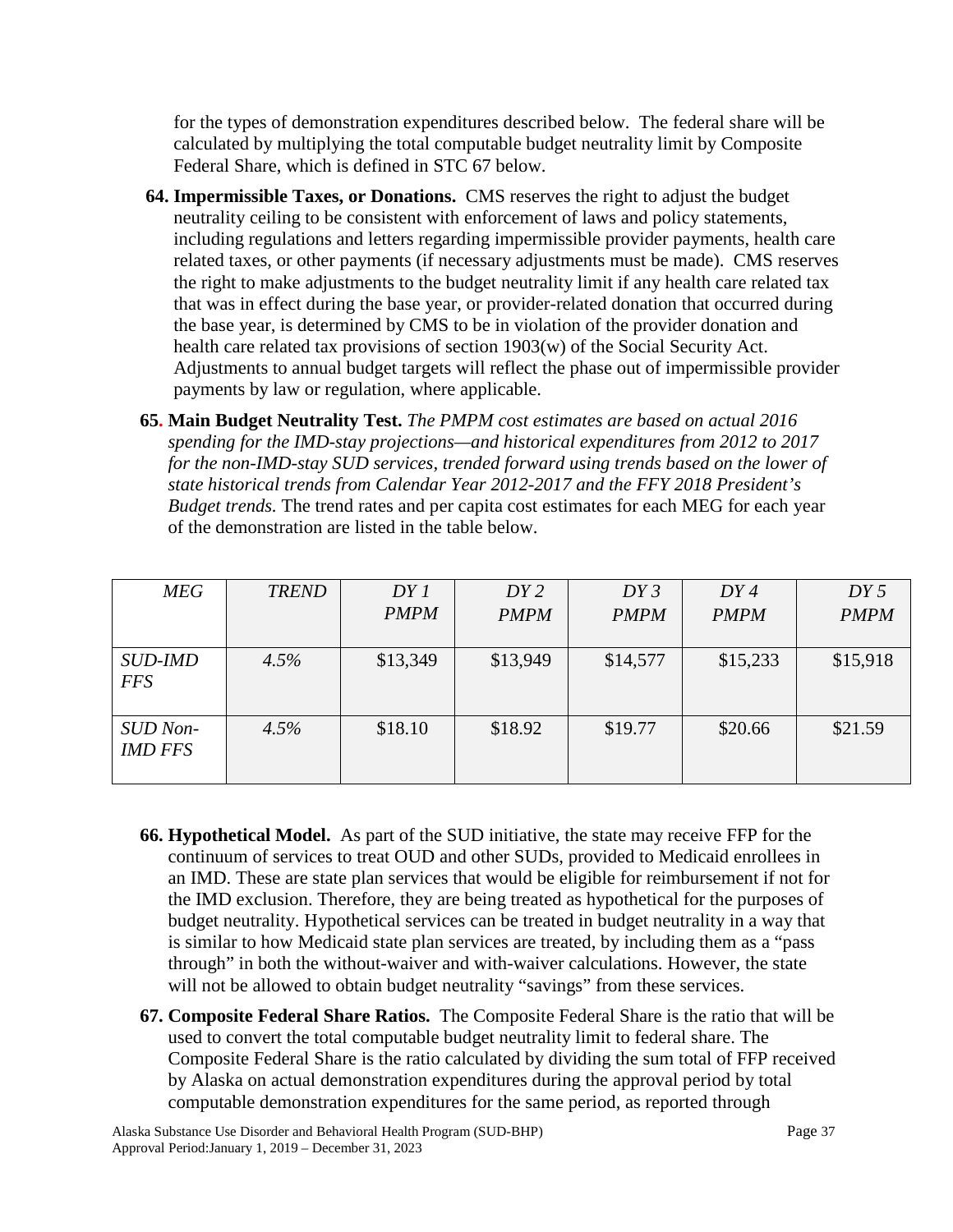MBES/CBES and summarized on Schedule C. Since the actual final Composite Federal Share will not be known until the end of the demonstration's approval period, for the purpose of interim monitoring of budget neutrality, a reasonable estimate of Composite Federal Share may be developed and used through the same process or through an alternative mutually agreed to method.

- **68. Exceeding Budget Neutrality.** The budget neutrality limits calculated in STC 58 will apply to actual expenditures for demonstration services as reported by the state under section XI of these STCs. If at the end of the demonstration period the budget neutrality limit has been exceeded, the excess federal funds must be returned to CMS. If the demonstration is terminated prior to the end of the demonstration period, the budget neutrality test must be based on the time period through the termination date.
- **69. Enforcement of Budget Neutrality.** If the state exceeds the calculated cumulative target limit by the percentage identified below for any of the DYs, the state must submit a corrective action plan to CMS for approval.

| <b>Demonstration Year</b> | <b>Cumulative Target Definition</b>      | Percentage    |
|---------------------------|------------------------------------------|---------------|
| DY 1                      | Cumulative budget neutrality limit       | 2.0 percent   |
| DY 1 through DY 2         | Cumulative budget neutrality limit plus: | 1.5 percent   |
| DY 1 through DY 3         | Cumulative budget neutrality limit plus: | 1.0 percent   |
| DY 1 through DY 4         | Cumulative budget neutrality limit plus: | 0.5 percent   |
| DY 1 through DY 5         | Cumulative budget neutrality limit plus: | $0.0$ percent |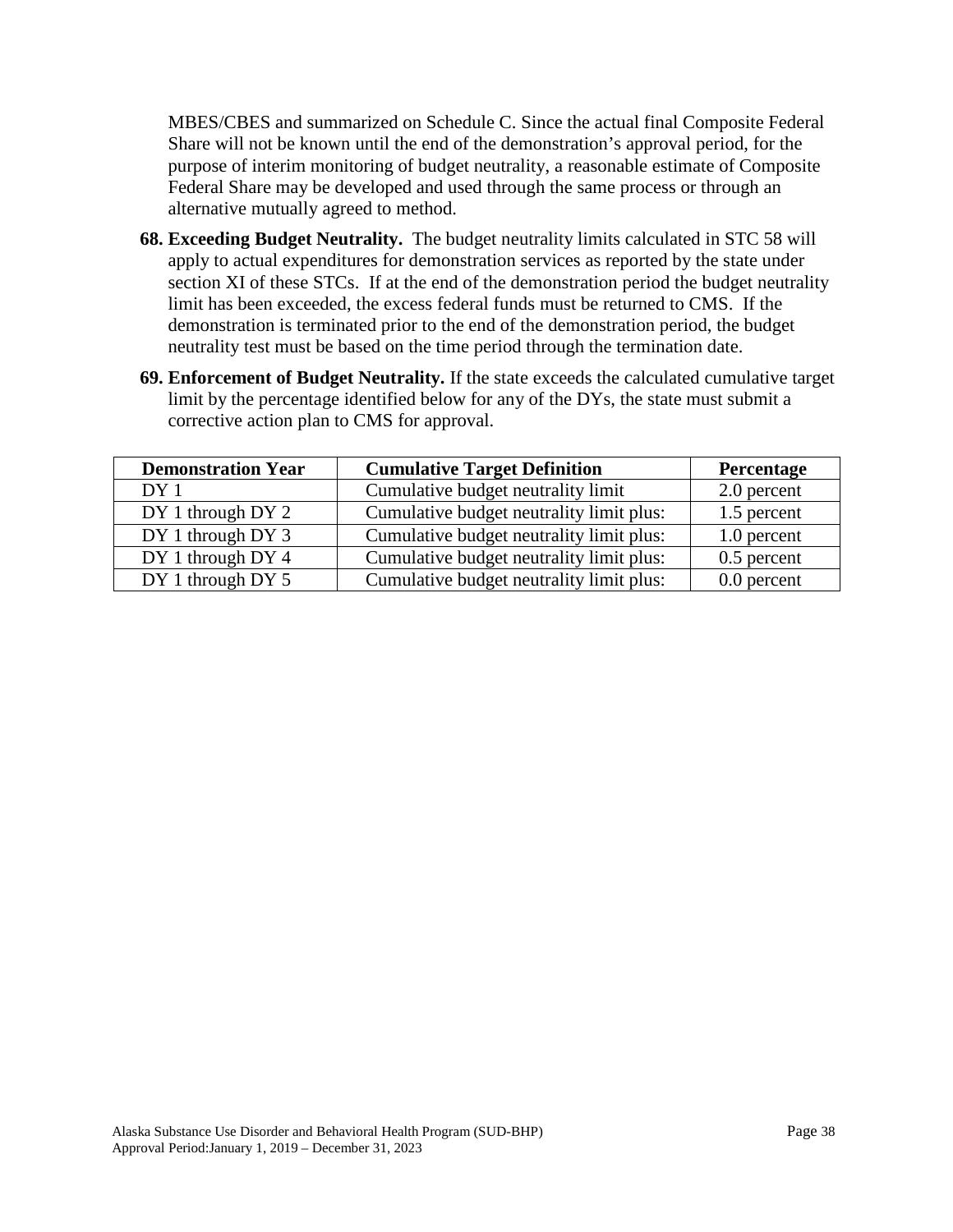| <b>Date</b>                                                                       | <b>Deliverable</b>                                                                | <b>STC</b>      |
|-----------------------------------------------------------------------------------|-----------------------------------------------------------------------------------|-----------------|
| 30 days after approval date                                                       | State acceptance of demonstration Waivers,<br>STCs, and Expenditure Authorities   | Approval letter |
| 90 days after SUD program<br>approval date                                        | <b>SUD Implementation Plan Protocol</b>                                           | <b>STC 21</b>   |
| 150 days after SUD program<br>approval date                                       | <b>SUD Monitoring Protocol</b>                                                    | <b>STC 22</b>   |
| 180 days after approval date                                                      | <b>Draft Evaluation Design</b>                                                    | STCs 25 and 41  |
| 60 days after receipt of CMS<br>comments                                          | <b>Revised Draft Evaluation Design</b>                                            | STCs 26 and 42  |
| 30 days after CMS Approval                                                        | Approved Evaluation Design published to<br>state's website                        | STCs 42         |
| November XX, 2020                                                                 | Mid-Point Assessment                                                              | $STC$ $23$      |
| One year prior to the end of<br>the demonstration, or with<br>renewal application | Draft Interim Evaluation Report                                                   | STC 44(c)       |
| 60 days after receipt of CMS<br>comments                                          | Final Interim Evaluation Report                                                   | STC 44(d)       |
| 18 months of the end of the<br>demonstration                                      | <b>Draft Summative Evaluation Report</b>                                          | <b>STC 45</b>   |
| 60 calendar days after receipt<br>of CMS comments                                 | <b>Final Summative Evaluation Report</b>                                          | STC 45(a)       |
| 30 calendar days of CMS<br>approval                                               | <b>Approved Final Summative Evaluation</b><br>Report published to state's website | STC 45(b)       |
| <b>Monthly Deliverables</b>                                                       | <b>Monitoring Calls</b>                                                           | <b>STC 38</b>   |
| <b>Quarterly Deliverables</b>                                                     | <b>Quarterly Monitoring Reports</b>                                               | <b>STC 36</b>   |
| Due 60 days after end of each                                                     |                                                                                   |                 |
| quarter, except 4 <sup>th</sup> quarter                                           | <b>Quarterly Expenditure Reports</b>                                              | <b>STC 51</b>   |
| Annual Deliverables -                                                             | <b>Annual Reports</b>                                                             | <b>STC 36</b>   |
| Due 90 days after end of each<br>$4th$ quarter                                    |                                                                                   |                 |

# **XIII. SCHEDULE OF STATE DELIVERABLES DURING THE DEMONSTRATION**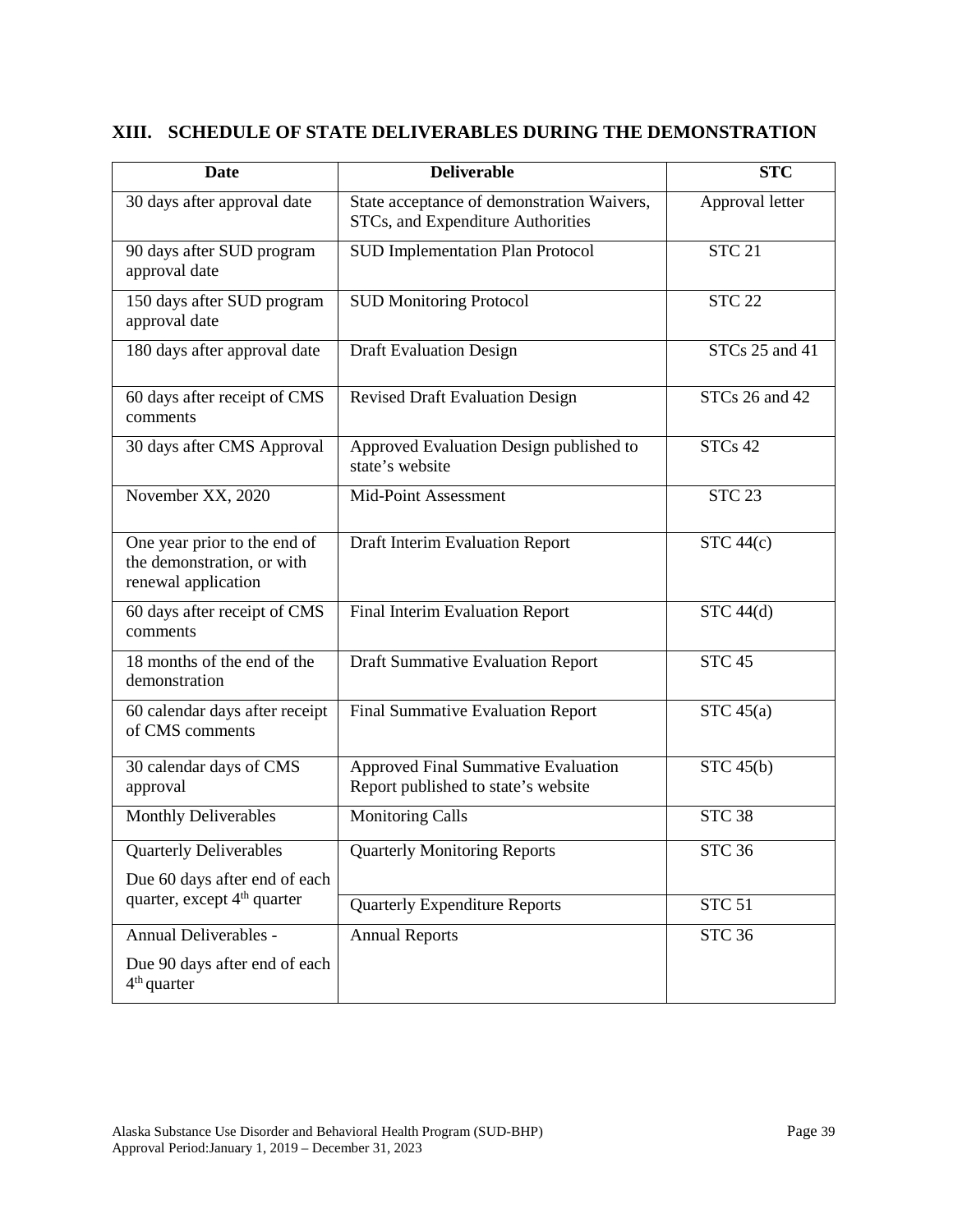### **ATTACHMENT A Developing the Evaluation Design**

### **Introduction**

For states that are testing new approaches and flexibilities in their Medicaid programs through section 1115 demonstrations, evaluations are crucial to understand and disseminate what is or is not working and why. The evaluations of new initiatives seek to produce new knowledge and direction for programs and inform both Congress and CMS about Medicaid policy for the future. While a narrative about what happened during a demonstration provides important information, the principal focus of the evaluation of a section 1115 demonstration should be obtaining and analyzing data on the process (e.g., whether the demonstration is being implemented as intended), outcomes (e.g., whether the demonstration is having the intended effects on the target population), and impacts of the demonstration (e.g., whether the outcomes observed in the targeted population differ from outcomes in similar populations not affected by the demonstration). Both state and federal governments could benefit from improved quantitative and qualitative evidence to inform policy decisions.

### **Expectations for Evaluation Designs**

All states with Medicaid section 1115 demonstrations are required to conduct an evaluation, and the Evaluation Design is the roadmap for conducting the evaluation. The roadmap begins with the stated goals for the demonstration followed by the measurable evaluation questions and quantifiable hypotheses, all to support a determination of the extent to which the demonstration has achieved its goals**.** 

### **The format for the Evaluation Design is as follows:**

General Background Information; Evaluation Questions and Hypotheses; Methodology; Methodological Limitations; Attachments.

#### **Submission Timelines**

There is a specified timeline for the state's submission of Evaluation Design and Reports. (The graphic below depicts an example of this timeline). In addition, the state should be aware that section 1115 evaluation documents are public records. The state is required to publish the Evaluation Design to the state's website within thirty (30) days of CMS approval, as per 42 CFR 431.424(e). CMS will also publish a copy to the Medicaid.gov website.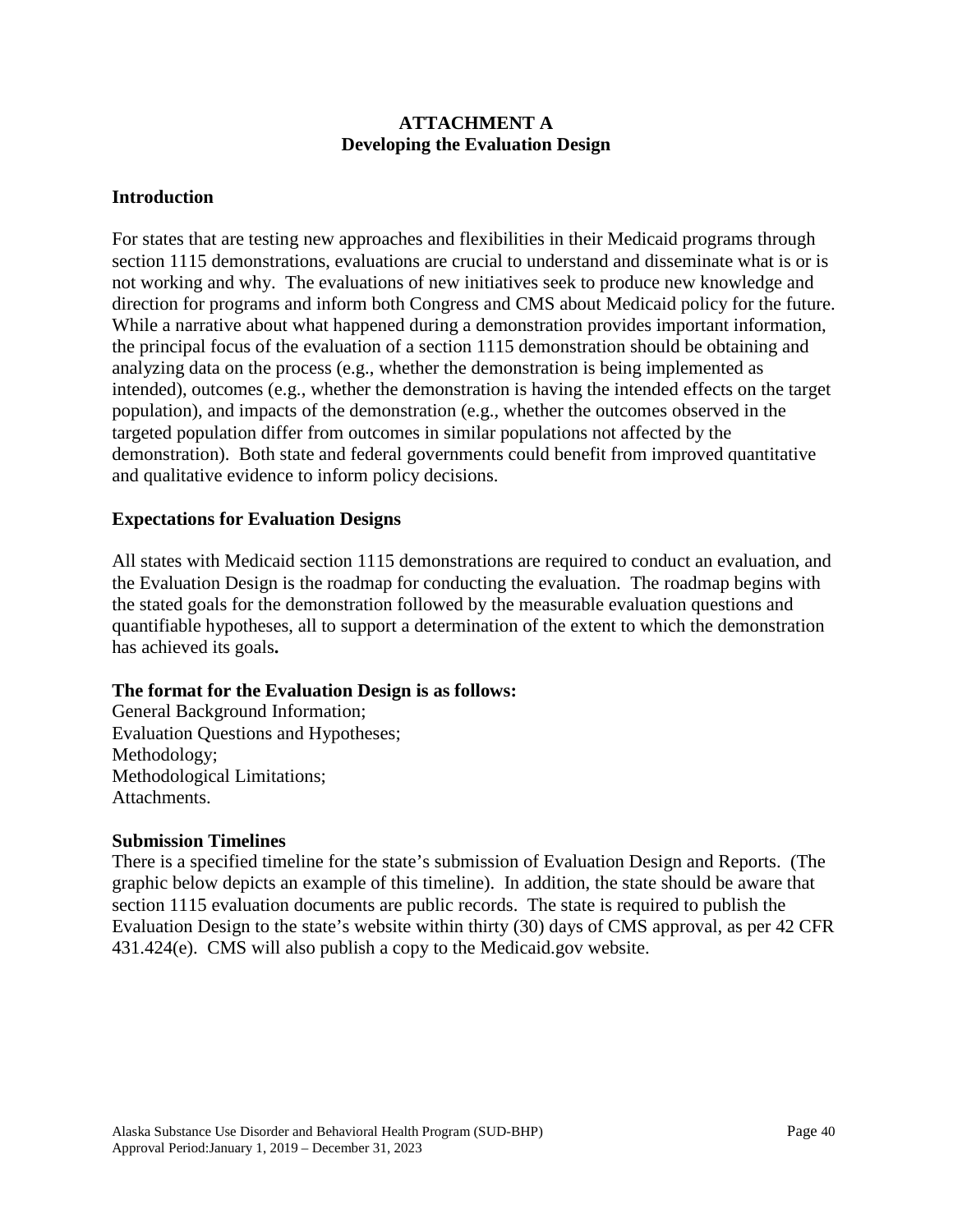

## **Required Core Components of All Evaluation Designs**

The Evaluation Design sets the stage for the Interim and Summative Evaluation Reports. It is important that the Evaluation Design explain the goals and objectives of the demonstration, the hypotheses related to the demonstration, and the methodology (and limitations) for the evaluation. A copy of the state's Driver Diagram (described in more detail in paragraph B2 below) should be included with an explanation of the depicted information.

- **A. General Background Information –** In this section, the state should include basic information about the demonstration, such as:
	- 1. The issue/s that the state is trying to address with its section 1115 demonstration and/or expenditure authorities, the potential magnitude of the issue/s, and why the state selected this course of action to address the issue/s (e.g., a narrative on why the state submitted an 1115 demonstration proposal).
	- 2. The name of the demonstration, approval date of the demonstration, and period of time covered by the evaluation;
	- 3. A brief description of the demonstration and history of the implementation, and whether the draft Evaluation Design applies to an amendment, extension, renewal, or expansion of, the demonstration;
	- 4. For renewals, amendments, and major operational changes: A description of any changes to the demonstration during the approval period; the primary reason or reasons for the change; and how the Evaluation Design was altered or augmented to address these changes.
	- 5. Describe the population groups impacted by the demonstration.
- **B. Evaluation Questions and Hypotheses** In this section, the state should:
	- 1. Describe how the state's demonstration goals are translated into quantifiable targets for improvement, so that the performance of the demonstration in achieving these targets could be measured.
	- 2. Include a Driver Diagram to visually aid readers in understanding the rationale behind the cause and effect of the variants behind the demonstration features and intended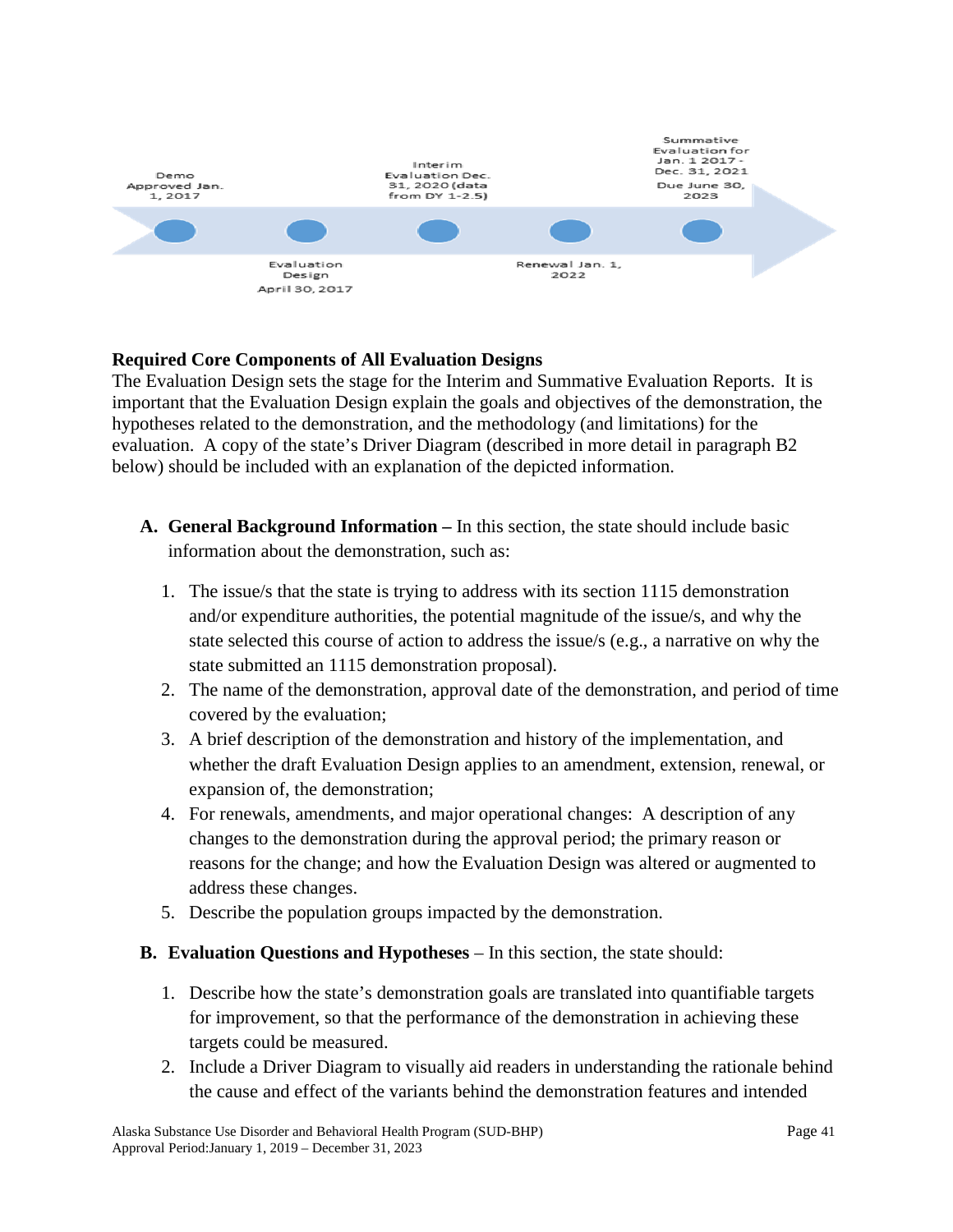outcomes. A driver diagram is a particularly effective modeling tool when working to improve health and health care through specific interventions. The diagram includes information about the goal of the demonstration, and the features of the demonstration. A driver diagram depicts the relationship between the aim, the primary drivers that contribute directly to achieving the aim, and the secondary drivers that are necessary to achieve the primary drivers for the demonstration. For an example and more information on driver diagrams:

<https://innovation.cms.gov/files/x/hciatwoaimsdrvrs.pdf>

- 3. Identify the state's hypotheses about the outcomes of the demonstration:
- 4. Discuss how the evaluation questions align with the hypotheses and the goals of the demonstration;
- 5. Address how the research questions / hypotheses of this demonstration promote the objectives of Titles XIX and/or XXI.
- **C. Methodology –** In this section, the state is to describe in detail the proposed research methodology.

The focus is on showing that the evaluation meets the prevailing standards of scientific and academic rigor, and the results are statistically valid and reliable, and that where appropriate it builds upon other published research (use references).

This section provides the evidence that the demonstration evaluation will use the best available data; reports on, controls for, and makes appropriate adjustments for the limitations of the data and their effects on results; and discusses the generalizability of results. This section should provide enough transparency to explain what will be measured and how. Specifically, this section establishes:

- 1) *Evaluation Design –* Provide information on how the evaluation will be designed. For example, will the evaluation utilize a pre/post comparison? A post-only assessment? Will a comparison group be included?
- 2) *Target and Comparison Populations* Describe the characteristics of the target and comparison populations, to include the inclusion and exclusion criteria. Include information about the level of analysis (beneficiary, provider, or program level), and if populations will be stratified into subgroups. Additionally discuss the sampling methodology for the populations, as well as support that a statistically reliable sample size is available.
- 3) *Evaluation Period –* Describe the time periods for which data will be included.
- 4) *Evaluation Measures –* List all measures that will be calculated to evaluate the demonstration. Include the measure stewards (i.e., the organization(s) responsible for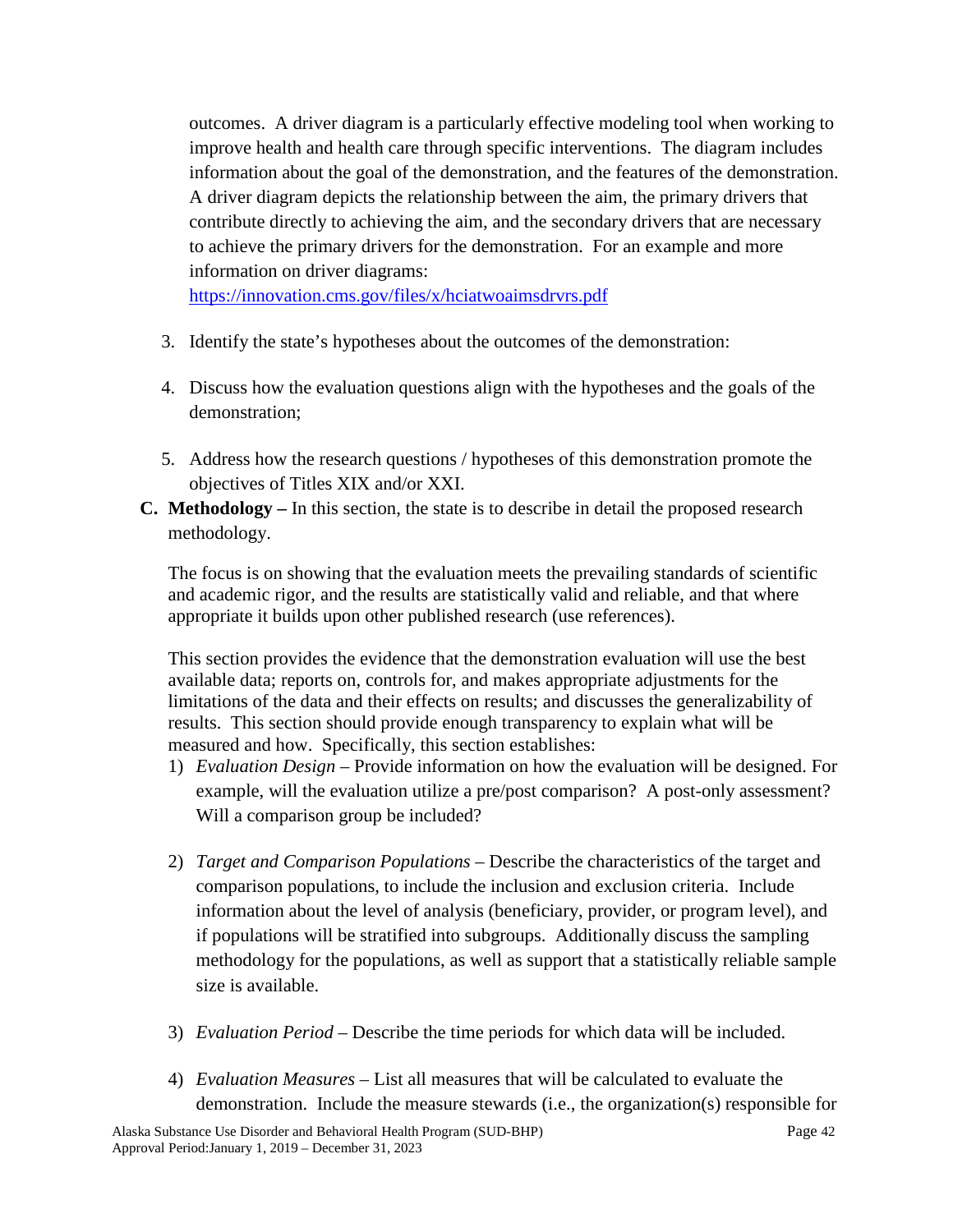the evaluation data elements/sets by "owning", defining, validating; securing; and submitting for endorsement, etc.) Include numerator and denominator information. Additional items to ensure:

- a.The measures contain assessments of both process and outcomes to evaluate the effects of the demonstration during the period of approval.
- b.Qualitative analysis methods may be used, and must be described in detail.
- c.Benchmarking and comparisons to national and state standards, should be used, where appropriate.
- d.Proposed health measures could include CMS's Core Set of Health Care Quality Measures for Children in Medicaid and CHIP, Consumer Assessment of Health Care Providers and Systems (CAHPS), the Initial Core Set of Health Care Quality Measures for Medicaid-Eligible Adults and/or measures endorsed by National Quality Forum (NQF).
- e. Proposed performance metrics can be selected from nationally recognized metrics, for example from sets developed by the Center for Medicare and Medicaid Innovation or for meaningful use under Health Information Technology (HIT).
- f. Among considerations in selecting the metrics shall be opportunities identified by the state for improving quality of care and health outcomes, and controlling cost of care.
- 5) *Data Sources –* Explain where the data will be obtained, and efforts to validate and clean the data. Discuss the quality and limitations of the data sources.

If primary data (data collected specifically for the evaluation) – The methods by which the data will be collected, the source of the proposed question/responses, the frequency and timing of data collection, and the method of data collection. (Copies of any proposed surveys must be reviewed with CMS for approval before implementation).

- 6) *Analytic Methods –* This section includes the details of the selected quantitative and/or qualitative measures to adequately assess the effectiveness of the demonstration. This section should:
	- a. Identify the specific statistical testing which will be undertaken for each measure (e.g., t-tests, chi-square, odds ratio, ANOVA, regression). Table A is an example of how the state might want to articulate the analytic methods for each research question and measure.
	- b. Explain how the state will isolate the effects of the demonstration (from other initiatives occurring in the state at the same time) through the use of comparison groups.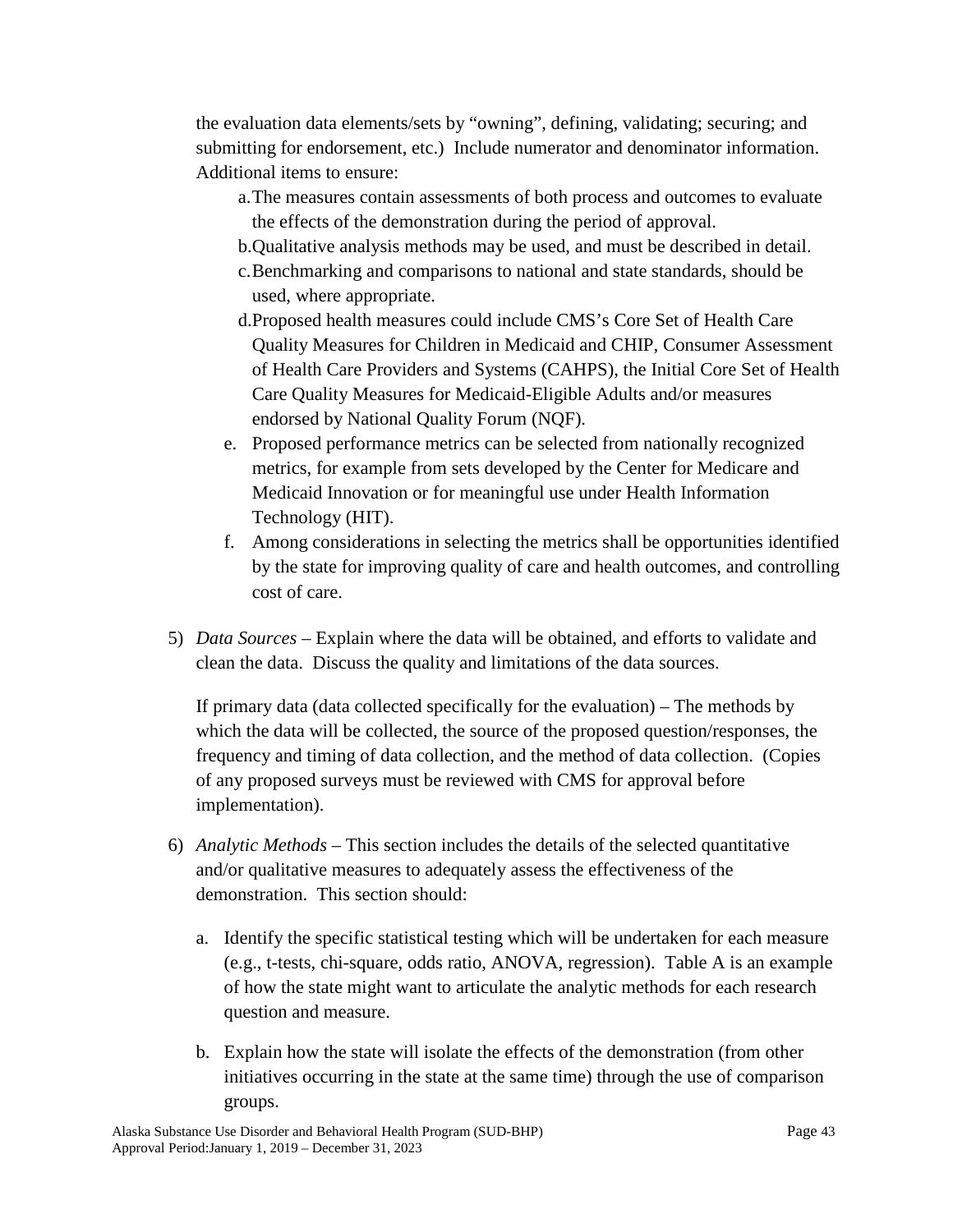- c. A discussion of how propensity score matching and difference in differences design may be used to adjust for differences in comparison populations over time (if applicable).
- d. The application of sensitivity analyses, as appropriate, should be considered.
- 7) *Other Additions –* The state may provide any other information pertinent to the Evaluation Design of the demonstration.

| Research<br>Question<br><b>Hypothesis 1</b> | Outcome measures<br>used to address the<br>research question | Sample or population<br>subgroups to be<br>compared                                                                        | Data Sources                                                     | Analytic<br>Methods                                 |
|---------------------------------------------|--------------------------------------------------------------|----------------------------------------------------------------------------------------------------------------------------|------------------------------------------------------------------|-----------------------------------------------------|
| Research<br>question 1a                     | -Measure 1<br>-Measure 2<br>-Measure 3                       | -Sample e.g. All<br>attributed Medicaid<br>beneficiaries<br>-Beneficiaries with<br>diabetes diagnosis                      | -Medicaid fee-for-<br>service and<br>encounter claims<br>records | -Interrupted<br>time series                         |
| Research<br>question 1b                     | -Measure 1<br>-Measure 2<br>-Measure 3<br>-Measure 4         | -sample, e.g., PPS<br>patients who meet<br>survey selection<br>requirements (used<br>services within the last 6<br>months) | -Patient survey                                                  | Descriptive<br>statistics                           |
| <b>Hypothesis 2</b>                         |                                                              |                                                                                                                            |                                                                  |                                                     |
| Research<br>question 2a                     | -Measure 1<br>-Measure 2                                     | -Sample, e.g., PPS<br>administrators                                                                                       | -Key informants                                                  | Qualitative<br>analysis of<br>interview<br>material |

**Table A. Example Design Table for the Evaluation of the Demonstration**

- **D. Methodological Limitations –** This section provides detailed information on the limitations of the evaluation. This could include the design, the data sources or collection process, or analytic methods. The state should also identify any efforts to minimize the limitations. Additionally, this section should include any information about features of the demonstration that effectively present methodological constraints that the state would like CMS to take into consideration in its review. For example:
	- 1) When the state demonstration is:
		- a. Long-standing, non-complex, unchanged, or
		- b. Has previously been rigorously evaluated and found to be successful, or
		- c. Could now be considered standard Medicaid policy (CMS published regulations or guidance)
	- 2) When the demonstration is also considered successful without issues or concerns that would require more regular reporting, such as: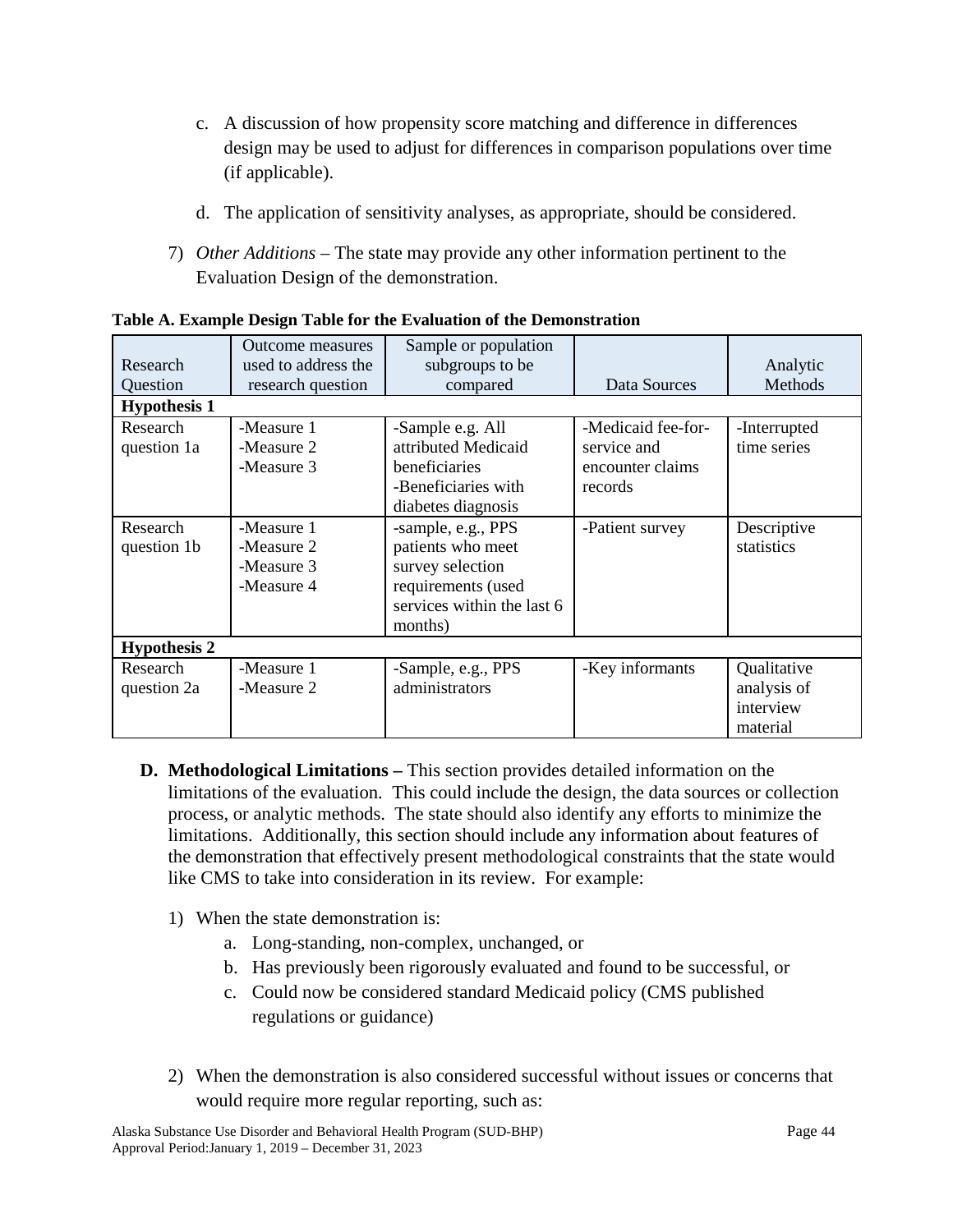- a. Operating smoothly without administrative changes; and
- b. No or minimal appeals and grievances; and
- c. No state issues with CMS-64 reporting or budget neutrality; and
- d. No Corrective Action Plans (CAP) for the demonstration.

### **E. Attachments**

- 1) **Independent Evaluator.** This includes a discussion of the state's process for obtaining an independent entity to conduct the evaluation, including a description of the qualifications that the selected entity must possess, and how the state will assure no conflict of interest. Explain how the state will assure that the Independent Evaluator will conduct a fair and impartial evaluation, prepare an objective Evaluation Report, and that there would be no conflict of interest. The evaluation design should include "No Conflict of Interest" signed by the independent evaluator.
- 2) **Evaluation Budget.** A budget for implementing the evaluation shall be provided with the draft Evaluation Design. It will include the total estimated cost, as well as a breakdown of estimated staff, administrative, and other costs for all aspects of the evaluation. Examples include, but are not limited to: the development of all survey and measurement instruments; quantitative and qualitative data collection; data cleaning and analyses; and reports generation. A justification of the costs may be required by CMS if the estimates provided do not appear to sufficiently cover the costs of the draft Evaluation Design or if CMS finds that the draft Evaluation Design is not sufficiently developed.
- 3) **Timeline and Major Milestones.** Describe the timeline for conducting the various evaluation activities, including dates for evaluation-related milestones, including those related to procurement of an outside contractor, if applicable, and deliverables. The Final Evaluation Design shall incorporate an Interim and Summative Evaluation. Pursuant to  $42$  CFR  $431.424(c)(v)$ , this timeline should also include the date by which the Final Summative Evaluation report is due.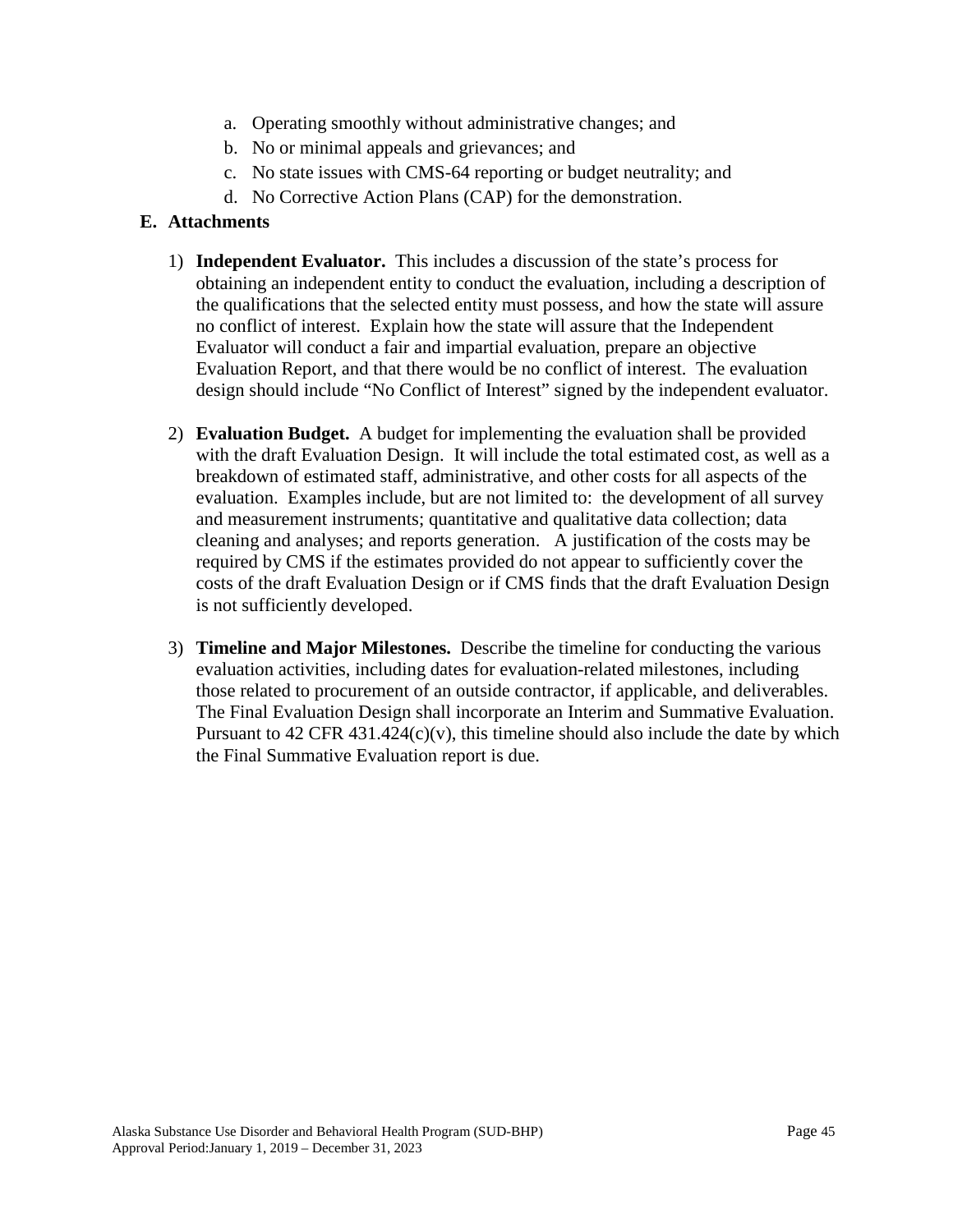### **ATTACHMENT B Preparing the Interim and Summative Evaluation Reports**

### **Introduction**

For states that are testing new approaches and flexibilities in their Medicaid programs through section 1115 demonstrations, evaluations are crucial to understand and disseminate what is or is not working and why. The evaluations of new initiatives seek to produce new knowledge and direction for programs and inform Medicaid policy for the future. While a narrative about what happened during a demonstration provide important information, the principal focus of the evaluation of a section 1115 demonstration should be obtaining and analyzing data on the process (e.g., whether the demonstration is being implemented as intended), outcomes (e.g., whether the demonstration is having the intended effects on the target population), and impacts of the demonstration (e.g., whether the outcomes observed in the targeted population differ from outcomes in similar populations not affected by the demonstration). Both state and federal governments could benefit from improved quantitative and qualitative evidence to inform policy decisions.

### **Expectations for Evaluation Reports**

Medicaid section 1115 demonstrations are required to conduct an evaluation that is valid (the extent to which the evaluation measures what it is intended to measure), and reliable (the extent to which the evaluation could produce the same results when used repeatedly). To this end, the already approved Evaluation Design is a map that begins with the demonstration goals, then transitions to the evaluation questions, and to the specific hypotheses, which will be used to investigate whether the demonstration has achieved its goals. States should have a wellstructured analysis plan for their evaluation. As these valid analyses multiply (by a single state or by multiple states with similar demonstrations) and the data sources improve, the reliability of evaluation findings will be able to shape Medicaid policy in order to improve the health and welfare of Medicaid beneficiaries for decades to come. When submitting an application for renewal, the interim evaluation report should be posted on the state's website with the application for public comment. Additionally, the interim evaluation report must be included in its entirety with the application submitted to CMS.

### **Intent of this Guidance**

The Social Security Act (the Act) requires an evaluation of every section 1115 demonstration. In order to fulfill this requirement, the state's submission must provide a comprehensive written presentation of all key components of the demonstration, and include all required elements specified in the approved Evaluation Design. This Guidance is intended to assist states with organizing the required information in a standardized format and understanding the criteria that CMS will use in reviewing the submitted Interim and Summative Evaluation Reports.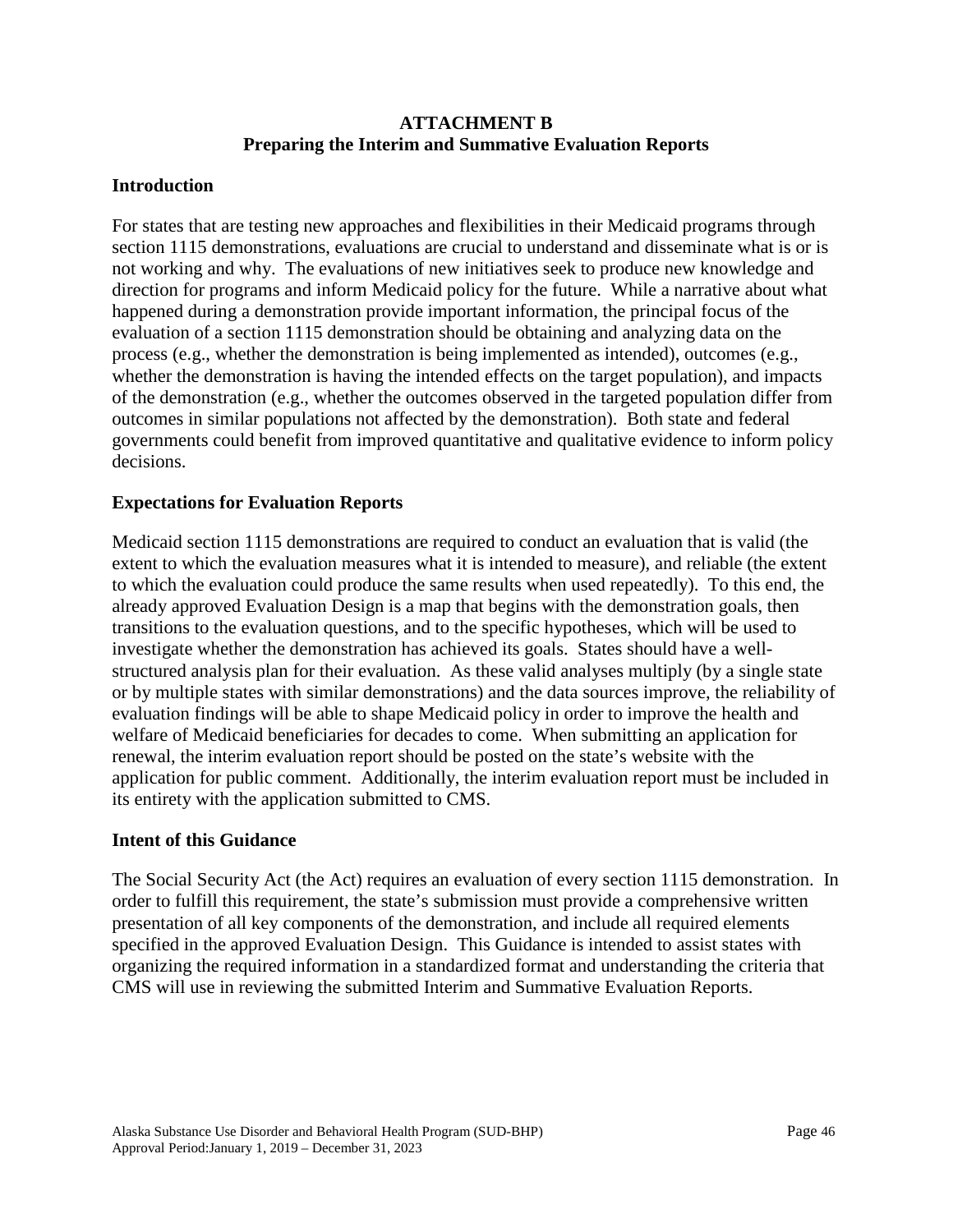The format for the Interim and Summative Evaluation reports is as follows:

- A. Executive Summary;
- B. General Background Information;
- C. Evaluation Questions and Hypotheses;
- D. Methodology;
- E. Methodological Limitations;
- F. Results;
- G. Conclusions;
- H. Interpretations, and Policy Implications and Interactions with Other State Initiatives;
- I. Lessons Learned and Recommendations; and
- J. Attachment(s).

## **Submission Timelines**

There is a specified timeline for the state's submission of Evaluation Designs and Evaluation Reports. These dates are specified in the demonstration Special Terms and Conditions (STCs). (The graphic below depicts an example of this timeline). In addition, the state should be aware that section 1115 evaluation documents are public records. In order to assure the dissemination of the evaluation findings, lessons learned, and recommendations, the state is required to publish to the state's website the evaluation design within thirty (30) days of CMS approval, and publish reports within thirty (30) days of submission to CMS , pursuant to 42 CFR 431.424. CMS will also publish a copy to Medicaid.gov.



## **Required Core Components of Interim and Summative Evaluation Reports**

The section 1115 Evaluation Report presents the research about the section 1115 Demonstration. It is important that the report incorporate a discussion about the structure of the Evaluation Design to explain the goals and objectives of the demonstration, the hypotheses related to the demonstration, and the methodology for the evaluation. A copy of the state's Driver Diagram (described in the Evaluation Design guidance) must be included with an explanation of the depicted information. The Evaluation Report should present the relevant data and an interpretation of the findings; assess the outcomes (what worked and what did not work); explain the limitations of the design, data, and analyses; offer recommendations regarding what (in hindsight) the state would further advance, or do differently, and why; and discuss the implications on future Medicaid policy. Therefore, the state's submission must include:

Alaska Substance Use Disorder and Behavioral Health Program (SUD-BHP) Page 47 Approval Period:January 1, 2019 – December 31, 2023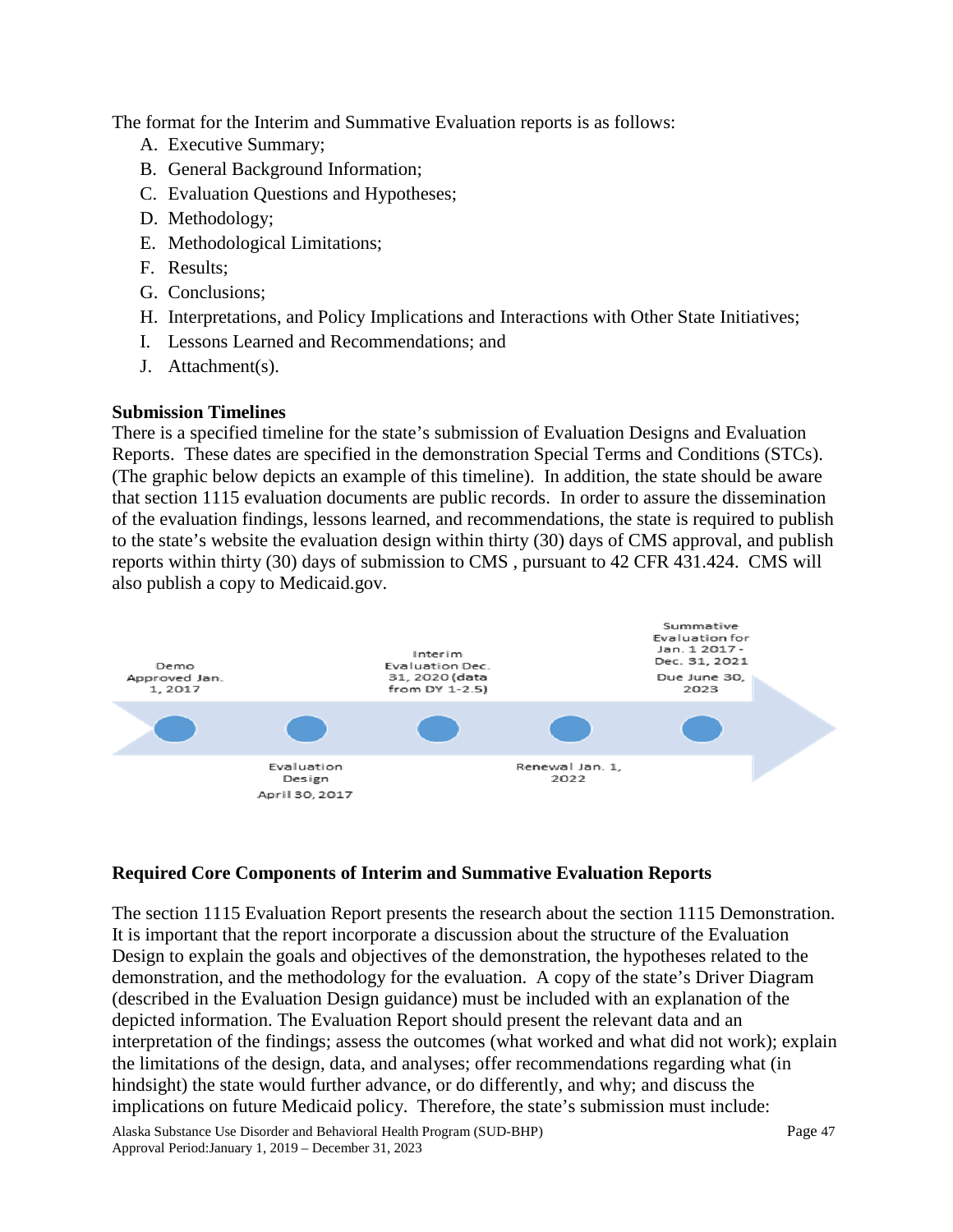- **A. Executive Summary** A summary of the demonstration, the principal results, interpretations, and recommendations of the evaluation.
- **B.** General Background Information about the Demonstration In this section, the state should include basic information about the demonstration, such as:
	- 1) The issues that the state is trying to address with its section 1115 demonstration and/or expenditure authorities, how the state became aware of the issue, the potential magnitude of the issue, and why the state selected this course of action to address the issues.
	- 2) The name of the demonstration, approval date of the demonstration, and period of time covered by the evaluation;
	- 3) A brief description of the demonstration and history of the implementation, and if the evaluation is for an amendment, extension, renewal, or expansion of, the demonstration;
	- 4) For renewals, amendments, and major operational changes: A description of any changes to the demonstration during the approval period; whether the motivation for change was due to political, economic, and fiscal factors at the state and/or federal level; whether the programmatic changes were implemented to improve beneficiary health, provider/health plan performance, or administrative efficiency; and how the Evaluation Design was altered or augmented to address these changes.
	- 5) Describe the population groups impacted by the demonstration.
- **C. Evaluation Questions and Hypotheses** In this section, the state should:
	- 1) Describe how the state's demonstration goals were translated into quantifiable targets for improvement, so that the performance of the demonstration in achieving these targets could be measured. The inclusion of a Driver Diagram in the Evaluation Report is highly encouraged, as the visual can aid readers in understanding the rationale behind the demonstration features and intended outcomes.
	- 2) Identify the state's hypotheses about the outcomes of the demonstration;
		- a. Discuss how the goals of the demonstration align with the evaluation questions and hypotheses;
		- b. Explain how this Evaluation Report builds upon and expands earlier demonstration evaluation findings (if applicable); and
		- c. Address how the research questions / hypotheses of this demonstration promote the objectives of Titles XIX and XXI.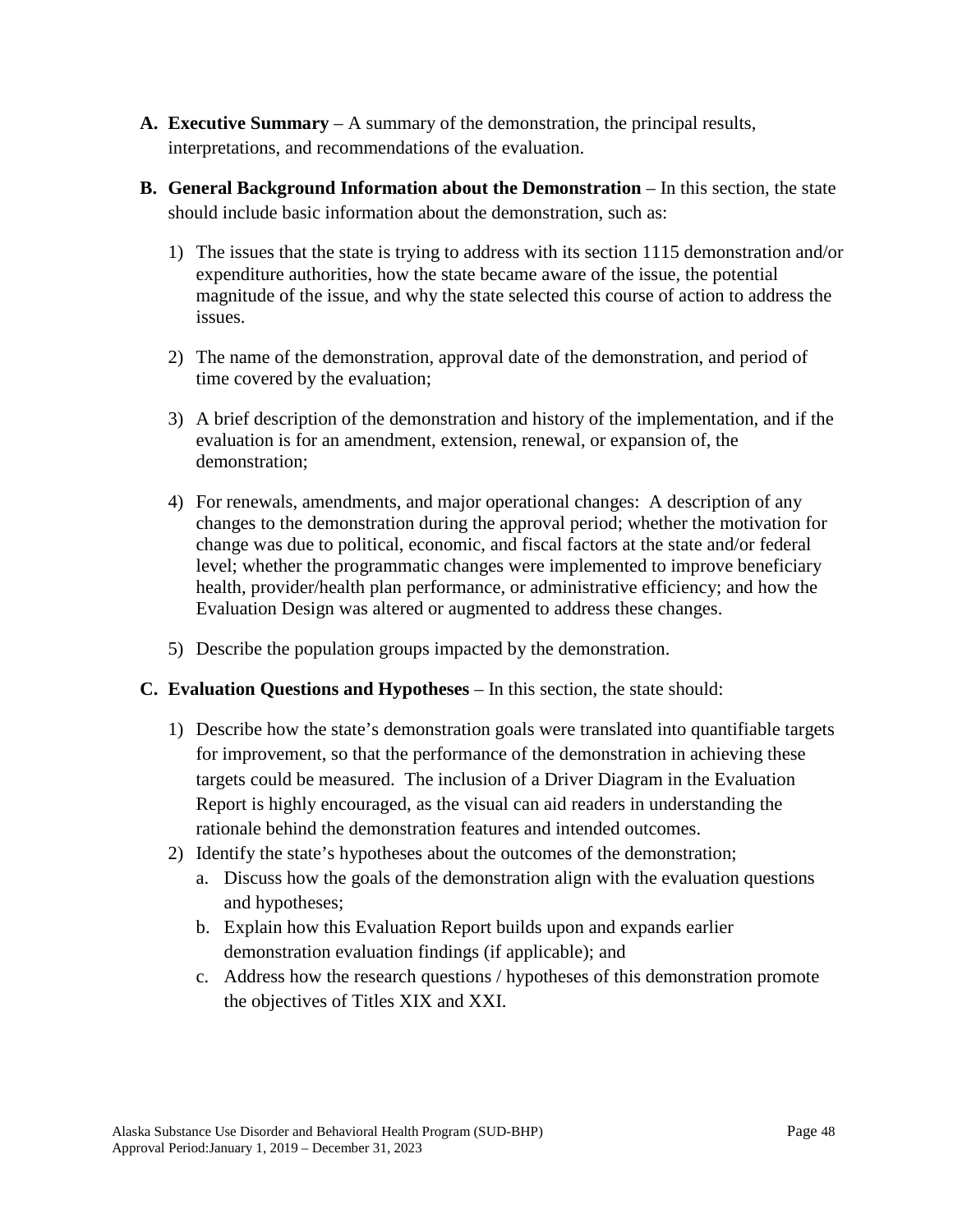**D. Methodology** – In this section, the state is to provide an overview of the research that was conducted to evaluate the section 1115 demonstration consistent with the approved Evaluation Design.

The evaluation design should also be included as an attachment to the report. The focus is on showing that the evaluation builds upon other published research (use references), and meets the prevailing standards of scientific and academic rigor, and the results are statistically valid and reliable.

An interim report should provide any available data to date, including both quantitative and qualitative assessments. The Evaluation Design should assure there is appropriate data development and collection in a timely manner to support developing an interim evaluation.

This section provides the evidence that the demonstration evaluation used the best available data and describes why potential alternative data sources were not used; reported on, controlled for, and made appropriate adjustments for the limitations of the data and their effects on results; and discusses the generalizability of results. This section should provide enough transparency to explain what was measured and how. Specifically, this section establishes that the approved Evaluation Design was followed by describing:

- 1. Evaluation Design Will the evaluation be an assessment of: pre/post, post-only, with or without comparison groups, etc.?
- 2. Target and Comparison Populations Describe the target and comparison populations; include inclusion and exclusion criteria.
- 3. Evaluation Period Describe the time periods for which data will be collected
- 4. Evaluation Measures What measures are used to evaluate the demonstration, and who are the measure stewards?
- 5. Data Sources Explain where the data will be obtained, and efforts to validate and clean the data.
- 6. Analytic methods Identify specific statistical testing which will be undertaken for each measure (t-tests, chi-square, odds ratio, ANOVA, regression, etc.).
- 7. Other Additions The state may provide any other information pertinent to the evaluation of the demonstration.
	- **A) Methodological Limitations -** This section provides sufficient information for discerning the strengths and weaknesses of the study design, data sources/collection, and analyses.
	- **B) Results –** In this section, the state presents and uses the quantitative and qualitative data to show to whether and to what degree the evaluation questions and hypotheses of the demonstration were achieved. The findings should visually depict the demonstration results (tables, charts, graphs). This section should include information on the statistical tests conducted.
	- **C) Conclusions**  In this section, the state will present the conclusions about the evaluation results.
		- 1) In general, did the results show that the demonstration was/was not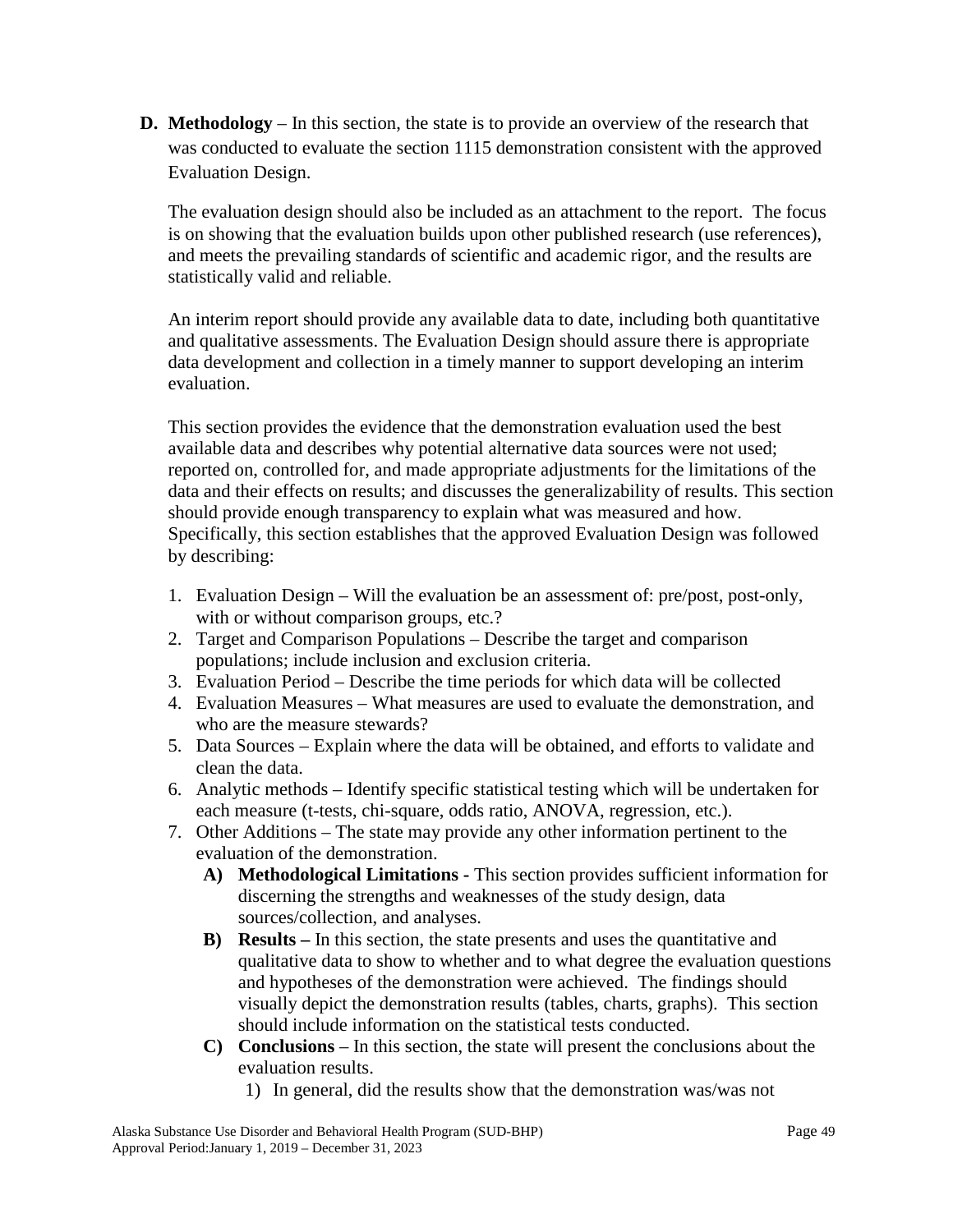effective in achieving the goals and objectives established at the beginning of the demonstration?

- 2) Based on the findings, discuss the outcomes and impacts of the demonstration and identify the opportunities for improvements. Specifically:
	- a. If the state did not fully achieve its intended goals, why not? What could be done in the future that would better enable such an effort to more fully achieve those purposes, aims, objectives, and goals?
- **D. Interpretations, Policy Implications and Interactions with Other State Initiatives –** In this section, the state will discuss the section 1115 demonstration within an overall Medicaid context and long range planning. This should include interrelations of the demonstration with other aspects of the state's Medicaid program, interactions with other Medicaid demonstrations, and other federal awards affecting service delivery, health outcomes and the cost of care under Medicaid. This section provides the state with an opportunity to provide interpretation of the data using evaluative reasoning to make judgments about the demonstration. This section should also include a discussion of the implications of the findings at both the state and national levels.
- **E. Lessons Learned and Recommendations** This section of the Evaluation Report involves the transfer of knowledge. Specifically, the "opportunities" for future or revised demonstrations to inform Medicaid policymakers, advocates, and stakeholders is just as significant as identifying current successful strategies. Based on the evaluation results:
	- 1. What lessons were learned as a result of the demonstration?
	- 2. What would you recommend to other states which may be interested in implementing a similar approach?

### **F. Attachment**

Evaluation Design: Provide the CMS-approved Evaluation Design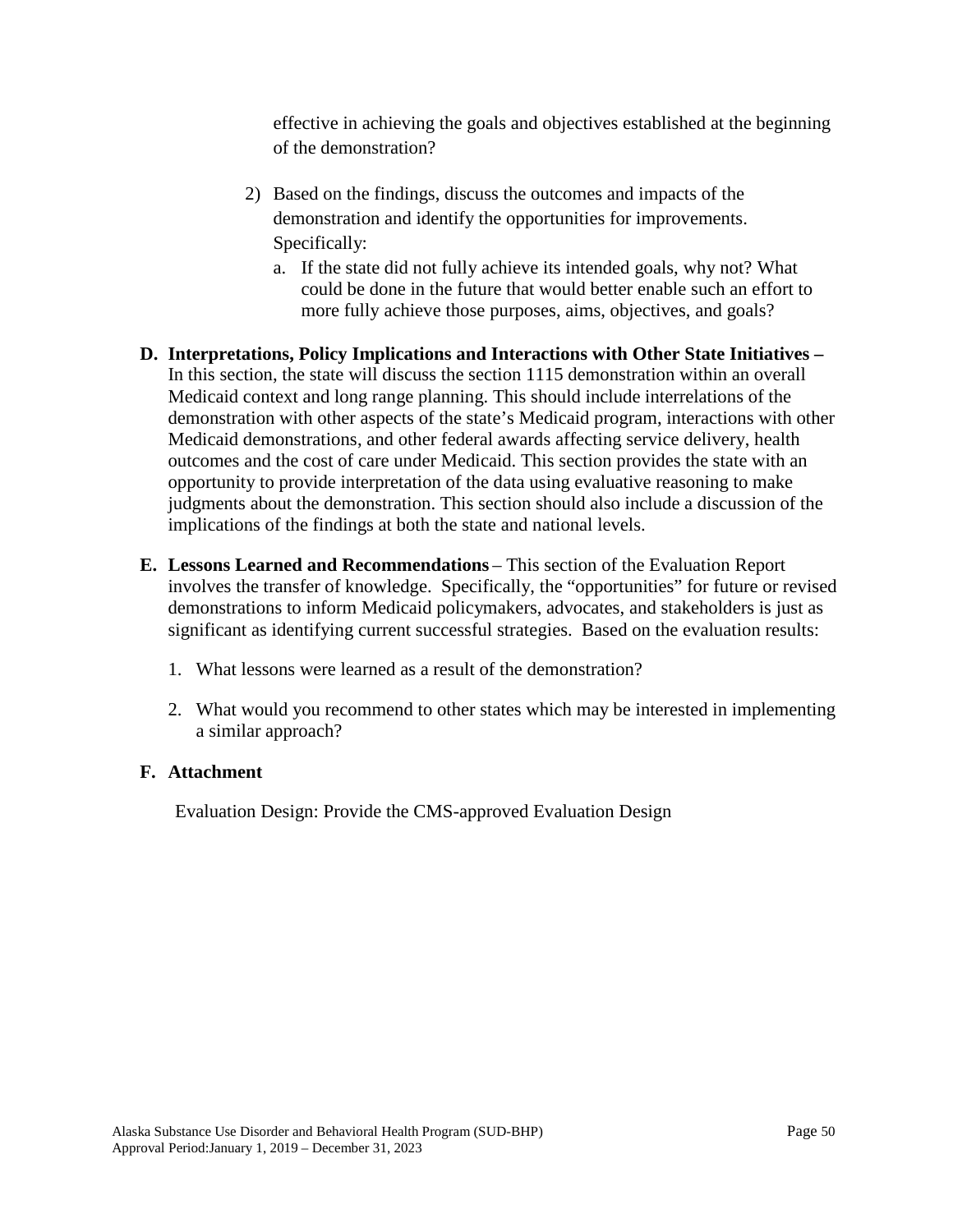# **ATTACHMENT C: Reserved for Evaluation Design**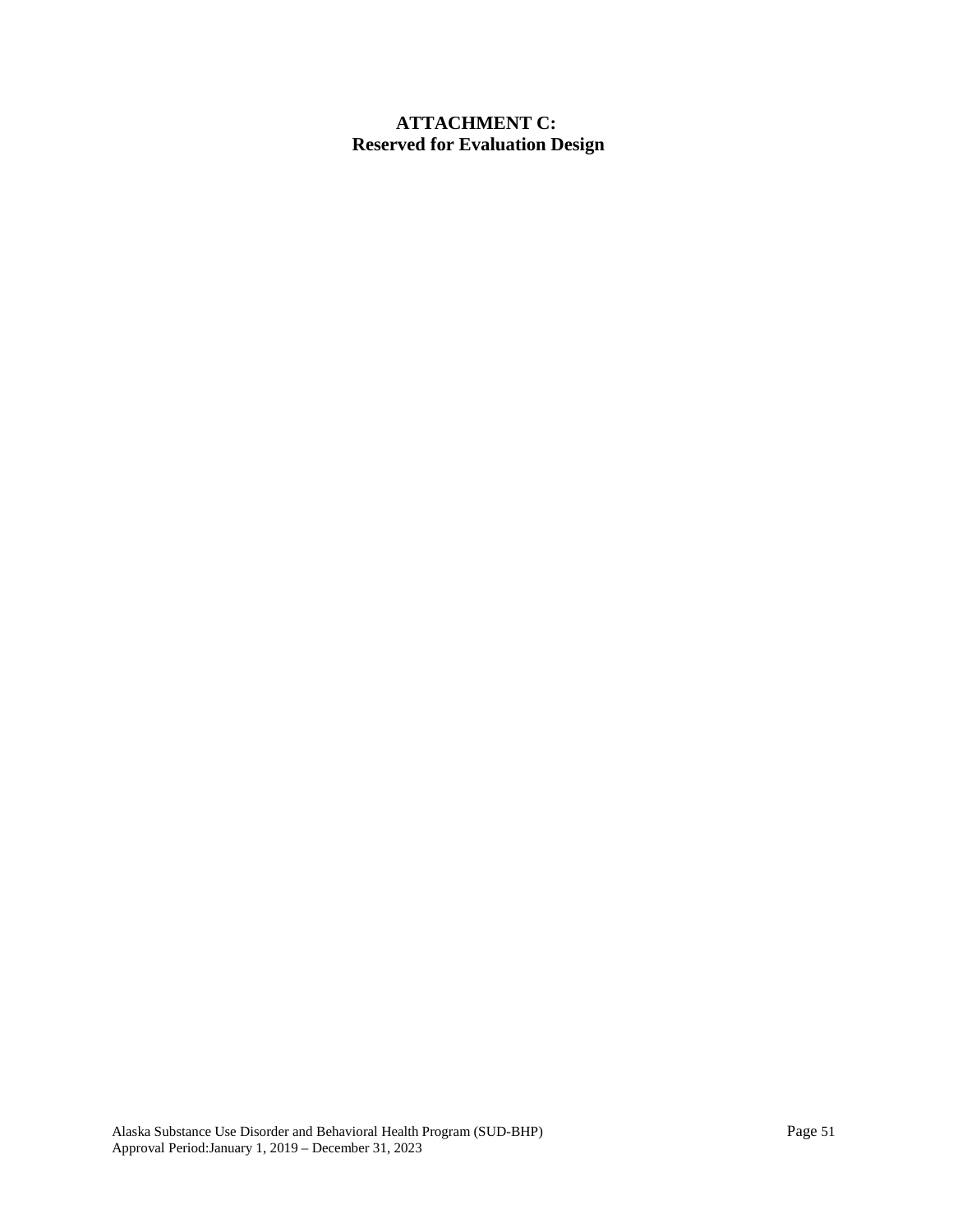# **ATTACHMENT D: Reserved for Substance Use Disorder (SUD) Implementation Plan Protocol**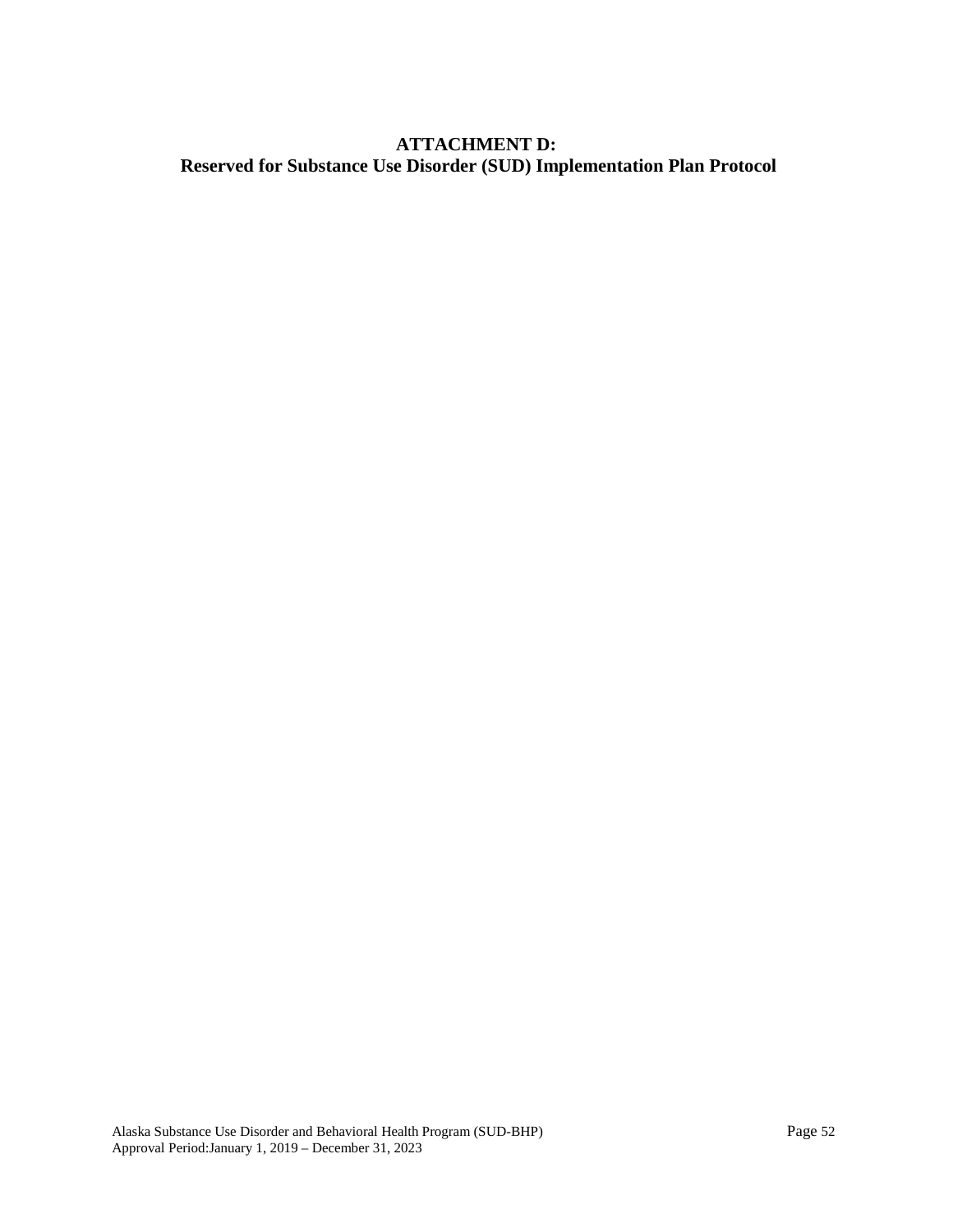## **ATTACHMENT E: Reserved for SUD Claiming Protocol**